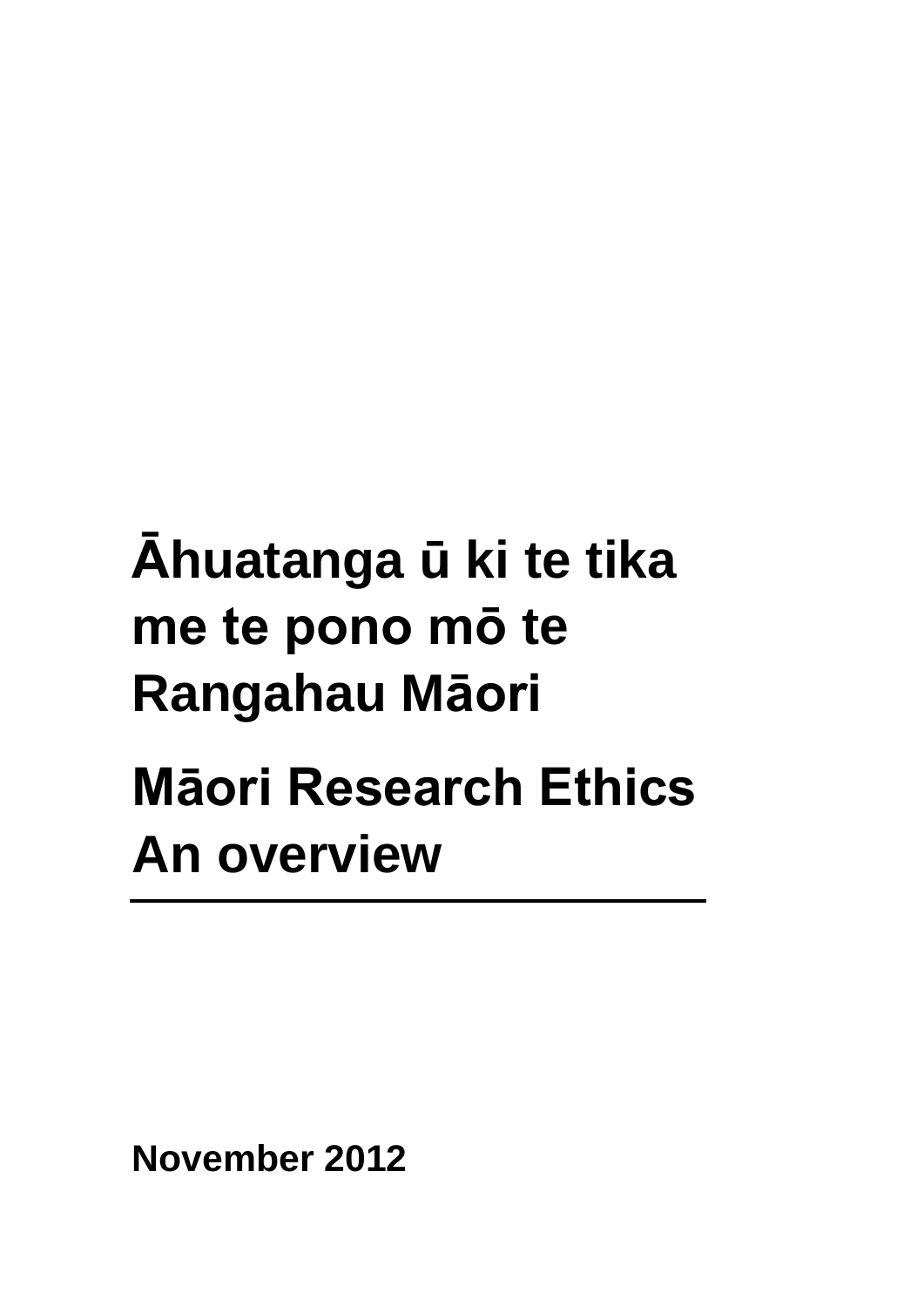This document was prepared by Dr Polly Atatoa-Carr, Mr Māui Hudson, Dr Te Kani Kingi and Associate Professor Andrew Moore as a resource document to assist in the development of *Te Ara Tika: Guidelines for Māori Research Ethics: A framework for researchers and ethics committee members*.

This document does not necessarily reflect the views of the National Ethics Advisory Committee – Kāhui Matatika o te Motu. The National Ethics Advisory Committee accepts no responsibility or liability in respect of the contents of this document, which is provided solely as a background and resource document.

Citation: National Ethics Advisory Committee – Kāhui Matatika o te Motu. 2012. *Āhuatanga ū ki te tika me te pono mō te Rangahau Māori: Māori Research Ethics: An overview*. Wellington: Ministry of Health.

> Published in November 2012 by the Ministry of Health PO Box 5013, Wellington 6145, New Zealand

> > ISBN: 978-0-478-39379-8 (online) HP 5538

This document is available on the website of the National Ethics Advisory Committee – Kāhui Matatika o te Motu: [www.neac.health.govt.nz](http://www.neac.health.govt.nz/)

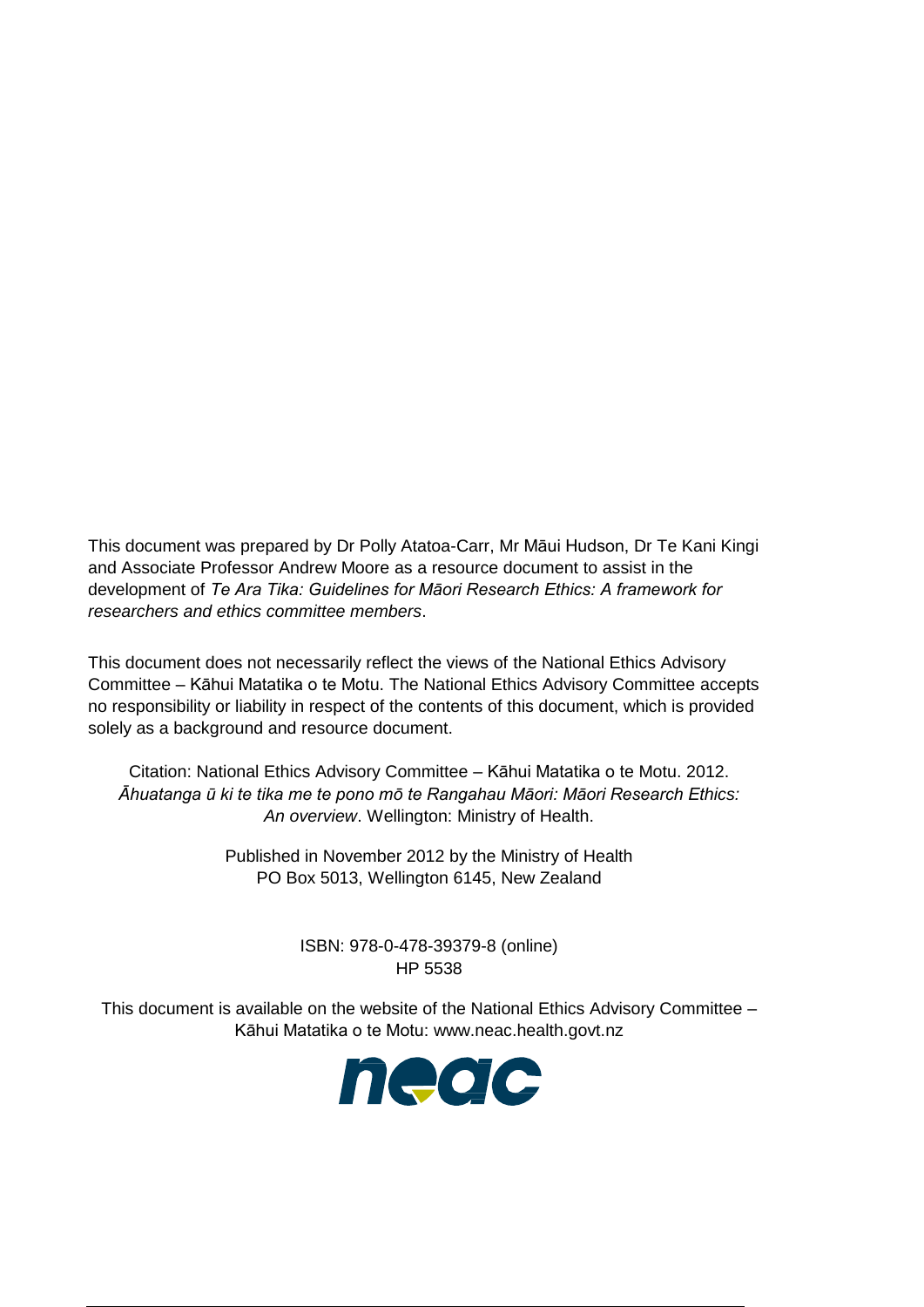# **Mihi**

He honore, he kororia ki te Atua He maungarongo ki te whenua He whakaaro pai ki ngā tāngata katoa Tihei mauri ora

Kororia ki te wāhi ngaro I te tīmatatanga te kupu, ko te kupu te Atua Ko te Atua anō te kupu o te timatatanga Nāna ngā mea katoa i hanga

O tatou tini aitua Hoki atu ki te Putahi-nui-a-Rehua Takahia te ara a Tāne ki te huinga o te kahurangi Haere oti atu e

E ngā mana, e ngā reo, nei ra te mihi maioha ki a koutou Koutou e ngakau nui ki te kaupapa o te mātauranga Kotahi tonu te hiringa i kake ai Tane ki Tikitiki-o-rangi Ko te hiringa i te mahara

Kake mai ki ngā pitopito korero kua kohia He tā kakaho e kitea, he tā ngakau e kore e kitea Kapohia ngā kupu whakamarama mo te tika me te pono Hei tohu arahi i ngā rangahau

No reira, tena koutou, tena koutou, tena koutou katoa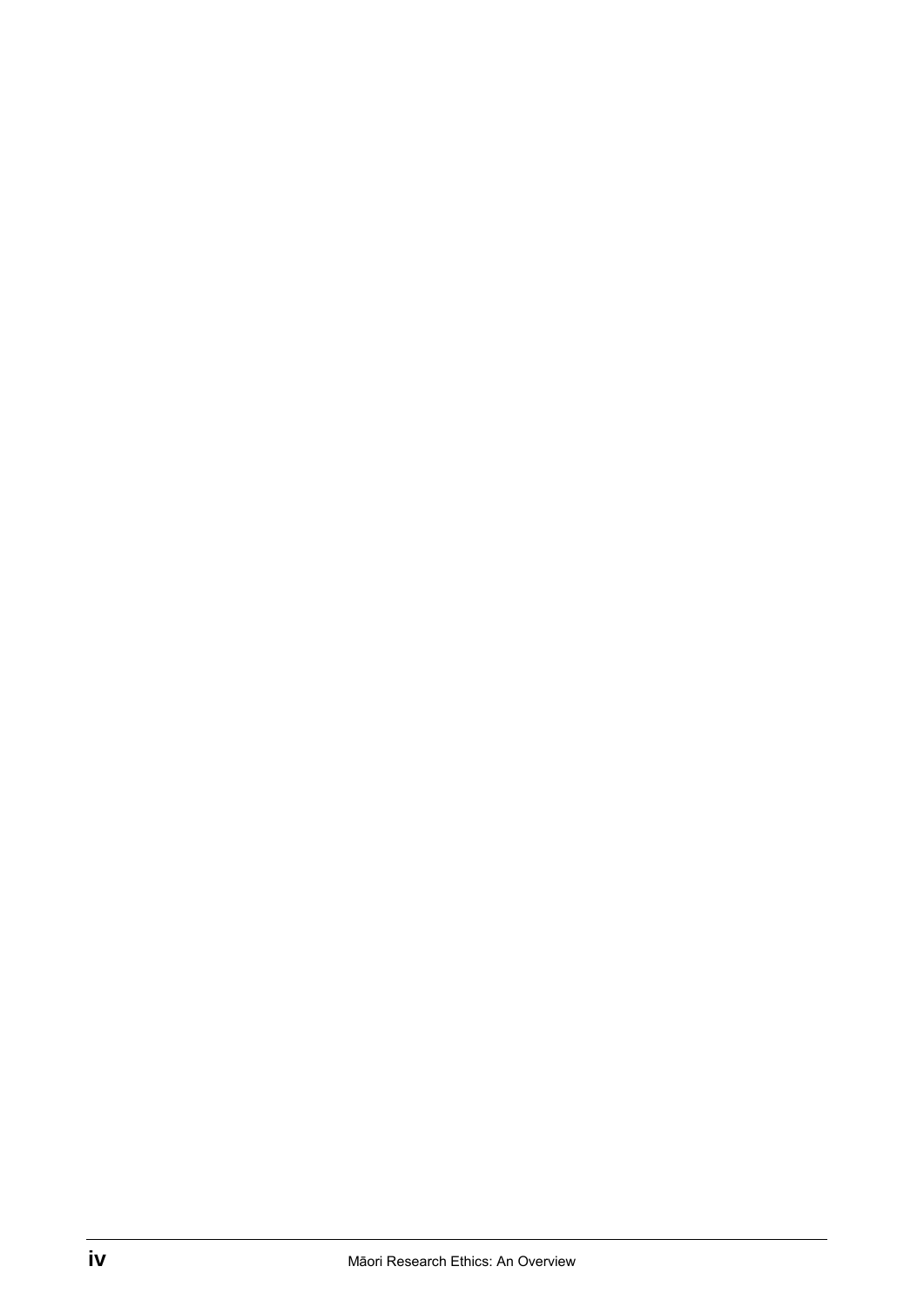# **Contents**

| Mihi        |                   |                                                                                | Ϊij              |  |
|-------------|-------------------|--------------------------------------------------------------------------------|------------------|--|
| 1           |                   | Introduction                                                                   | 1                |  |
|             | 1.1               | Purpose                                                                        | 1                |  |
|             | 1.2<br>1.3        | Development of Māori Research Ethics: An overview<br>Māori research and ethics | 1                |  |
|             | 1.4               | Content overview                                                               | $\mathbf 1$<br>5 |  |
| $\mathbf 2$ |                   | <b>Context of Maori Research Ethics</b>                                        | 6                |  |
|             | 2.1               | The Treaty of Waitangi                                                         | 6                |  |
|             | 2.2               | Indigenous rights                                                              | $\overline{7}$   |  |
|             | 2.3               | Māori health models                                                            | $\overline{7}$   |  |
|             | 2.4               | Health inequalities                                                            | 10               |  |
|             | 2.5               | Cultural safety                                                                | 10               |  |
| 3           |                   | Principles and Values of Maori Research Ethics                                 | 11               |  |
| 4           |                   | Established Māori Research Ethics                                              | 15               |  |
|             | 4.1               | The ethical review system                                                      | 15               |  |
|             | 4.2               | Existing guidelines and models                                                 | 19               |  |
|             | 4.3               | Indigenous declarations                                                        | 28               |  |
|             | 4.4               | Existing statutory examples                                                    | 29               |  |
|             | 4.5               | Government health and disability strategies                                    | 30               |  |
|             | 4.6               | Existing Māori health research partnerships                                    | 31               |  |
|             | 4.7               | International guidance                                                         | 33               |  |
| 5           |                   | <b>Current and Future Issues</b>                                               | 35               |  |
|             | 5.1               | Ethnicity data collection                                                      | 35               |  |
|             | 5.2               | Equal explanatory power                                                        | 35               |  |
|             | 5.3               | Age standardisation                                                            | 36               |  |
|             | 5.4               | Deficit thinking                                                               | 36               |  |
|             | 5.5               | Individuals and collectives                                                    | 36               |  |
|             | 5.6               | Cultural safety and cultural knowledge                                         | 38               |  |
|             | 5.7               | Ethics for non-Māori researchers                                               | 38               |  |
|             | 5.8               | Meaningful engagement                                                          | 39               |  |
|             | 5.9               | Benefit sharing                                                                | 40               |  |
|             | 5.10              | Research areas of specific concern to Māori                                    | 40               |  |
| 6           |                   | Summary                                                                        | 41               |  |
|             |                   | Glossary of Māori Terms                                                        | 42               |  |
|             | <b>References</b> |                                                                                | 45               |  |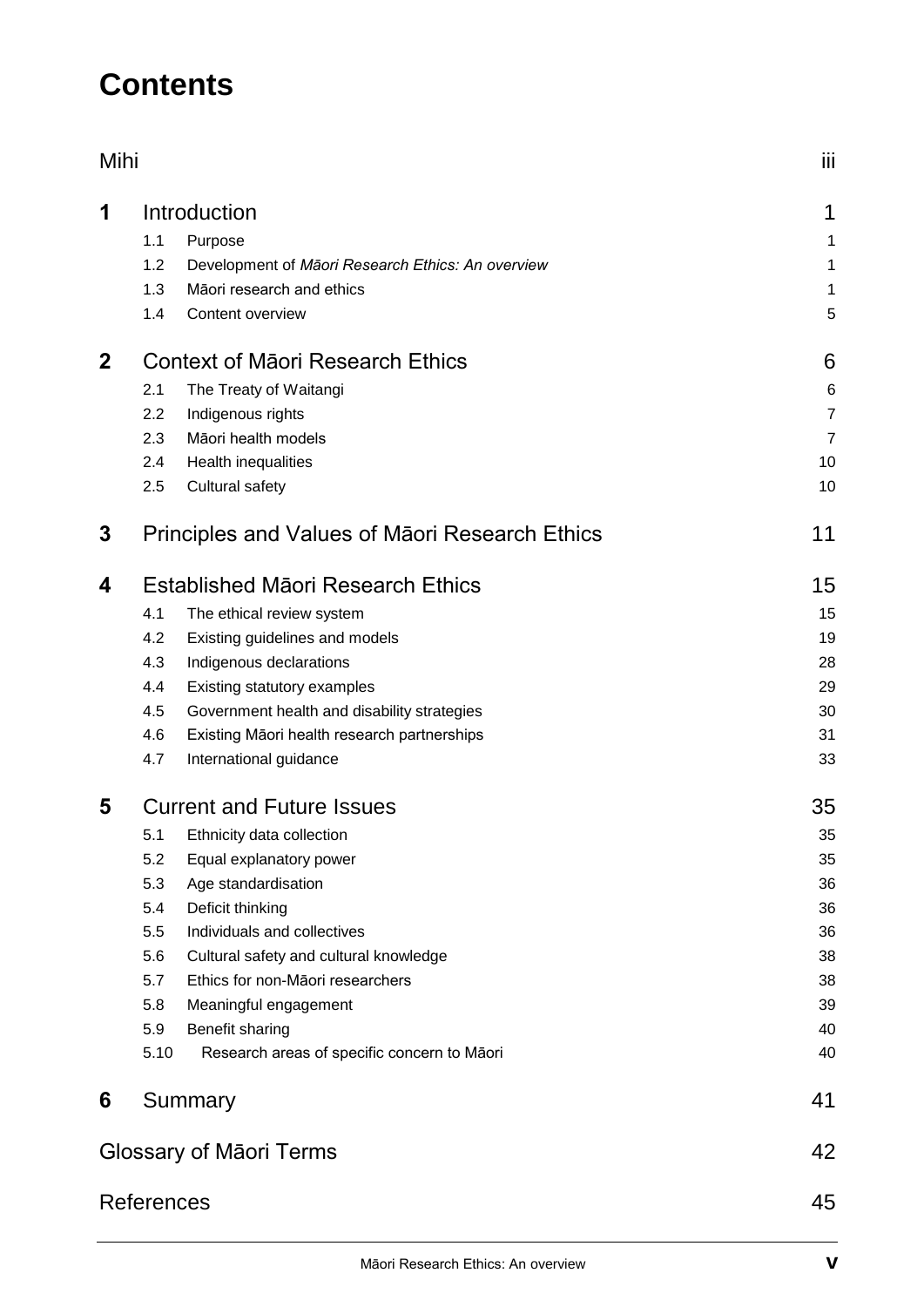| <b>Ethics</b>                                                                                  | Appendix 1: Selected Timeline of Developments in Māori Research   | 52 |
|------------------------------------------------------------------------------------------------|-------------------------------------------------------------------|----|
|                                                                                                |                                                                   |    |
|                                                                                                | Appendix 2: Example of Kaupapa Māori Research                     | 57 |
| Appendix 3: Health Equity Assessment Tool (Equity Lens) for Tackling<br>Inequalities in Health |                                                                   |    |
| Inequalities                                                                                   | Appendix 4: Intervention Framework to Improve Health and Reduce   | 59 |
|                                                                                                | Appendix 5: The Mataatua Declaration on Cultural and Intellectual |    |
|                                                                                                | <b>Property Rights of Indigenous Peoples</b>                      | 60 |
|                                                                                                | Preamble                                                          | 60 |
| 1                                                                                              | Recommendations to indigenous peoples                             | 61 |
| 2                                                                                              | Recommendations to states, national and international agencies    | 62 |
| 3                                                                                              | Recommendations to the United Nations                             | 63 |
| 4                                                                                              | Conclusion                                                        | 63 |
|                                                                                                | Appendix 6: The Hongoeka Declaration for Maori Health Researchers | 64 |

# **Tables**

| Table 1: | Components of Te Whare Tapa Wha                           |    |
|----------|-----------------------------------------------------------|----|
| Table 2: | Key principles of Māori research ethics                   | 12 |
| Table 3: | Additional principles and values of Maori research ethics |    |

# Figures

|           | Figure 1: Te Whare Tapa Wha                                                              | 8  |
|-----------|------------------------------------------------------------------------------------------|----|
| Figure 2: | Te Wheke                                                                                 | 9  |
| Figure 3: | A framework for Māori research ethics                                                    | 20 |
| Figure 4: | Indigenous research agenda                                                               | 22 |
| Figure 5: | The koru of Māori ethics                                                                 | 25 |
| Figure 6: | How He Korowai Oranga works                                                              | 31 |
| Figure 7: | Aboriginal and Torres Strait Islander peoples' values relevant to health research ethics | 34 |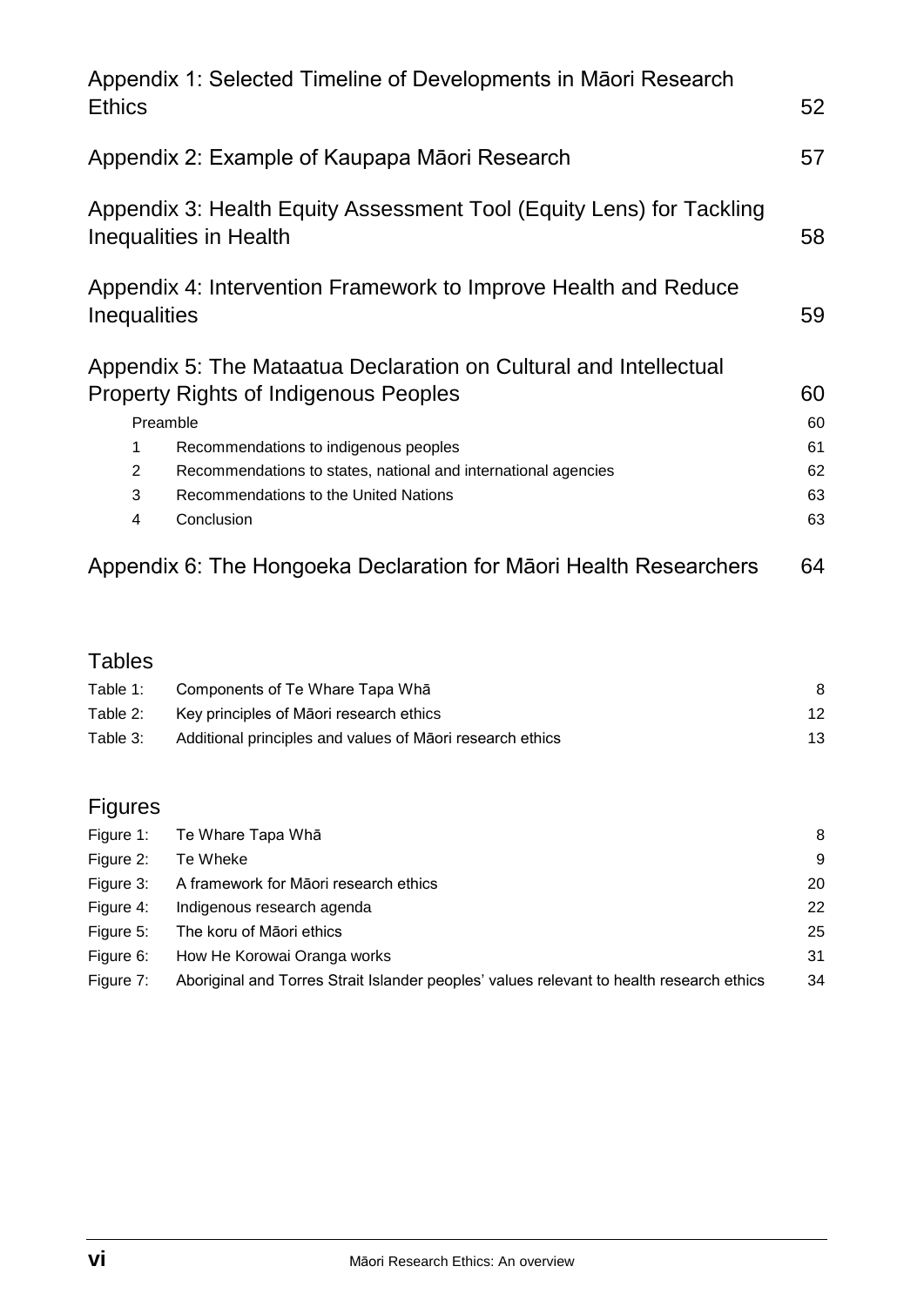# **1 Introduction**

### **1.1 Purpose**

*Māori Research Ethics: An overview* summarises writings on and issues for Māori research ethics, with a particular focus on health and disability research. The te reo title is *Āhuatanga ū ki te tika me te pono mō te Rangahau Māori*, which translates to the conditions or aspects that keep people or one true, honest and ethical.

This document is designed as a resource. It has drawn on information from existing literature, previous project work, interviews and consultation (see Appendix 1 for a timeline of selected developments in Māori research ethics and additional background work for this document).

While the information contained in this document will be of broad interest, it will be of particular value to researchers and members of ethics committees. To this end, this resource is intended to assist those working in research to:

- facilitate research with a positive outcome for Māori
- improve research quality and support excellence in research
- assist communities to advance Māori health development through research
- provide practical assistance, coordination and support for Māori health and disability researchers, research institutions and others involved in health and disability research with Māori.

### **1.2 Development of** *Māori Research Ethics: An overview*

*Māori Research Ethics: An overview* has been developed over several years by the National Ethics Advisory Committee – Kāhui Matatika o te Motu (NEAC), an independent advisor to the Minister of Health. One of NEAC's broad and strategic statutory functions is to determine nationally consistent ethical standards across the health sector.

The development of this resource has been part of a wider collaboration on Māori health and disability research ethics involving NEAC, the Health Research Council and Ngā Pae o te Māramatanga (the National Institute of Research Excellence for Māori Development, based at The University of Auckland). This collaboration brought together experts in ethics policy, research, and ethics committee review, who have worked to encourage discussion on ethical issues among Māori communities, researchers and others involved in research ethics.

*Māori Research Ethics: An overview* has been prepared as a background resource to assist in the development of *Te Ara Tika: Guidelines for Māori Research Ethics: A framework for researchers and ethics committee members*, which was published by the Health Research Council on behalf of the Pūtaiora Writing Group (Hudson et al 2010). *Te Ara Tika* outlines a framework for addressing Māori ethical issues within the context of decision-making by ethics committee members.

# **1.3 Māori research and ethics**

Ethics is concerned with the values, customs and codes of conduct that matter – and how to best act on or live by them. It includes interpreting the concepts of right and wrong, benefit and harm,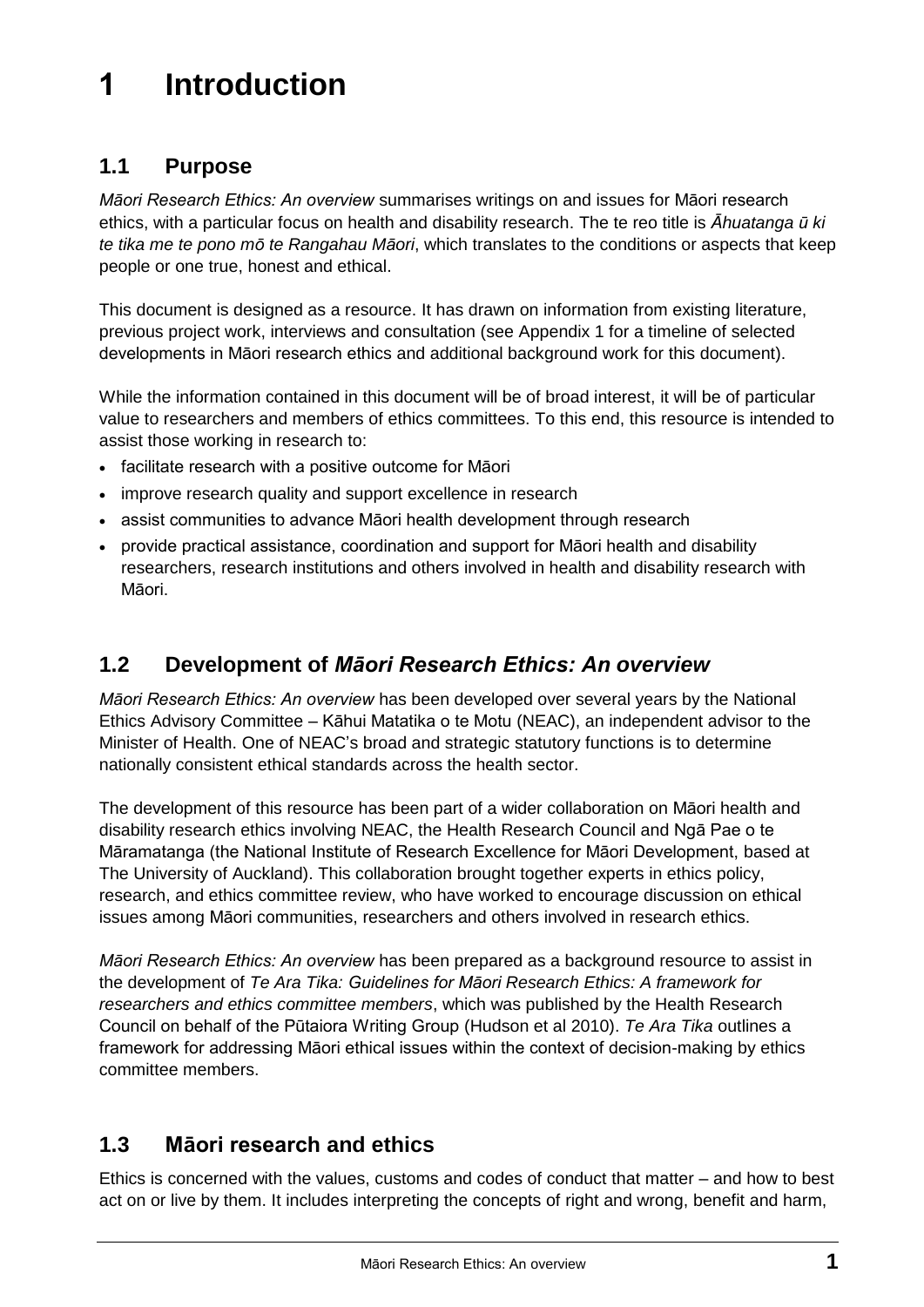and thinking about how these concepts translate into behaviour. Ethical reasoning is therefore an important and necessary process that informs and reflects how we view the world and, in this way, contributes to the decisions we make.

Ethical principles, codes, frameworks and guidelines have been developed across a range of spheres within modern society – for example, social ethics, business ethics, environmental ethics, health ethics, research ethics and cultural ethics. According to Beauchamp and Childress (1994), there is a set of universal biomedical ethical principles that apply to health and to health research. These principles are:

- respect for autonomy (free will, individual choice, power to make decisions)
- beneficence (doing good)
- non-maleficence (doing no harm)
- iustice and fairness.

In health research ethics, such universal principles guide practice in order to protect research participants and are adapted to form part of internationally recognised codes such as the Nuremberg Code, the Declaration of Helsinki and the Belmont Report. In New Zealand, these principles feature in codes such as the Code of Health and Disability Services Consumers' Rights 1996 and the Health Information Privacy Code 1994. When these codes are then applied in both research and health care, the principles become evident in practices such as informed consent, confidentiality and privacy, and maximising the benefits of research (or treatment) while minimising possible harmful side effects. Ethics committees have also been developed in order to ensure appropriate approval is gained for research proposals.

A universal approach to ethical principles, however, may not take into account the extent to which cultural traditions influence and enhance ethical study and practice. For example, creation stories are a primary reference for Māori ethics. These stories have often highlighted the nature of relationships, how the world is perceived, and the way in which people interact with each other. These interactions further inform tikanga Māori, and the components of tikanga (such as the values of tapu and noa, and relationships to whakapapa and wairua) which in turn provide a framework through which Māori can actively engage with ethical issues, determine rights and wrongs, and analyse harms and benefits (Hudson et al 2010). Some have expressed concerns that if New Zealand adopts a 'universal research ethic', specific cultural issues and the existence of a Māori research ethic may be overlooked (Cram 2003; Hudson 2004).

Historically, ethics have often been constructed through Western frameworks that may not necessarily be transferrable to other contexts and times (Munshi et al 2011; Tupara 2011). Furthermore, Western ethical research perspectives have tended to focus on legal requirements and institutional codes of ethics which commonly centre on ensuring benefits and fairness to individuals and protecting individual rights. Therefore, researchers design documents such as information sheets for prospective participants, privacy statements and consent forms. This focus on the individual rather than on the collective, and written documents rather than on oral statements, may not adequately address ethical principles for Māori, and has been described as unsafe for whānau (Chetwin et al 2000).

Additional relationships, principles and values critical to Māori ethical practice will be explored further in section 3.

Indigenous populations have long traditions of conducting their own research and experiments. Yet recent research on these communities, conducted by Western researchers with a poor understanding of indigenous ethical principles, has strengthened the sense of disempowerment, exploitation, and a lack of regard for indigenous cultural values, beliefs and knowledge systems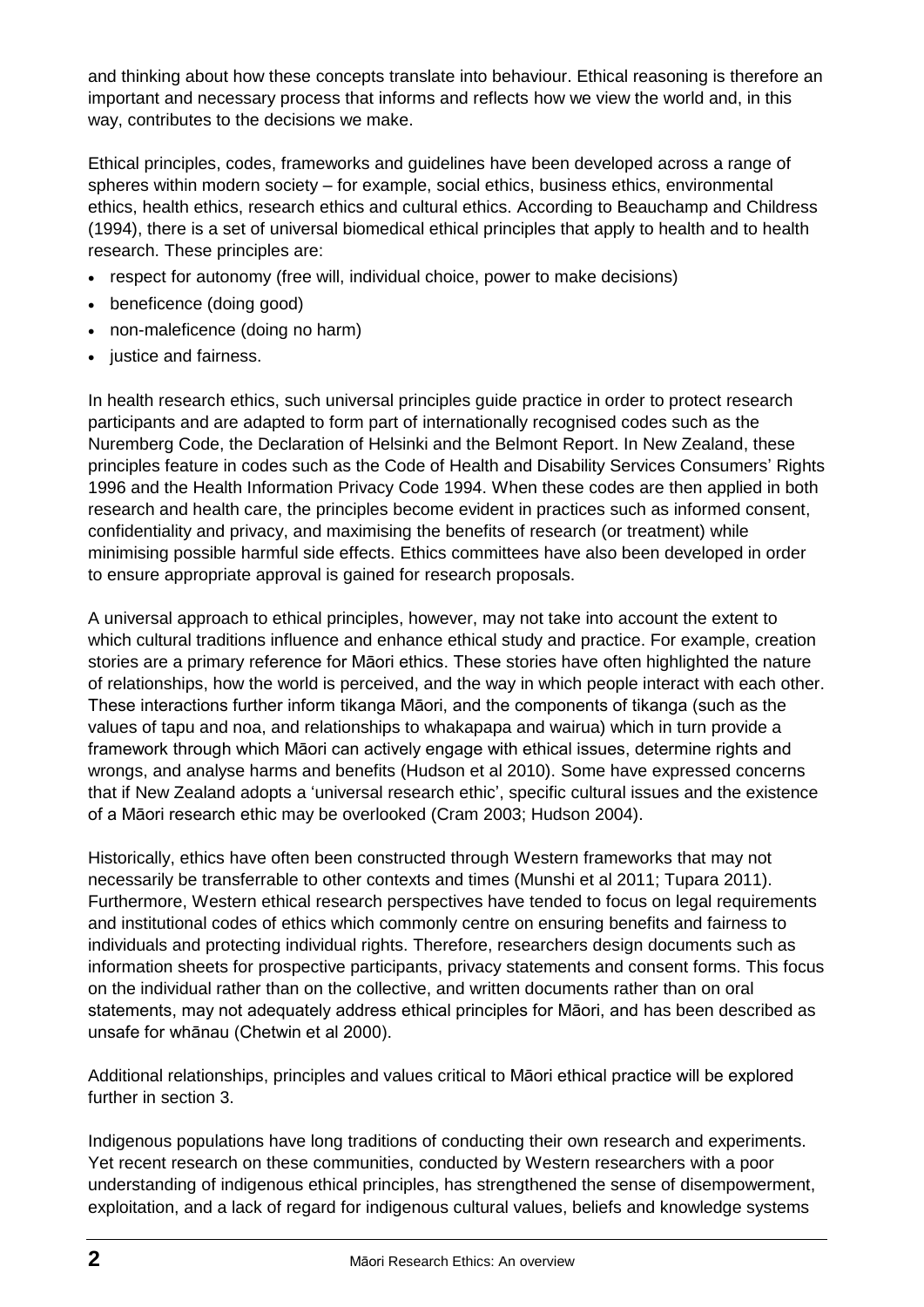(Cram 1997; A Durie 1998; L Smith 1999; L Smith 2012; Humphrey, 2000; Blundell et al 2010; Cram and Kennedy 2010; Pringle et al 2010; Wyeth et al 2010). In New Zealand, Māori have been the subject of research where the objectives, methodology and outcomes have failed to address many issues for Māori including power, equity and the validity of alternative understanding of knowledge (Cram 1997; G Smith 1997; Bishop 1998b; Humphrey 2000; Pringle et al 2010).

However, social changes over the past 30 years have both increased awareness of the value that research contributes to development, and led to a reconstruction of what is considered ethical research practice within Māori communities. The Māori research community has worked to develop more respectful research relationships and to become agents of research that is grounded in Māori concepts, values and priorities. New Zealand's system of ethical review has also been challenged for not adequately considering Māori interests and ethical perspectives, including the rights of the collective, principles of tikanga and mātauranga Māori, and culturally significant ethical boundaries (Te Awekotuku 1991; Te Puni Kōkiri 1994; M Durie 1998b; Cram 2003; Hudson 2004; Moewaka Barnes et al 2009; Tupara 2011).

Non-Māori researchers have also had to respond to the challenges of research from indigenous people. Many have participated in debates about Māori research ethics, and have adapted the way they conduct research to ensure respectful research relationships, to align research with Māori priorities and to contribute to improved outcomes for Māori.

The Māori research workforce continues to expand, as does the available body of Māori research literature. That literature commonly draws on a hierarchy of Māori research (described by Cunningham and Durie 1998) that differs according to the extent to which Māori are involved in developing and controlling the research. The following are examples of Māori research within this hierarchy, moving from the lowest to the highest level of involvement.

- 1. **Research not involving Māori** does not seek Māori participation or data and does not consider either to be relevant. The results are thought to have no impact on Māori. In New Zealand, however, all research is potentially of interest to Māori, every research project can offer a training opportunity for a Māori researcher, every research project may carry risks or produce benefits for Māori, and all research has the potential to help Māori achieve their aspirations. Every research project in New Zealand therefore should consider the degree to which it addresses Māori issues (Cunningham 2000).
- 2. **Research involving Māori** may involve Māori as participants, subjects or researchers. Māori data are commonly sought and analysed, and researchers often attempt to collect information in a way that is appropriate for Māori. However, the research process is controlled from a non-Māori perspective, Western modes of analysis are often applied and, while the outcome may include knowledge about Māori, it usually contributes predominantly to non-Māori knowledge (Cunningham and Durie 1998).
- 3. **Māori-centred research** usually involves Māori at all levels. The methodology and analysis are appropriate for Māori, with research questions that focus on outcomes for Māori. This type of research often has dual accountability – to both non-Māori (often an institutional body such as a university) and Māori – although commonly the knowledge outcomes are measured against non-Māori research standards and methodologies.
- 4. **Kaupapa Māori research** has been defined as 'Research by Māori, for Māori and with Māori' (L Smith 1995). It is grounded in Māori tradition, legitimises Māori knowledge, is controlled by Māori and is accountable to Māori expectations and quality standards. The very nature of Kaupapa Māori research resists Western definitions or criteria, and permits a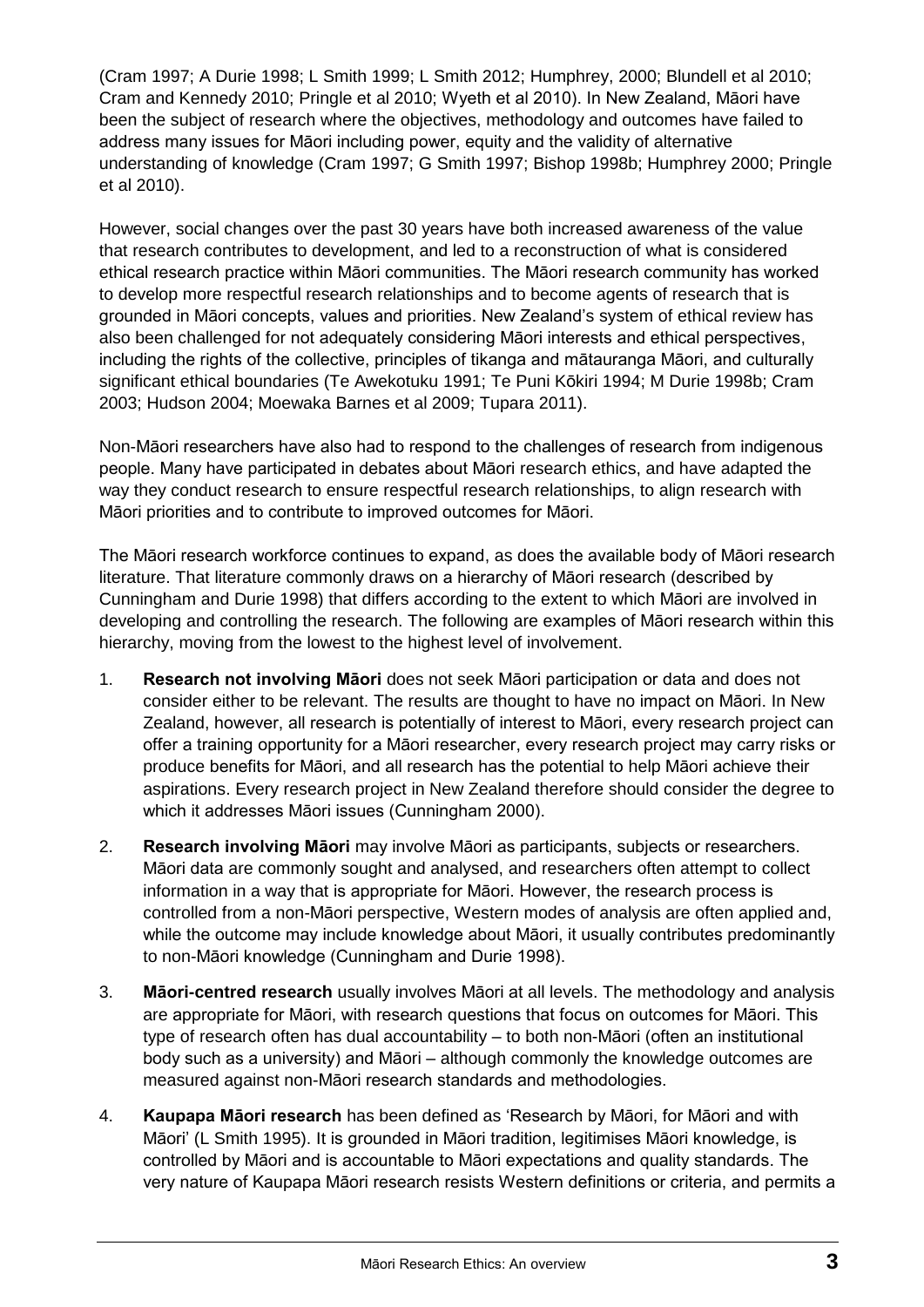broad range of research methodologies in order to fulfil such objectives (IRI and Te Rōpū Rangahau Hauora a Eru Pōmare 2000; Pihama et al 2002).

In 2003 Ratima described Māori research methodologies in two broad categories. The first aligns with Māori-centred research as described above: it is developed from a Western paradigm but may be adapted as Māori-centred and applied in a way that is consistent with a Māori paradigm. The second category is developed from a Māori world view (Ratima 2003). This developmental process for Kaupapa Māori research is commonly described as characteristic of this type of research. Other common characteristics (Irwin 1994; L Mead 1996; Bishop 1996a, 1996b, 1997, 1998a, 1998b, 2011; G Smith 1997, 2003; Reid 1998; Moewaka Barnes 2000; Pihama et al 2002; Cram 2004, 2009) include:

- 'by-Māori for-Māori'. There is debate over the role of non-Māori in Kaupapa Māori research (L Smith 2005; Moewaka Barnes et al 2008). However, fundamental elements of Kaupapa Māori research are Māori ways of knowing and seeing the world, and therefore being Māori is often described as a necessary component. Māori are significant participants in the research and typically make up all of the research team. Non-Māori are not necessarily prevented from being involved in research as long as it is consistent with a Kaupapa Māori approach (G Smith 1995; L Smith 1995, 1996, 2000, 2005). To this end, Graham Smith has described four models for enabling non-Māori to participate: tiaki (mentor), whāngai (adoption), powersharing and empowering outcomes (G Smith 1997). See section 5 for further discussion on the role of non-Māori in Māori research ethics
- cultural safety, and connections to Māori philosophy and principles such as whakapapa, te reo, tikanga Māori, rangatiratanga and whānau; recognition of Māori cultural and value systems
- guidance/mentoring by kaumātua and the importance of Māori cultural structures such as the extended family and collective responsibility
- empowerment the duty to enhance and improve the lives of research participants, which is consistent with the idea that research should fundamentally contribute to broader Māori development aspirations
- rangatiratanga (self-determination), autonomy and legitimacy for Māori processes and ways of working, with Māori control over the research process, analysis and outcome; Māori analysis undertaken to produce Māori and mainstream knowledge.

Descriptions of Kaupapa Māori research continue to evolve. Although a number of high-level principles and concepts have been suggested and are promoted, a consensus view has yet to emerge. For some examples and definitions of Kaupapa Māori research, see the References and Appendix 2.

Since the mid 1990s the Māori Health Committee of the Health Research Council of New Zealand (HRC) has documented issues of Māori health research ethics and has discussed this topic with Māori researchers and communities. These discussions have coincided with discussions in the wider Māori research community and in other indigenous communities (particularly Australia, Canada, the continental United States and Hawaii). Ongoing policy debate regarding indigenous research ethics, human rights, health equity and distributive justice has also continued within international agencies including the United Nations and World Health Organization (WHO 2003; Hunt 2007; United Nations 2007).

Throughout these discussions in New Zealand, Māori researchers and others have identified particular areas requiring attention within the current system in which ethics committees review health and disability research. These areas include: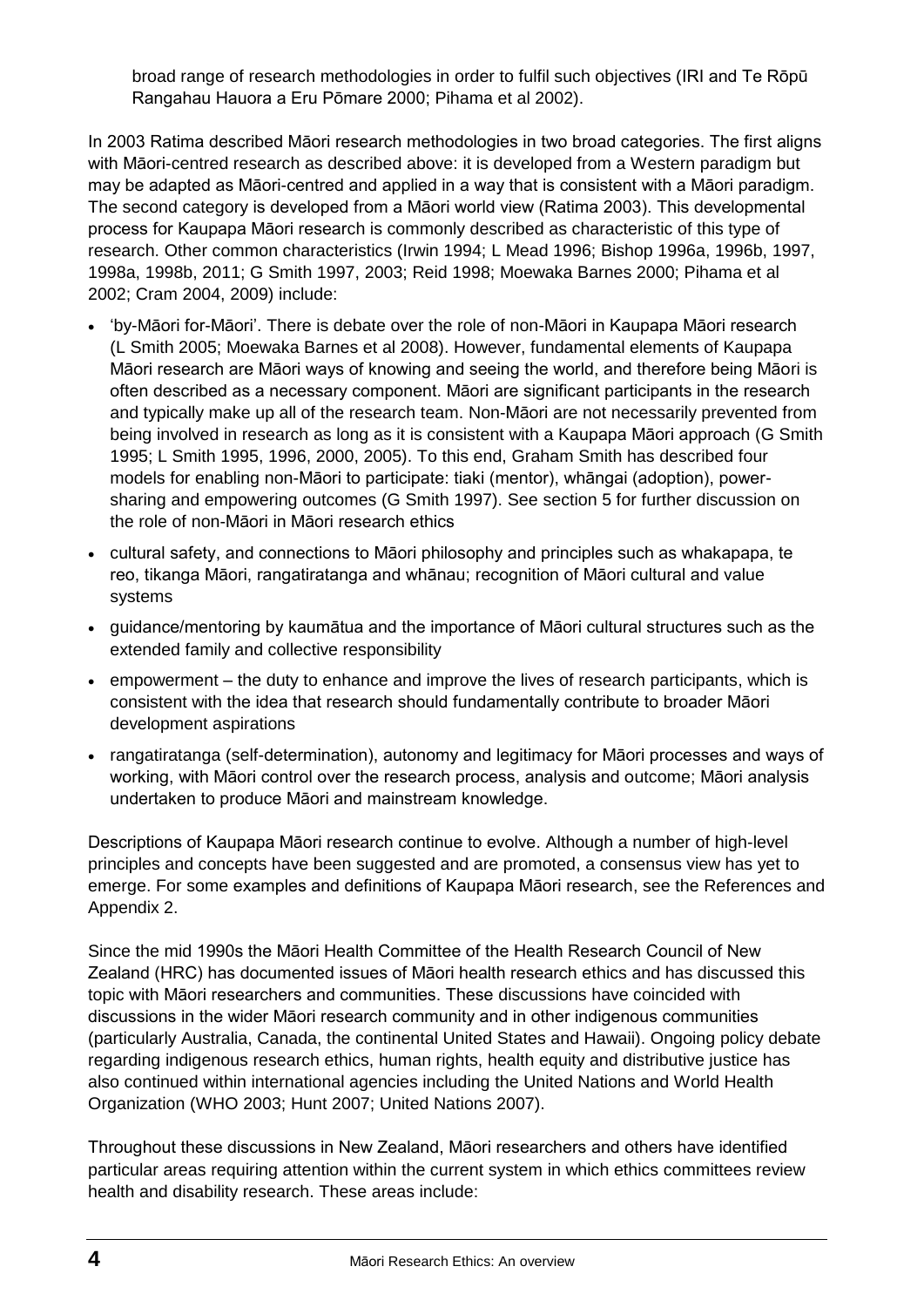- inadequate recognition of Māori concepts of health, values and customs in health research
- a lack of knowledge, respect or understanding of either Māori research goals or the implications of the Treaty of Waitangi for those reviewing health research proposals
- a lack of understanding about emerging Māori research methodologies or the inclusion of mātauranga Māori within research
- poor value of the research for Māori, leading Māori to refuse to participate in the research development process.

These are issues that relate to the ownership, control, appropriation and exploitation of knowledge; collective rights; cultural safety in health research; health inequalities; and the relationship between health research and health. Addressing them presents an opportunity to improve the ethical review system for all researchers, both Māori and non-Māori. It is intended that this document will provide all researchers with an opportunity to consider the resources available relating to Māori research ethics and to apply them to their own practice.

### **1.4 Content overview**

The remainder of this resource covers the following issues:

- **Section 2** describes five key elements of Māori research ethics.
- **Section 3** identifies principles and values that commonly inform Māori research ethics (formal and informal).
- **Section 4** discusses currently established mechanisms for addressing Māori research ethics.
- **Section 5** outlines specific issues identified by Māori as relevant to research ethics.
- **Section 6** summarises the main points made in the above sections.
- A glossary of key Māori terms used in this resource follows section 6.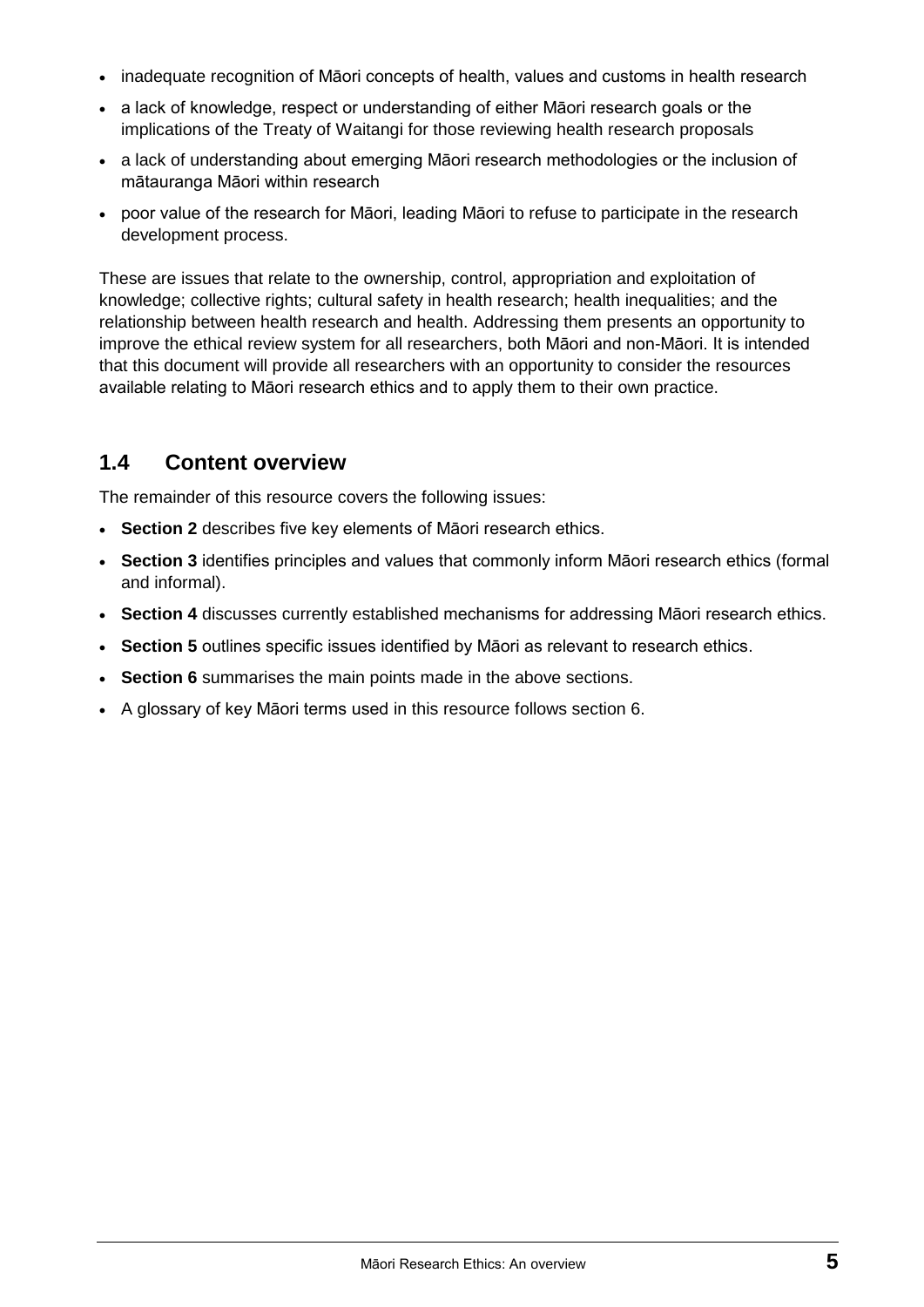# **2 Context of Māori Research Ethics**

At least five elements have contributed to the increasing engagement of Māori with research and subsequently to the development of Māori-specific understandings and perspectives of research ethics:

- 1. the Treaty of Waitangi
- 2. indigenous rights
- 3. Māori health models
- 4. health inequalities
- 5. cultural safety.

Ethical behaviour for research with Māori usually involves addressing aspects of these key elements and emphasises the need for consultation with Māori (leading to more meaningful forms of participation, partnership, collaboration and engagement), a greater recognition of Māori collectives as well as individuals, and the desire to protect Māori traditional knowledge and intellectual property.

This section describes in greater detail the five key elements identified above.

### **2.1 The Treaty of Waitangi**

The Treaty of Waitangi, signed in 1840, provides a foundation for policy development in New Zealand and formalises the relationship between Māori and the Crown such that Māori values, traditions and practices are protected (Cram 2003). It is made up of three articles.

- Under Article One, the Government (kāwanatanga) has a responsibility to govern. This notion has been applied to health research and as a means of ensuring that all New Zealanders experience fair outcomes.
- Article Two quarantees Māori sovereignty (rangatiratanga). The Waitangi Tribunal has interpreted this guarantee to include sovereignty over traditional health knowledge and medicinal plants (rongoā) as well as lands and other material assets (M Durie 1998a).
- Article Three guarantees to Māori all the rights and privileges of citizenship (M Durie 1994; Reid 1999).

In 1988 the Royal Commission on Social Policy developed Treaty-based principles of partnership, participation and protection. One reason for this initiative was to reduce any potential tension between interpretations (Māori and English) of the Treaty; another was to improve the applicability of the original intentions of the Treaty in a policy environment (B Robson and Reid 2001). These principles have been widely adopted in developing policies, programmes and projects in New Zealand so that they can be more responsive to the Treaty.

Māori view the Treaty of Waitangi as a vital component of Māori research ethics, and view greater Māori involvement in the area of health research ethics as an important contribution to fulfilling the responsibilities of the Treaty of Waitangi (Cram, 2003; Hudson 2004; R Robson 2004; Kennedy and Wehipeihana 2006; Hudson and Russell 2009). The Treaty and its principles are included in a number of key documents that guide ethical review in New Zealand, demonstrating how the Treaty ensures research is responsive to Māori.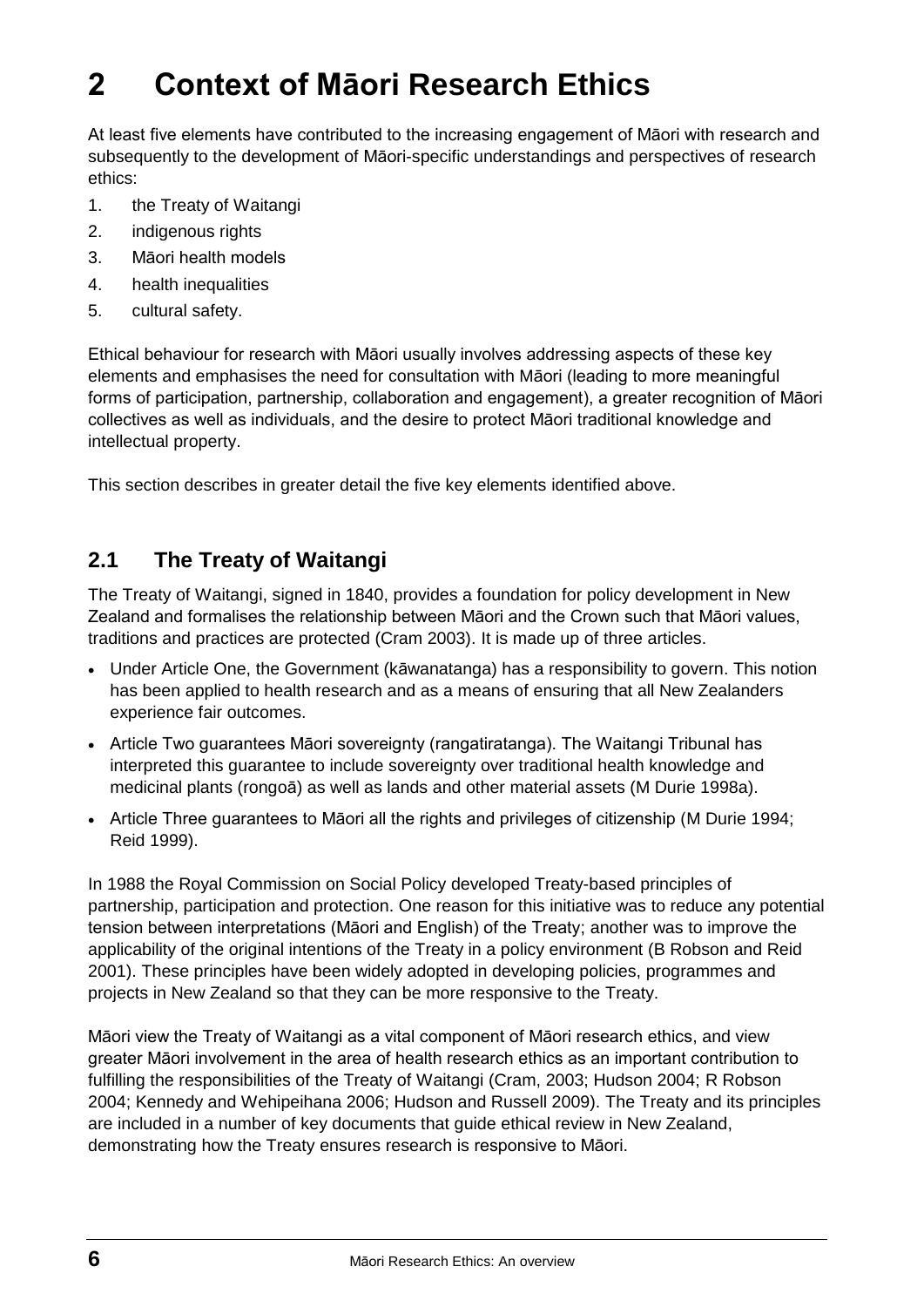- The Terms of Reference of the National Ethics Advisory Committee (NEAC) require it to carry out its tasks in a manner consistent with the principles of the Treaty of Waitangi [\(www.neac.health.govt.nz\)](http://www.neac.health.govt.nz/).
- The Health Research Council of New Zealand's *Guidelines on Ethics in Health Research*  (HRC 2005) state that all researchers must respect and incorporate Treaty principles in research proposals.
- The Treaty principles of partnership, participation and protection in relation to research ethics have been integrated into *Te Ara Tika: Guidelines for Māori Research Ethics: A framework for researchers and ethics committee members* (Hudson et al 2010). These principles are familiar not only as Treaty principles but also as common principles running through the range of international guidelines on indigenous research ethics (Kennedy and Wehipeihana 2006; Hudson and Russell 2009).

# **2.2 Indigenous rights**

Indigenous rights have been key drivers for the development of frameworks, declarations and guidelines on ethical research practice. This concept emphasises self-determination by indigenous peoples, the protection of their heritage, traditional knowledge, plants and genetic material, and their right to 'maintain and strengthen their distinct political, economic, social and cultural characteristics' (United Nations Commission on Human Rights 1993, 2000). These rights are incorporated into the World Health Organization's guidance on indigenous peoples and participatory health research, as well as a range of United Nations conventions and guidelines on the rights of indigenous peoples (United Nations Commission on Human Rights 1993, 2000; United Nations 2007). Indigenous rights also underpin the Mataatua Declaration (see section 4 and Appendix 5).

The rights of indigenous people in New Zealand, or tāngata whenua, have been summarised by Bridget Robson (2002) as the rights to:

- self-determination
- equity of values
- collective wellbeing
- equal quality of information
- policy based on evidence that is valid for Māori.

### **2.3 Māori health models**

The primary focus of this resource is on Māori research ethics in health and disability. At the same time, it is important to recognise that the definition of health for Māori, as for many indigenous cultures, encompasses much more than the domains of illness or disease and that models of Māori health are important for Māori health ethics.

All models of Māori health embrace similar themes. These themes include: wider understanding of health or wellbeing; the importance of culturally significant terms; relationships and balance among physical, biological, cultural, ancestral and sociological components; access to cultural resources; and a secure Māori cultural identity (M Durie 1998a, Ratima 2001; Waldon 2010). These models have shaped discussions around culturally appropriate health practices including research.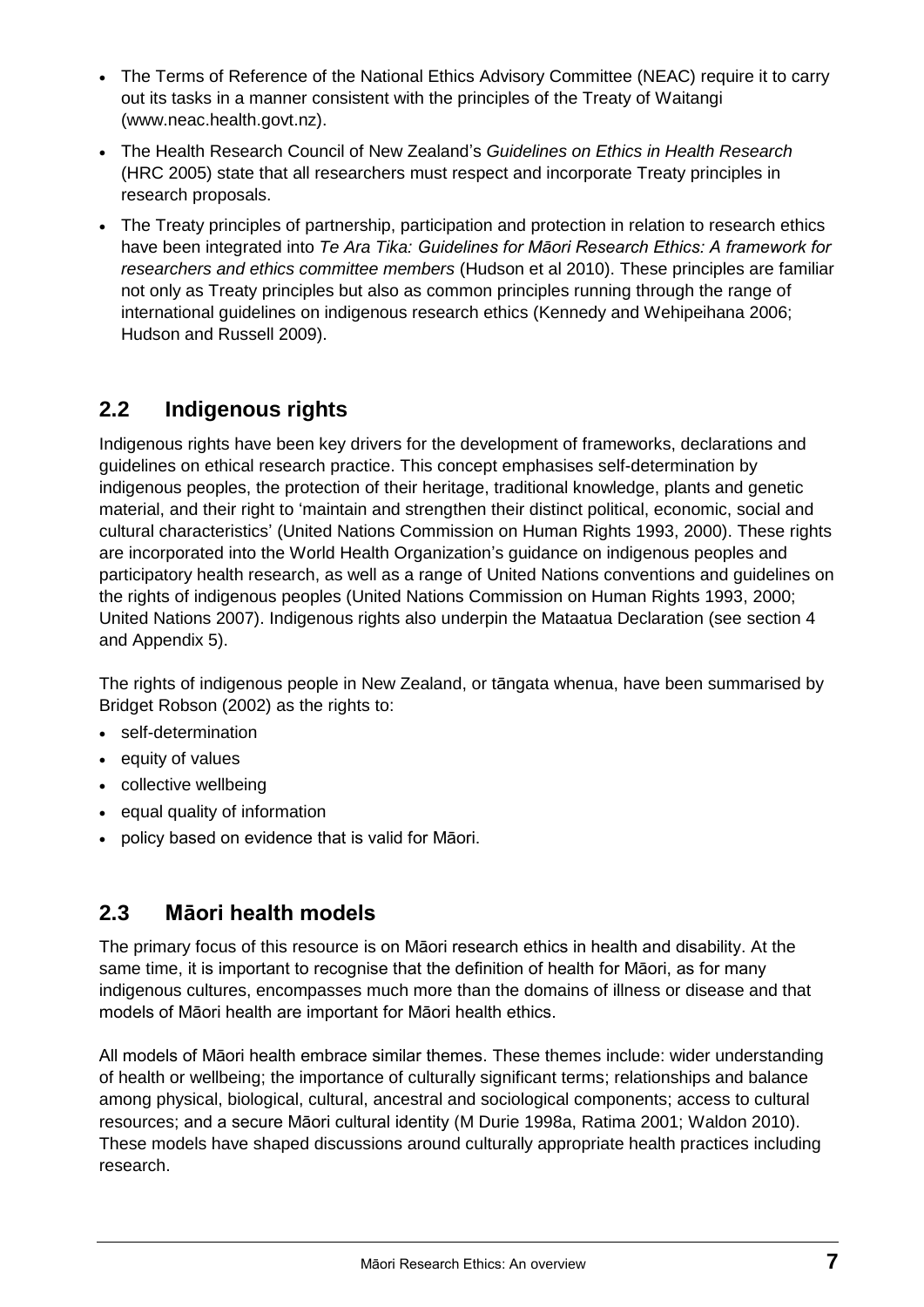One commonly accepted model of Māori health is Te Whare Tapa Whā (or four-sided house) (Figure 1 and Table 1). It incorporates four key elements: te taha wairua (spiritual wellbeing); te taha hinengaro (mental wellbeing); te taha tinana (physical wellbeing); and te taha whānau (family wellbeing and identity). For Māori to be healthy, there must be a balance and synergy among all four of these domains (M Durie 1985, 1995).

|                | Taha wairua                                             | Taha hinengaro                                          | Taha tinana                                                     | Taha whānau                                        |
|----------------|---------------------------------------------------------|---------------------------------------------------------|-----------------------------------------------------------------|----------------------------------------------------|
| <b>Focus</b>   | Spiritual                                               | Mental                                                  | Physical                                                        | Extended family                                    |
| Key<br>aspects | The capacity for faith<br>and wider communion           | The capacity to<br>communicate, to think<br>and to feel | The capacity for<br>physical growth and<br>development          | The capacity to<br>belong, to care and to<br>share |
| Themes         | Health is related to<br>unseen and unspoken<br>energies | Mind and body are<br>inseparable                        | Good physical health<br>is necessary for<br>optimal development | Individuals are part of<br>wider social systems    |

#### **Table 1: Components of Te Whare Tapa Whā**

Source: M Durie (1994), p 70

#### **Figure 1: Te Whare Tapa Whā**



Source: Adapted from M Durie (1994), p 70

Other models of health reflect the same holistic and integrated principles. One such model is Te Wheke (the octopus), which has eight dimensions of health (Figure 2). These dimensions are whanaungatanga (social), hinengaro (intellectual), whatumanawa (emotional), ao tūroa (physical), wairua (spiritual), mauri (psychological), mana (personal) and taonga tuku iho (cultural).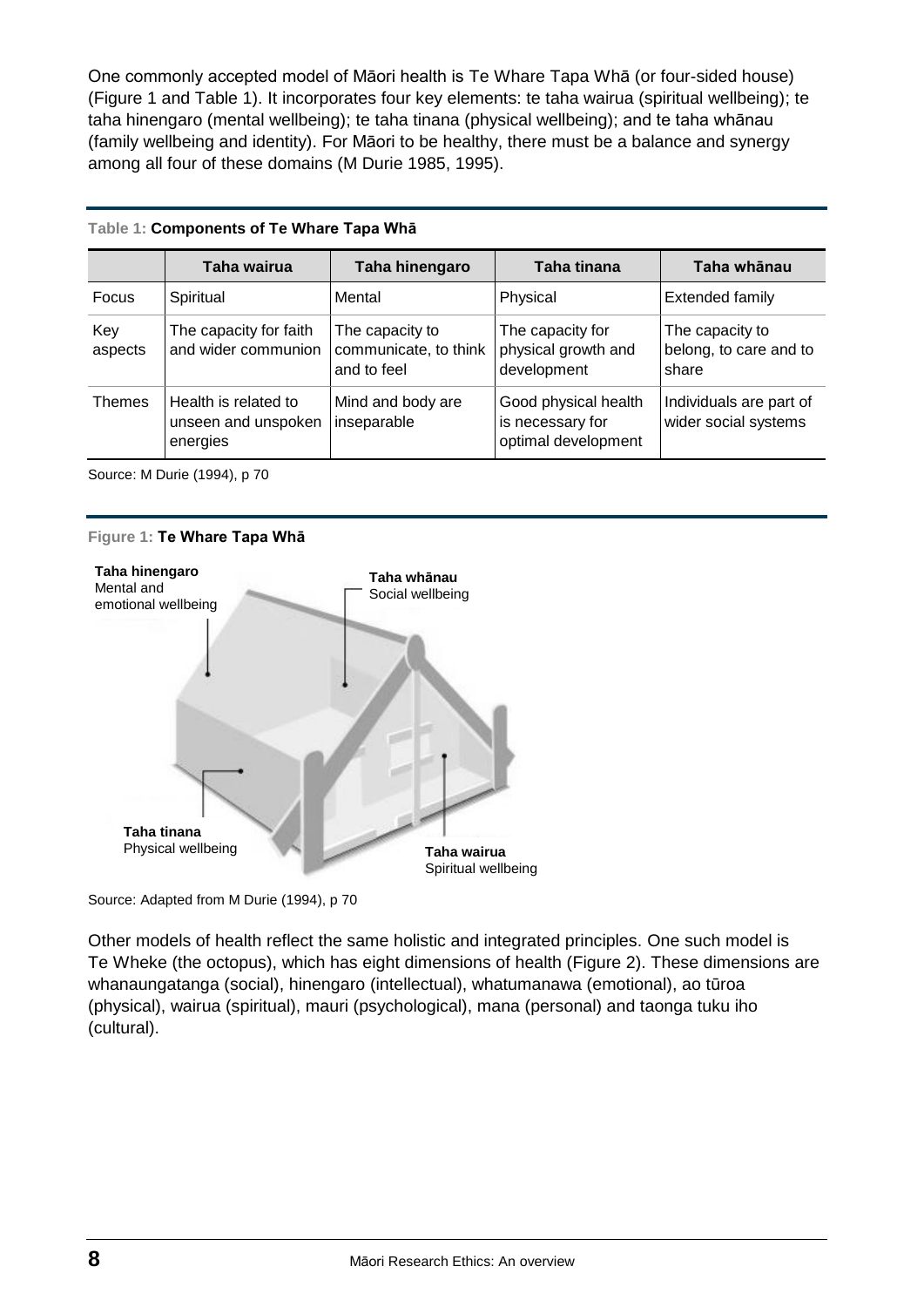**Figure 2: Te Wheke**



Source: R Pere (2003)

Māori perspectives on disability extend beyond a focus on physical and psychological impairment. Support for disabled Māori focuses on ensuring access to an environment that is conducive to attaining balance between spiritual and emotional wellbeing, maximum functioning, strengthening positive interdependence (particularly within whānau), and maintaining and reinforcing a secure cultural identity (B Robson and Harris 2007).

For more information on Māori models of health, visit the Ministry of Health's Māori Health website (www.health.govt.nz/our-work/populations/maori-health). The idea of wellbeing as complex, interdependent relationships among physical, psychological, spiritual and collective social contexts is recognised in *He Korowai Oranga: Māori Health Strategy* as the overall aim of Whānau Ora (Minister of Health and Associate Minister of Health 2002). The Whānau ora approach describes the need for 'whānau ora' as a balance of social gains (such as health, education and societal inclusion), economic gains (such as an expanding asset base), cultural gains (including participation in Te Ao Māori) and collective gains. These gains are strengthened by reciprocal commitments between and across generations, and between the ambitions of individuals and the shared hopes of the whānau (M Durie et al 2010).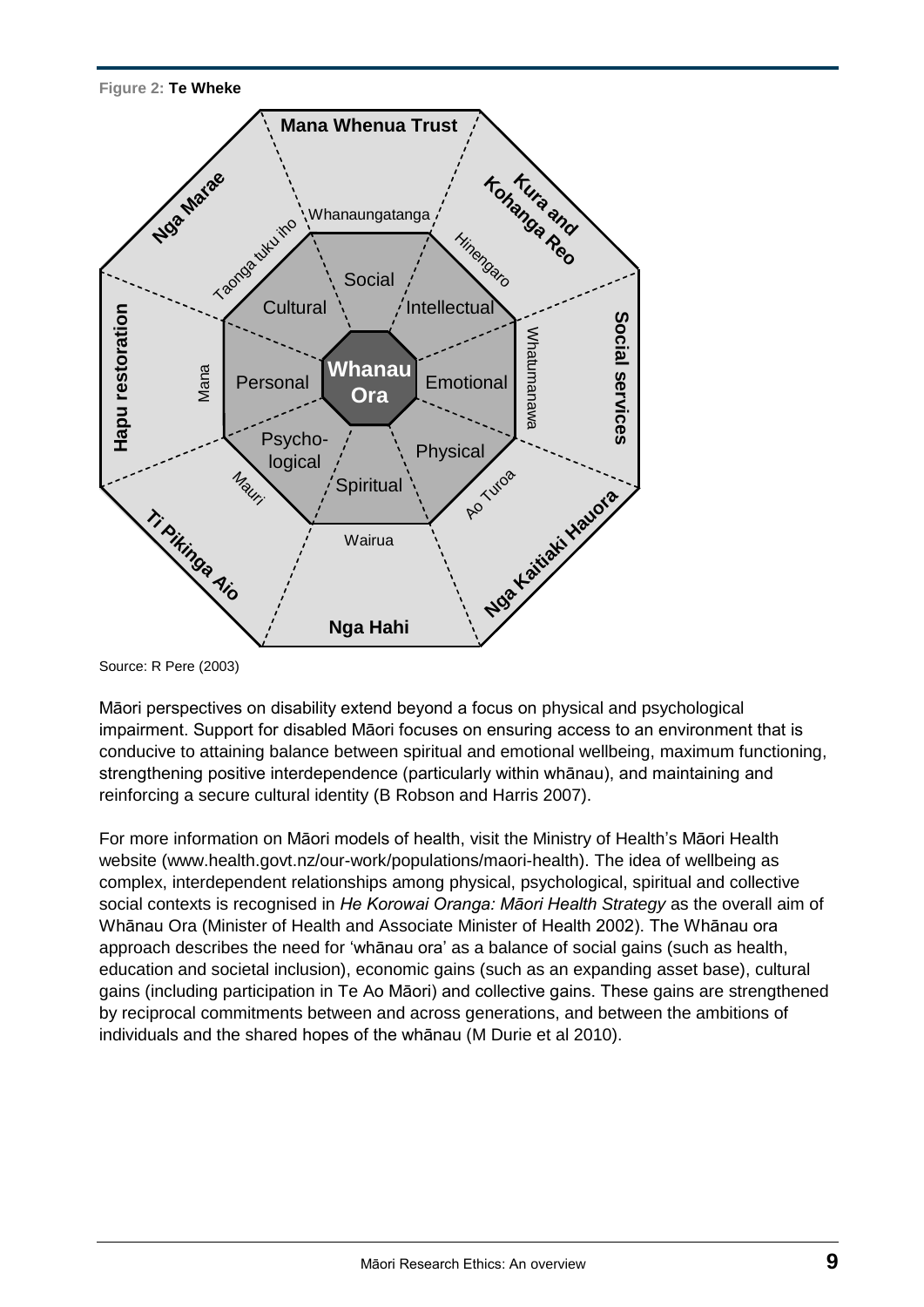# **2.4 Health inequalities**

There are significant inequalities in health status between Māori and non-Māori (Ajwani et al 2003). Researchers (Jones 2001; Arroll et al 2002; Bramley et al 2004; Reid and Robson 2007) have identified some of the reasons for these inequalities as:

- differential access to the determinants of good health (such as economic security, goodquality housing, safe and secure employment, good-quality education)
- differential access to health and disability services
- differences in the quality of care received.

These persistent and significant health inequalities between Māori and other New Zealanders have been described as an ongoing breach of the Treaty of Waitangi and as avoidable, unethical and unjust (Whitehead 1990; Woodward and Kawachi 2000; Reid et al 2000; Reid and Robson 2007). This is a further argument supporting a focus on Māori health aspirations in the ethical review of all health research. An important step in addressing inequalities is to identify them, which is only possible through consistently collecting and analysing complete and accurate information. The appropriate collection of ethnicity data, and the source of comparative data used can influence the outcome of research, research recommendations, and the ability for research to contribute to improving Māori health outcomes and reducing inequalities (Cormack and Harris 2009).

Given such inequalities, health research has an additional responsibility to determine how it will contribute to and improve health outcomes for Māori. Research is important for achieving Māori development aspirations and also as justification for resource allocation. Research that produces high-quality evidence is critical to ensuring the advancement of Māori health goals. Cram (1993, p 2) stated:

[t]he next big challenge is to recognise ethnic inequalities and the need to actively eliminate them ... they are an ethical dilemma that if every ethics committee doesn't ask 'how will this maintain or reduce ethnic inequalities, and if not, why not?', our ethical practice is part of the ongoing maintenance of the acceptability of inequalities.

# **2.5 Cultural safety**

Cultural safety within a Māori context is an inherent component of Māori health and research. The concept of cultural safety extends beyond cultural awareness and cultural sensitivity, and has an outcome that is not offensive to any individual or collective (Ramsden 1992, 2000). Cultural safety links to knowledge and understanding, self-exploration, recognition of diversity and power relationships, and in research considers those who participate in the research process. Cultural safety in health research requires recognition of and respect for differences in world views, values and knowledge between different groups – whether based on ethnicity, religion, age, disability, socioeconomic status, sexuality, gender or other differences.

Cultural safety in Māori research ethics relates to the quality of the interaction between researchers and participants. This may involve observing culturally specific protocols (tikanga) and adequately recognising Māori concepts of health. An ethical review system that meets Māori research ethics standards is consistent with the ethical principles of respect for persons and benefit for all.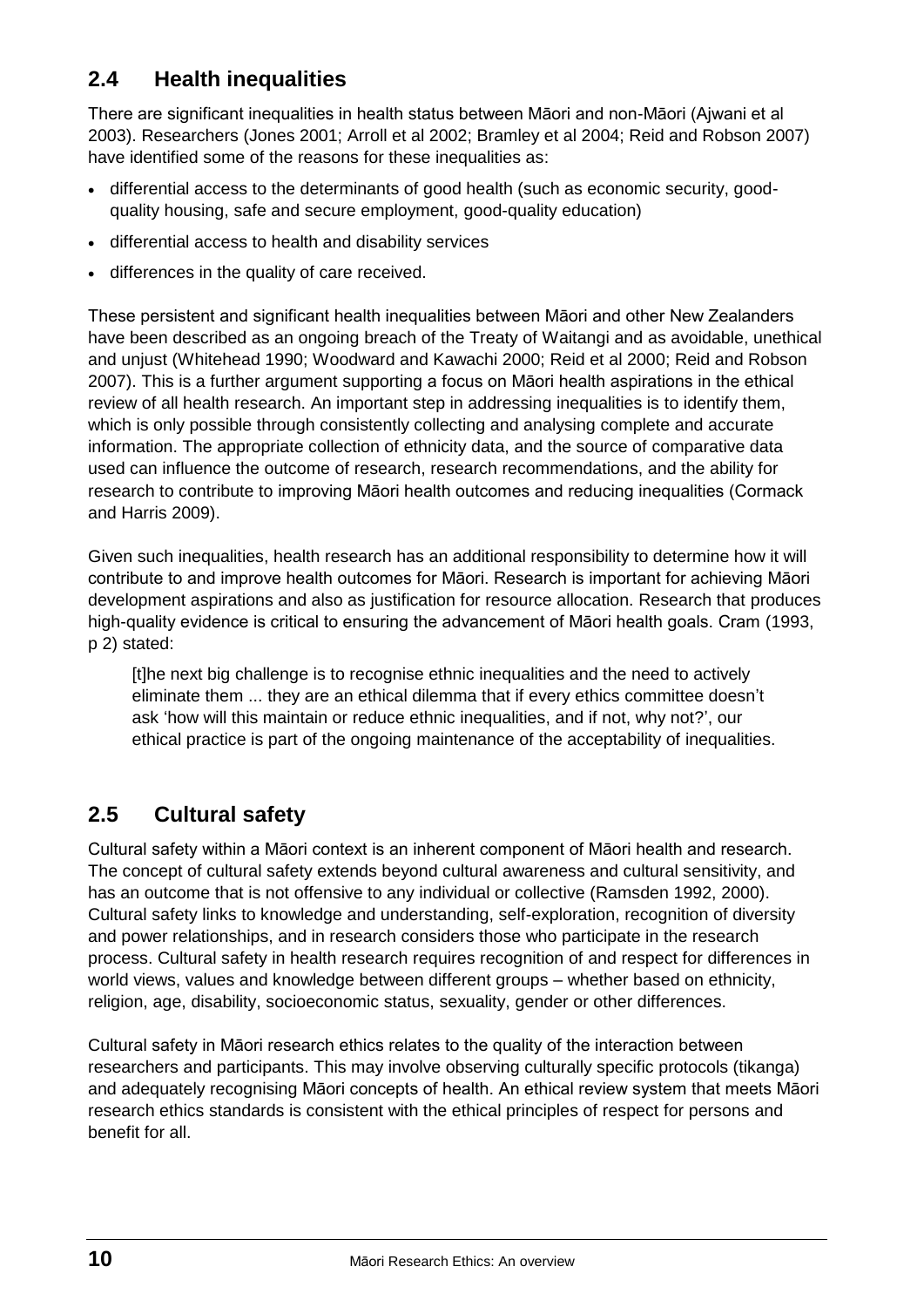# **3 Principles and Values of Māori Research Ethics**

Previous literature on ethical guidelines for health and disability research in relation to indigenous people has identified a number of principles that contribute to Māori understanding of ethical practice in research (Powick 2002; McAullay et al 2002; Cram 2003; Hudson 2004; Kennedy and Wehipeihana 2006; Tupara 2011). Many of these principles are derived from tikanga and mātauranga Māori.

While there is insufficient scope within this document to describe mātauranga Māori and tikanga Māori in detail, a brief introduction is offered here. First, there is a growing body of literature on the place of tikanga Māori in modern times and within the health and disability sector. Tikanga Māori can be described as Māori customary values, beliefs, traditions, customs and practices or Māori standards to strive towards (Pere and Barnes 2009). It commonly expresses moral judgements about appropriate ways of behaving and acting (H Mead 2003a), and can therefore be used to guide practice, to indicate what is fair, true or just, and to protect the interests and wellbeing of groups and individuals. In addition, traditional customary practices for Māori have been receptive to change over time, while remaining true to their basic beliefs (E Durie 1998). The second concept, mātauranga Māori, is the intellectual property and knowledge accumulated by Māori throughout the generations (Hudson 2004).

Dynamic systems of tikanga and mātauranga provide frameworks and principles for social, economic and political interactions within communities and the wider environment. These systems therefore align with ethical decision-making processes (H Mead 2003a) and tikangabased principles remain relevant in informing contemporary decision-making about Māori research ethics (Hudson 2004). This document identifies four key tikanga-based principles as the primary ethical principles of Māori research ethics: whakapapa, tika, manaakitanga and mana (Table 2). The choice of these key principles was guided by workshops with Māori members of ethics committees (Pūtaiora) and their subsequent work on a framework for Māori research ethics, *Te Ara Tika: Guidelines for Māori Research Ethics: A framework for researchers and ethics committee members* (Hudson et al 2010).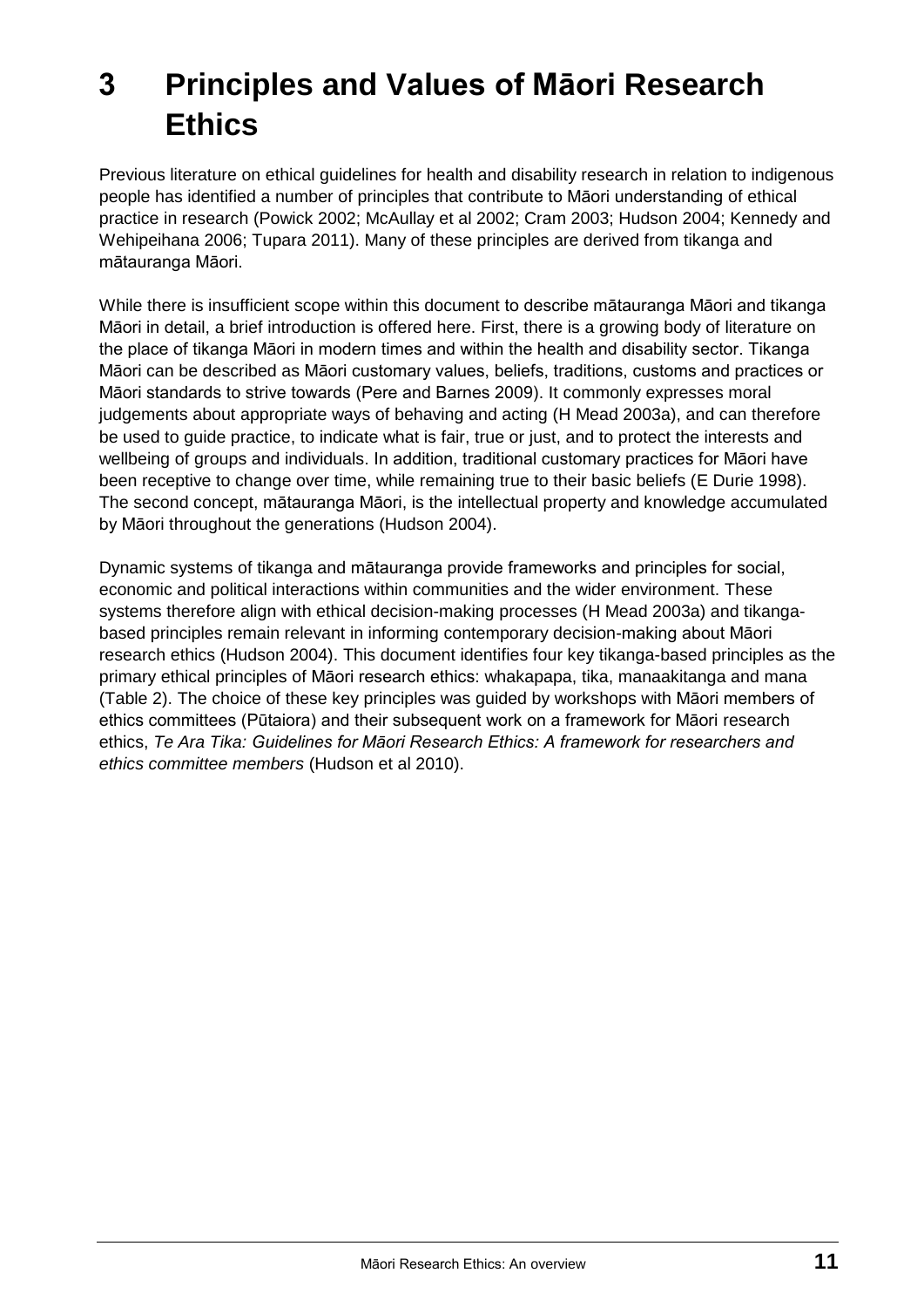|  |  |  | Table 2: Key principles of Māori research ethics |  |  |  |
|--|--|--|--------------------------------------------------|--|--|--|
|--|--|--|--------------------------------------------------|--|--|--|

| <b>Principle</b> | <b>Definition</b>                                                                                                                                                                                                                                                                                                                                                                                                                                                                                                     |
|------------------|-----------------------------------------------------------------------------------------------------------------------------------------------------------------------------------------------------------------------------------------------------------------------------------------------------------------------------------------------------------------------------------------------------------------------------------------------------------------------------------------------------------------------|
| Whakapapa        | Within the context of decision-making and Māori research ethics, whakapapa refers to<br>the quality of relationships that are developed, why these relationships have been<br>formed, and the structures or processes that have been established to support these<br>relationships.                                                                                                                                                                                                                                   |
|                  | Ethical issues that whakapapa aims to address include concerns about the quality of any<br>consultation or engagement process involved with Māori, and monitoring the progression<br>of relationships through various stages of the research, from beginning to end.                                                                                                                                                                                                                                                  |
| Tika             | Tika refers to what is right and what is good for any particular situation. In the context of<br>Māori research ethics, tika relates to the design of a research project, and whether the<br>research achieves proposed outcomes, benefits participants and communities, and<br>brings about positive change.                                                                                                                                                                                                         |
|                  | Tika also links to the Treaty principles of partnership, participation and protection and<br>requires respectful relationships with Māori and mana whenua in all research projects,<br>whatever approach the research team decides to use.                                                                                                                                                                                                                                                                            |
| Manaakitanga     | Manaakitanga involves caring for others, nurturing relationships and being careful in the<br>way others are treated. Aroha (respect, love), generosity, sharing and hosting are<br>essential parts of manaakitanga, as is upholding the mana of all parties.                                                                                                                                                                                                                                                          |
|                  | In the context of Māori research ethics, manaakitanga is associated with cultural and<br>social responsibility and respect for persons. This principle requires an understanding of<br>the appropriateness of privacy and confidentiality to safeguard any harmful effects from<br>disclosure of information, the importance of collective participation in establishing the<br>goals and benefits of a research proposal, and empowering research partnerships.                                                      |
|                  | Researchers are expected to learn as well as gather data in Māori research, to<br>collaborate and to give back to the community (for example, through koha and sharing of<br>ideas).                                                                                                                                                                                                                                                                                                                                  |
| Mana             | Mana in a Māori context refers to power, prestige, leadership and authority bestowed,<br>gained or inherited individually and collectively. Mana can influence the balance and<br>management of leadership, interpersonal and inter-group relationships so that<br>knowledge is shared and the mana of participants is upheld.                                                                                                                                                                                        |
|                  | In the context of Māori research ethics, mana relates to equity and distributive justice in<br>terms of the potential or realised risks, benefits and outcomes of the research. It also<br>acknowledges issues of power and authority in relation to who has rights, roles and<br>responsibilities when considering such risks, benefits and research outcomes. Finally,<br>mana ensures that appropriate aspects of tikanga Māori are upheld within the research<br>process, and that local protocols are respected. |

Typically, values of objectivity, honesty and integrity are also described as essential to good (and ethical) research. Table 3 identifies other values and principles associated with Māori research ethics in particular. They link to the principles defined in the Treaty of Waitangi, to tikanga and to discussions on indigenous rights and equity. There are also important relationships between these principles and the core Western biomedical ethical principles of autonomy, beneficence (doing good), non-maleficence (doing no harm) and justice.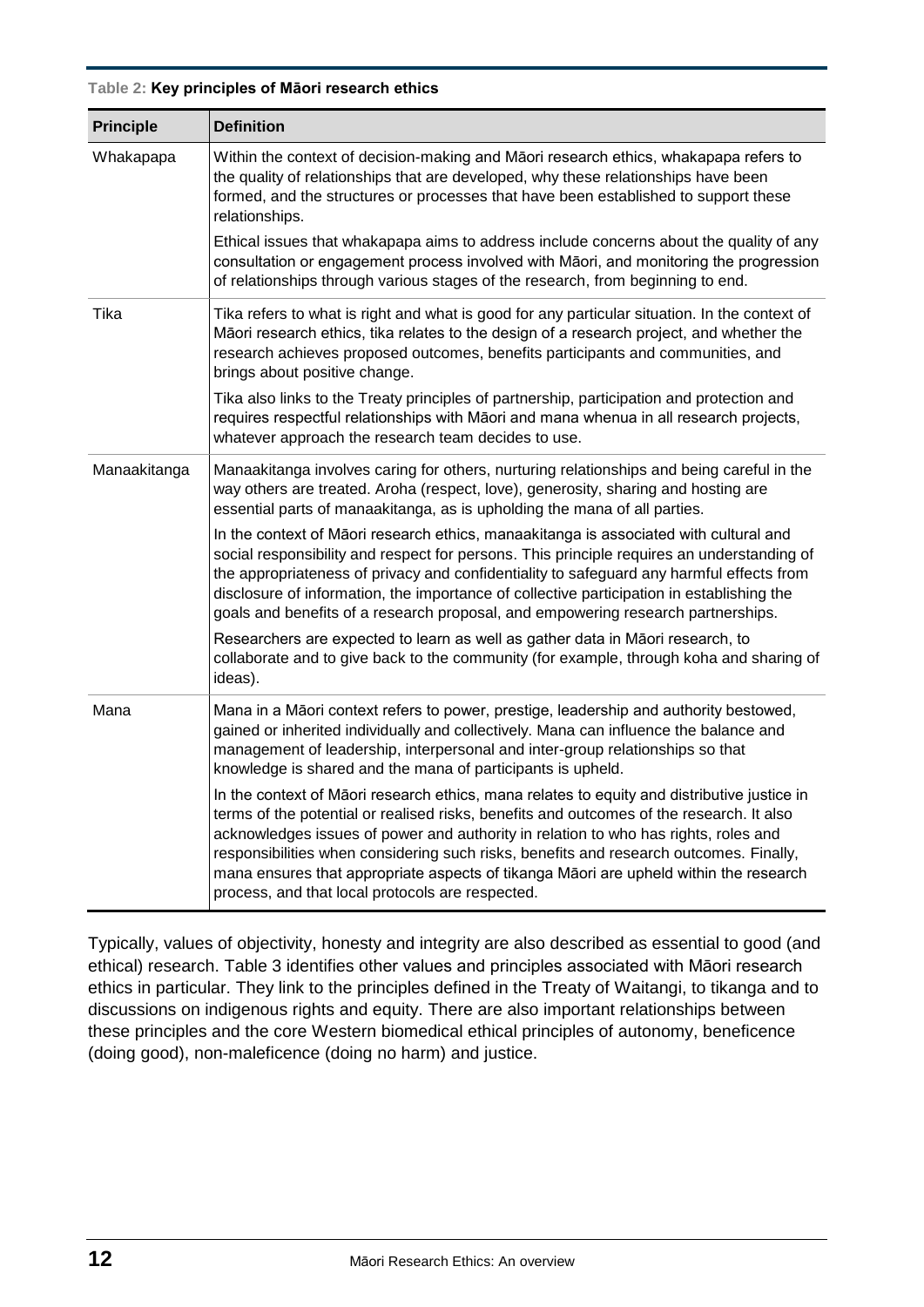| <b>Principle</b>                                                  | <b>Definition</b>                                                                                                                                                                                                                                                                                                                                                                                                                                                                                                                |
|-------------------------------------------------------------------|----------------------------------------------------------------------------------------------------------------------------------------------------------------------------------------------------------------------------------------------------------------------------------------------------------------------------------------------------------------------------------------------------------------------------------------------------------------------------------------------------------------------------------|
| Acknowledgement<br>and respect                                    | Research should be carried out with respect, and with acknowledgement of the<br>wider human good. This principle also includes respect for Māori as tāngata<br>whenua.                                                                                                                                                                                                                                                                                                                                                           |
| Benefit for Māori                                                 | Good research provides for optimal outcomes for Māori study participants, their<br>communities and Māori health development.                                                                                                                                                                                                                                                                                                                                                                                                     |
| Building capacity                                                 | Research should be viewed as an opportunity to develop capacity. Young people<br>interested in research should be nurtured to develop such skills within a safe<br>environment in order to develop further capacity and to minimise the increasing<br>demands on Māori with expertise and experience in Māori research ethics. Older<br>research participants should also be given the opportunity to develop skills and<br>knowledge through their research participation.                                                      |
| Getting things right<br>from the very start                       | Researchers need to answer certain questions right from the start. For example,<br>'What might this research offer to communities?', 'What questions should the<br>research try to answer?' and 'What methods can best, and should, be used?'                                                                                                                                                                                                                                                                                    |
| Guidance on Māori<br>health research<br>should be led by<br>Māori | As described in the Hongoeka Declaration for Māori Health Researchers<br>(Appendix 6), ' we believe Māori health research should be determined and<br>coordinated by Māori, working with Māori for Māori'.                                                                                                                                                                                                                                                                                                                       |
| Interconnections and<br>relationships between<br>sectors          | Research areas (such as health, social and environmental research) can link<br>together to align with Māori concepts of health, wellbeing and health protection.                                                                                                                                                                                                                                                                                                                                                                 |
| Kaitiakitanga                                                     | Kaitiakitanga describes guardianship, preservation, protection and connection with<br>the elements that link the spiritual and physical world. It is our collective<br>responsibility (and the responsibility of Māori research) to nurture the physical<br>environment, language, culture and wisdom that have been passed down over<br>generations to ensure sustainability.                                                                                                                                                   |
| Kotahitanga                                                       | Kotahitanga considers solidarity and oneness. It also links to the holistic nature of<br>health from a Māori perspective where the physical, spiritual, psychological,<br>environmental and social aspects must be in balance to achieve wellbeing.                                                                                                                                                                                                                                                                              |
|                                                                   | One piece of policy work that identifies Māori values alongside other values is the<br>National Ethics Advisory Committee's Getting Through Together: Ethical values for<br>a pandemic (NEAC 2007). In this work respect and manaakitanga, and<br>neighbourliness and whanaungatanga are related values, which are applicable to<br>pandemic planning and response. These ethical values have consequently been<br>established in the New Zealand Influenza Pandemic Plan: A framework for action<br>(Ministry of Health 2010a). |
| Protection of cultural<br>knowledge                               | Cultural integrity, acknowledgement and protection of indigenous traditional<br>knowledge and intellectual property are important principles, particularly in the<br>context of increasing globalisation and commercialisation of health and disability<br>research.                                                                                                                                                                                                                                                             |
| Realistic and<br>achievable                                       | Research should be realistic and achievable within the terms of reference and<br>resources available.                                                                                                                                                                                                                                                                                                                                                                                                                            |
| Reducing inequalities                                             | Māori research, and indeed all health research in New Zealand, must emphasise<br>health gain, reducing health inequalities and avoiding the creation of new<br>inequalities. The persistence of inequalities in Māori health is itself unethical, so it<br>is important that any ethical review of research in New Zealand does not accept<br>inequalities and strives to actively reduce or eliminate them.                                                                                                                     |

#### **Table 3: Additional principles and values of Māori research ethics**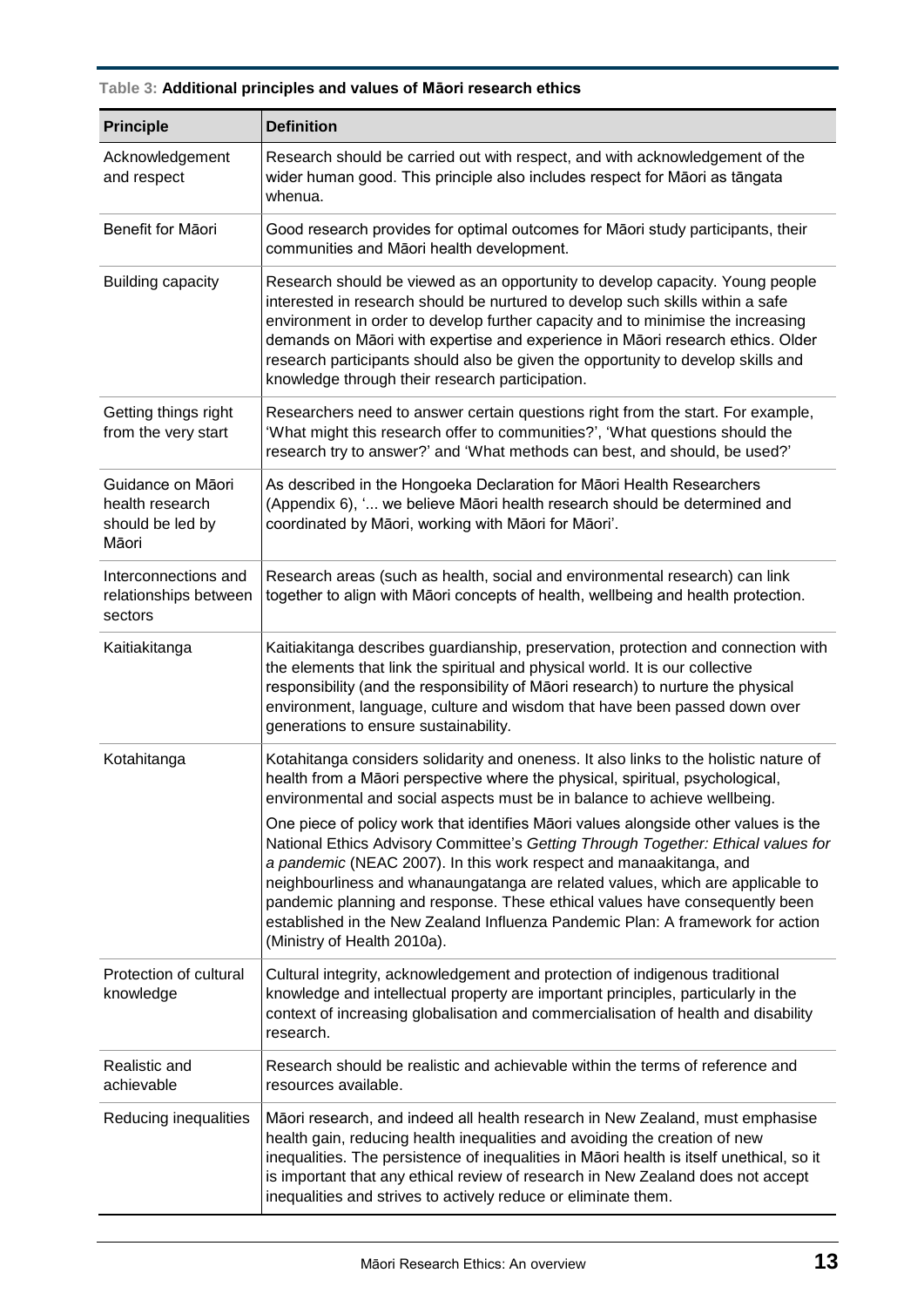| <b>Principle</b>                                   | <b>Definition</b>                                                                                                                                                                                                                                                                                                                                                                                                                                                                                                                                             |
|----------------------------------------------------|---------------------------------------------------------------------------------------------------------------------------------------------------------------------------------------------------------------------------------------------------------------------------------------------------------------------------------------------------------------------------------------------------------------------------------------------------------------------------------------------------------------------------------------------------------------|
| Self-determination<br>and community<br>involvement | This principle includes addressing Māori rangatiratanga, ownership and control of<br>the information and research process. Communities need to be meaningfully<br>engaged and empowered in all aspects of decision-making with discussion and<br>debate by kaumātua involved in developing Māori research and its ethical<br>principles. This engagement also involves partnering research in its 'formal' and<br>'informal' senses. For example, partnerships among academics, kaumātua and<br>community members should be integral to the research process. |
| Tapu and noa                                       | Tapu can relate to sacred values, and noa to restoring balance. These principles<br>remain important in modern practice as influencing actions and beliefs, particularly<br>in relation to ceremonial activities.                                                                                                                                                                                                                                                                                                                                             |
| Te reo Māori and the<br>value of oral tradition    | Māori research ethics recognise the value of sharing information in te reo Māori as<br>well as a responsibility to promote te reo Māori as a critical aspect of Māori culture<br>and a connection to Māori history, knowledge and beliefs. Research with Māori<br>communities must also recognise the value of kanohi ki te kanohi (face-to-face)<br>methodology where appropriate.                                                                                                                                                                           |
| Utu                                                | Utu involves compensation or reciprocity, and the maintenance of harmony and<br>balance.                                                                                                                                                                                                                                                                                                                                                                                                                                                                      |
| Wairuatanga                                        | Wairuatanga and accommodation of Te Ao Wairua is the connection to the<br>spiritual realm, which is a fundamental dimension of Māori ethics.                                                                                                                                                                                                                                                                                                                                                                                                                  |
| Whanaungatanga                                     | Whanaungatanga recognises the pivotal role of kinship bonds and whānau (family,<br>relations) for Māori research. It therefore encompasses whakapapa and includes<br>relationships to non-kin who have become kin-like through shared experience and<br>connection. This value requires the culturally appropriate identification of<br>relationships, engagement, connectedness and commitment to others.                                                                                                                                                    |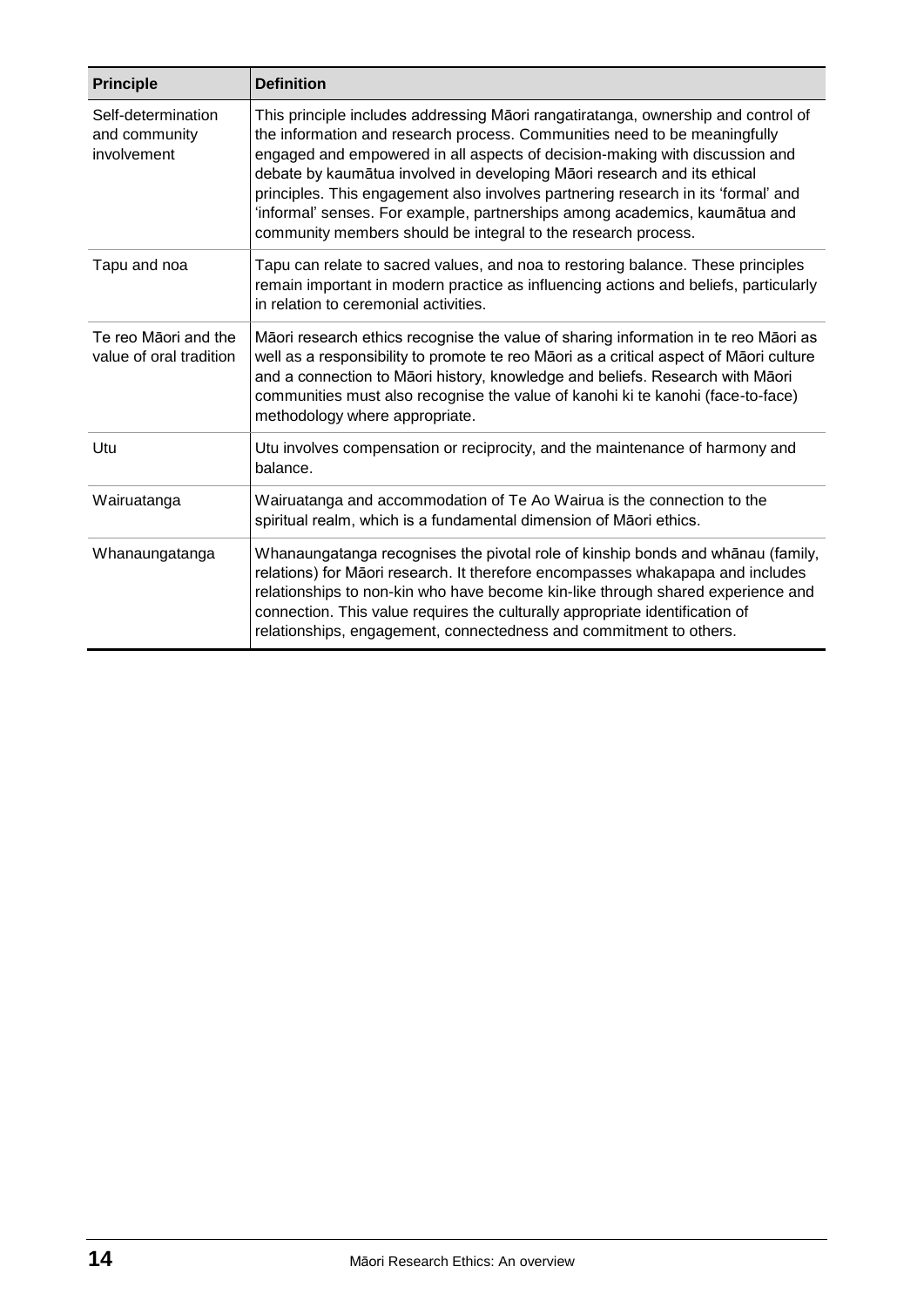# **4 Established Māori Research Ethics**

At present, processes for Māori ethical review of health research are embedded in the general processes for ethical review of research through:

- reference to the Treaty of Waitangi and Treaty principles (section 2.1)
- requirements for research and ethics committees
- recommendations for Māori research in the key health research guidelines and protocols
- professional codes of ethics for researchers.

Elements of established Māori research ethics discussed in this section are:

- $\bullet$  the ethical review system (section 4.1)
- existing guidelines and models (section 4.2)
- indigenous declarations (section 4.3)
- existing laws and regulations (section 4.4)
- government health and disability strategies (section 4.5)
- existing Māori health research partnerships (section 4.6)
- international quidance (section 4.7).

#### **4.1 The ethical review system**

There are Māori-focused health organisations and research organisations, as well as Māori research committees and Māori advisors in various organisations. However, there is no separate body at a national level charged solely with advising on Māori health and disability ethics or to review proposed research with a focus on Māori research ethics. Instead, ethics committees are responsible for reviewing health and disability research ethics (including in relation to Māori research principles). Many of these committees are regional health and disability ethics committees (HDECs) or institutional ethics committees within tertiary institutions, private sector organisations (such as Zenith Technology) and other public sector organisations (including district health boards). These organisations may be assisted by guidelines and documents produced by other organisations, such as this resource.

#### **4.1.1 The National Ethics Advisory Committee**

The National Ethics Advisory Committee – Kāhui Matatika o te Motu (NEAC) was established under section 16 of the New Zealand Public Health and Disability Act 2000. Its statutory functions are: to provide advice to the Minister of Health on ethical issues of national significance regarding health and disability research and services; to determine nationally consistent ethical standards; and to scrutinise health and disability research and services.

NEAC has produced a number of statements and guidelines (available at [www.neac.health.govt.nz\)](http://www.neac.health.govt.nz/) relevant to Māori research ethics. These include the following.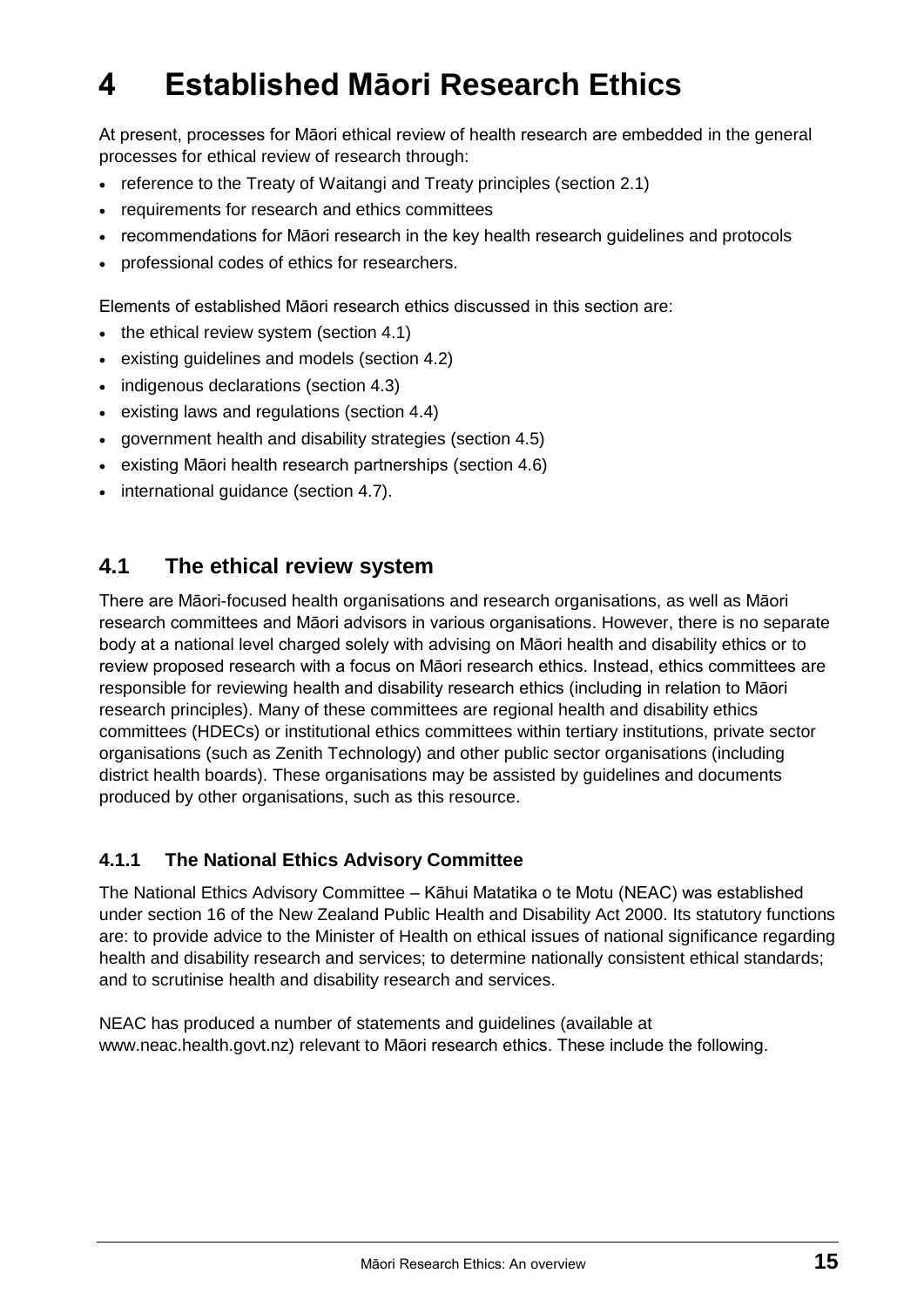#### **4.1.1.1 Goals, objectives, and desired outcomes of an ethical review system**

NEAC's statement of *Goals, Objectives, and Desired Outcomes of an Ethical Review System*  (GODO; NEAC 2003) identifies that the ethical review system should:

- facilitate research and innovative practice that contributes to knowledge and better health outcomes
- protect participants in health and disability research and innovative treatment
- find a balance that minimises risks and maximises benefits arising from health and disability research
- ensure consistency with the Treaty of Waitangi.

GODO advises that a system of ethical review should be enabling of Māori participation. It is particularly important to:

- develop and implement a Māori ethical framework
- consult with Māori in collaborative, genuine, inclusive and appropriate ways
- facilitate Māori participation in decision-making
- recognise and respect the potential for diversity of opinion across iwi and regions
- facilitate Māori research capability (NEAC 2003, pp 35–38).

#### **4.1.1.2 Ethical guidelines for specific study types**

The *Ethical Guidelines for Observational Studies: Observational research, audits and related activities* (NEAC 2012) address all aspects of the ethical conduct of observational studies. In an observational study (which includes audits) the investigator observes and analyses information but does not control the care or services that people receive. Similarly, NEAC's *Ethical Guidelines for Intervention Studies* (NEAC 2012) aim to assist researchers, ethics committees, study sponsors, organisations that host research and others with an interest in intervention studies, such as clinical trials. Both sets of guidelines were updated in 2012 to fill any gaps and remove any inconsistencies with the Ministry of Health's (2012) new *Standard operating procedures for health and disability ethics committees* (the standard operating procedures).

The *Ethical Guidelines for Observational Studies* advise that:

- investigators should respect the Government's commitment to fulfilling the special relationship between iwi and the Crown under the Treaty of Waitangi
- issues relating to Māori culture and ethical values should be addressed in discussion with Māori concerned, including appropriate whānau, hapū or iwi
- there should be due recognition of Māori as the tāngata whenua and indigenous people of New Zealand (NEAC 2012, p 8, 9).

The *Ethical Guidelines for Intervention Studies* also highlight the importance of comprehensive, high-quality Māori health research and information in order to meet government and Māori development goals. They recognise the need to acknowledge Māori as the tāngata whenua and to engage with Māori whānau, hapū and iwi in a manner appropriate to the scope and method of the study. These guidelines also discuss the validity of collective consultation (NEAC 2012).

Both sets of guidelines advise researchers that they should be aware of New Zealand guidelines on research involving Māori and discuss the principles of the Treaty of Waitangi, which were appended to the previous *Operational Standard for Ethics Committees* (Ministry of Health 2006). The principles are explained as follows: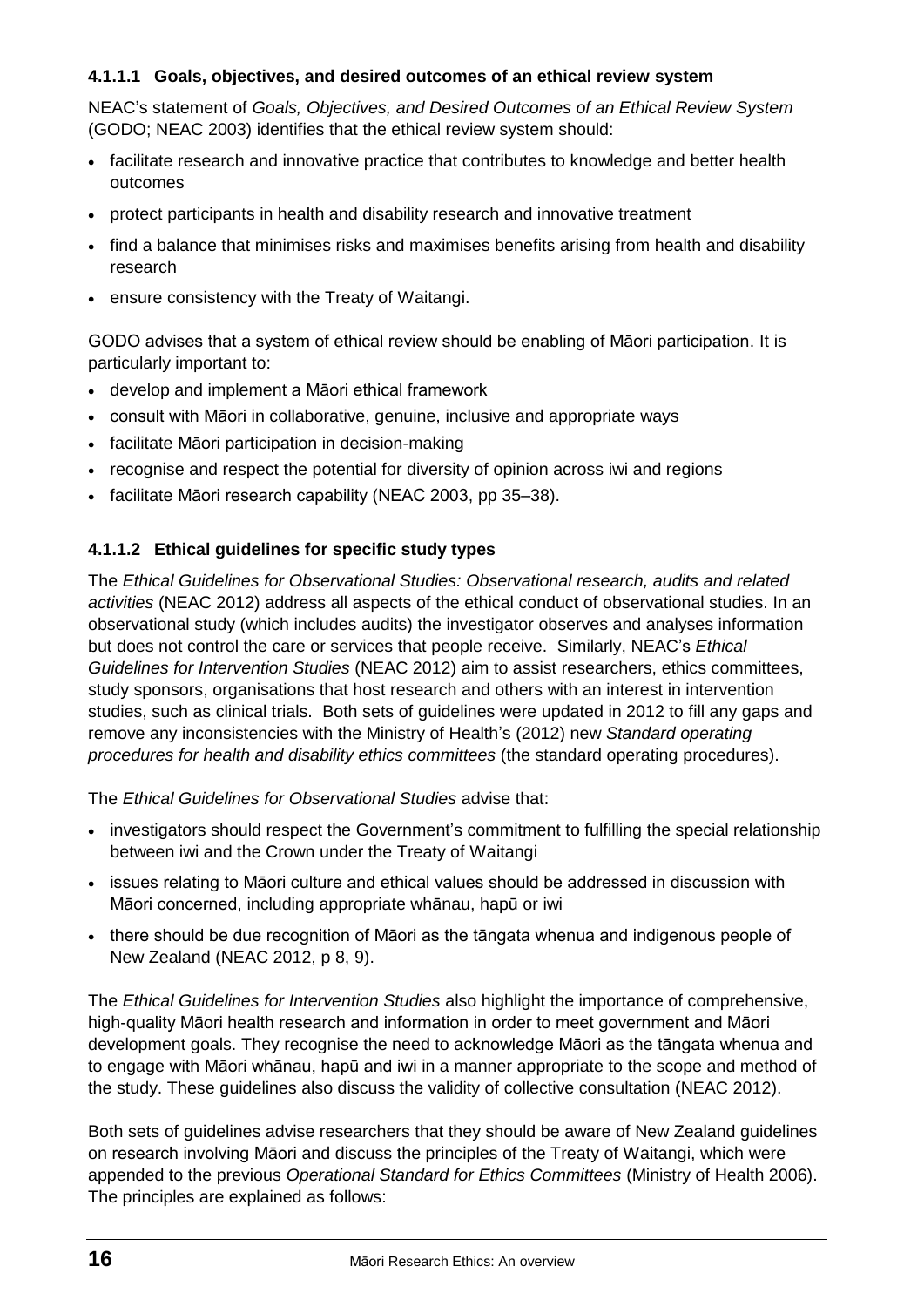- partnership: working together with iwi, hapū, whānau and Māori communities to ensure Māori individual and collective rights are respected and protected in order to achieve health gain
- participation: involving Māori in the design, governance, management, implementation and analysis of research, particularly research involving Māori
- protection: actively protecting Māori individual and collective rights, and Māori data, cultural concepts, norms, practices and language in the research process.

#### **4.1.2 Ethics committees**

New Zealand has four regional HDECs, established under the New Zealand Public Health and Disability Act 2000, that review individual health and disability research proposals. Their primary role is to secure the benefits of health and disability research by checking that it meets or exceeds established ethical standards. Each HDEC has its own terms of reference (available at [www.ethics.health.govt.nz\)](http://www.ethics.health.govt.nz/), which states that at least one member should have a recognised awareness of te reo Māori and understanding of tikanga Māori.

In addition, all ethics committees (both HDECs and institutional ethics committees) that consider applications for research funded by the HRC involving clinical trials or accessing New Zealand Health Information Service data require accreditation by the HRC Ethics Committee under the Health Research Council Act 1990. Ethics committees must also abide by the Code of Health and Disability Services Consumers' Rights 1996 and the Health Information Privacy Code 1994.

The HRC Ethics Committee must have members with diverse knowledge and experience, including in relation to tikanga Māori. Institutional ethics committees accredited by the HRC must have a member with expertise in tikanga Māori and two members with links with the Māori community. Each member of each ethics committee in New Zealand plays an important role in assessing the validity and justification of research proposals, working towards improving Māori health outcomes and reducing health inequities, and thus giving value to the principal provisions of the Treaty of Waitangi. In this assessment, each ethics committee member will make their own ethical decisions based on their own experience, values, norms and learning. Their own values (including cultural values) will influence how they consider ethical principles and prioritise some over others, as well as how they prioritise the legitimacy of particular knowledge (such as clinical advancement) over other knowledge (such as indigenous development).

#### **4.1.2.1 HDEC requirements**

HDECs are required to comply with the procedural rules contained in the standard operating procedures (Ministry of Health 2012). The standard operating procedures define the role of HDECs, the review process and what research proposals require review. Paragraph 17 of the standard operating procedures states that researchers are responsible for ensuring that Māori are consulted when developing and conducting studies that are relevant to them. Where the *Guidelines for Researchers on Health Research Involving Māori* (HRC 2010) require formal consultation with Māori, HDECs should check that researchers have done so or will carry it out appropriately. However, HDEC review does not constitute or replace such consultation.

Applicants may appeal any HDEC decision to the HRC Ethics Committee. The appeal decisions of the HRC Ethics Committee are final and binding on HDECs.

The standard operating procedures also set out the requirements for HDEC review of tissue bank applications. Section 13 (Ministry of Health 2012) makes it clear that applications for a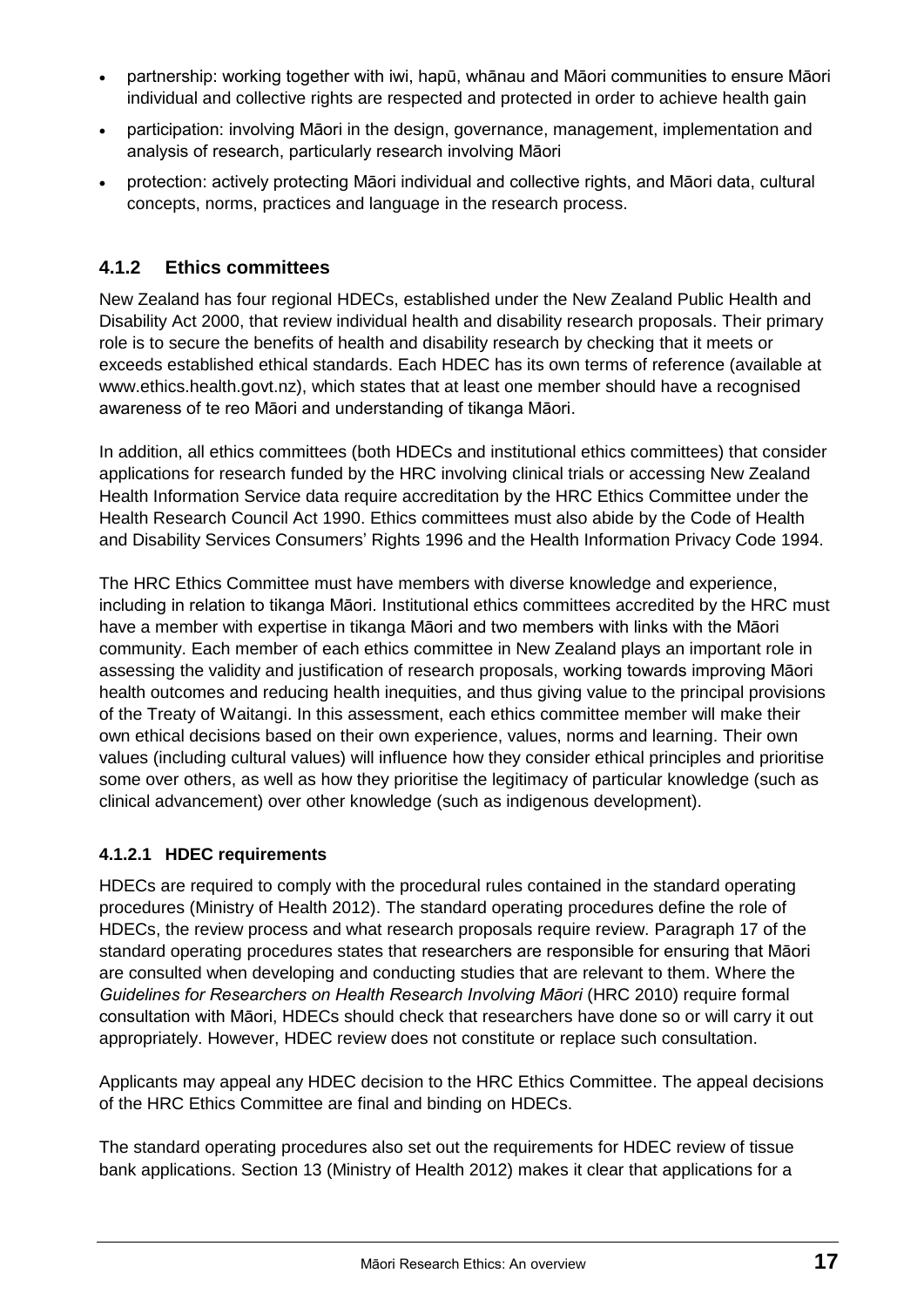tissue bank should include information on how the researchers will address cultural issues that may arise for Māori and other relevant population groups around the storage and use of tissue.

The standard operating procedures are available at [www.ethics.health.govt.nz/operating](http://www.ethics.health.govt.nz/operating-procedures)[procedures.](http://www.ethics.health.govt.nz/operating-procedures)

#### **4.1.2.2 HDEC ethical approval process for researchers**

Researchers apply to an HDEC for ethical review of their study using the HDEC application form. In relation to Māori, section P of the form requests the following information.

| p.4     | Population groups, particularly Māori, should be consulted in the design and conduct of<br>research that is of relevance to them.                                                                                                                                                                                                              |  |
|---------|------------------------------------------------------------------------------------------------------------------------------------------------------------------------------------------------------------------------------------------------------------------------------------------------------------------------------------------------|--|
|         | <b>Consultation with Māori</b>                                                                                                                                                                                                                                                                                                                 |  |
| p.4.1   | Please describe whether and how your study may benefit Māori.<br>$[<$ 200 words $]$                                                                                                                                                                                                                                                            |  |
| p.4.2   | Please identify the main cultural issues that may arise for Māori who may participate in your<br>study, and explain how these issues will be managed.<br>$[<200$ words]<br>If Māori will be excluded from participating, please state this. You will be asked to explain your<br>inclusion/exclusion criteria in the next section of the Form. |  |
| p.4.3   | According to the Health Research Council's Guidelines for Researchers on Health Research Involving Māori,<br>is formal consultation with Māori required for your study?<br>Yes<br><b>No</b>                                                                                                                                                    |  |
| p.4.3.1 | Please either describe your study's consultation process, or explain why you do not consider that<br>formal consultation with Māori is required.<br>$[<$ 200 words $]$                                                                                                                                                                         |  |
| p.4.4   | Does your study involve kaupapa Māori research methodologies?<br>Yes<br>No                                                                                                                                                                                                                                                                     |  |

In addition to completing the application form, each researcher is required to obtain locality authorisation. This is a standard condition of all HDEC approvals. The central issue in gaining this authorisation is that the locality is suitable for conducting the study safely and effectively. Before authorisation is given, the locality checks that applicants have taken reasonable steps, particularly consultation with Māori where appropriate, to identify and adequately address local cultural issues that may arise from the study. This authorisation also attests that appropriate arrangements are in place for providing information to potential participants in the study who may not adequately understand information in English.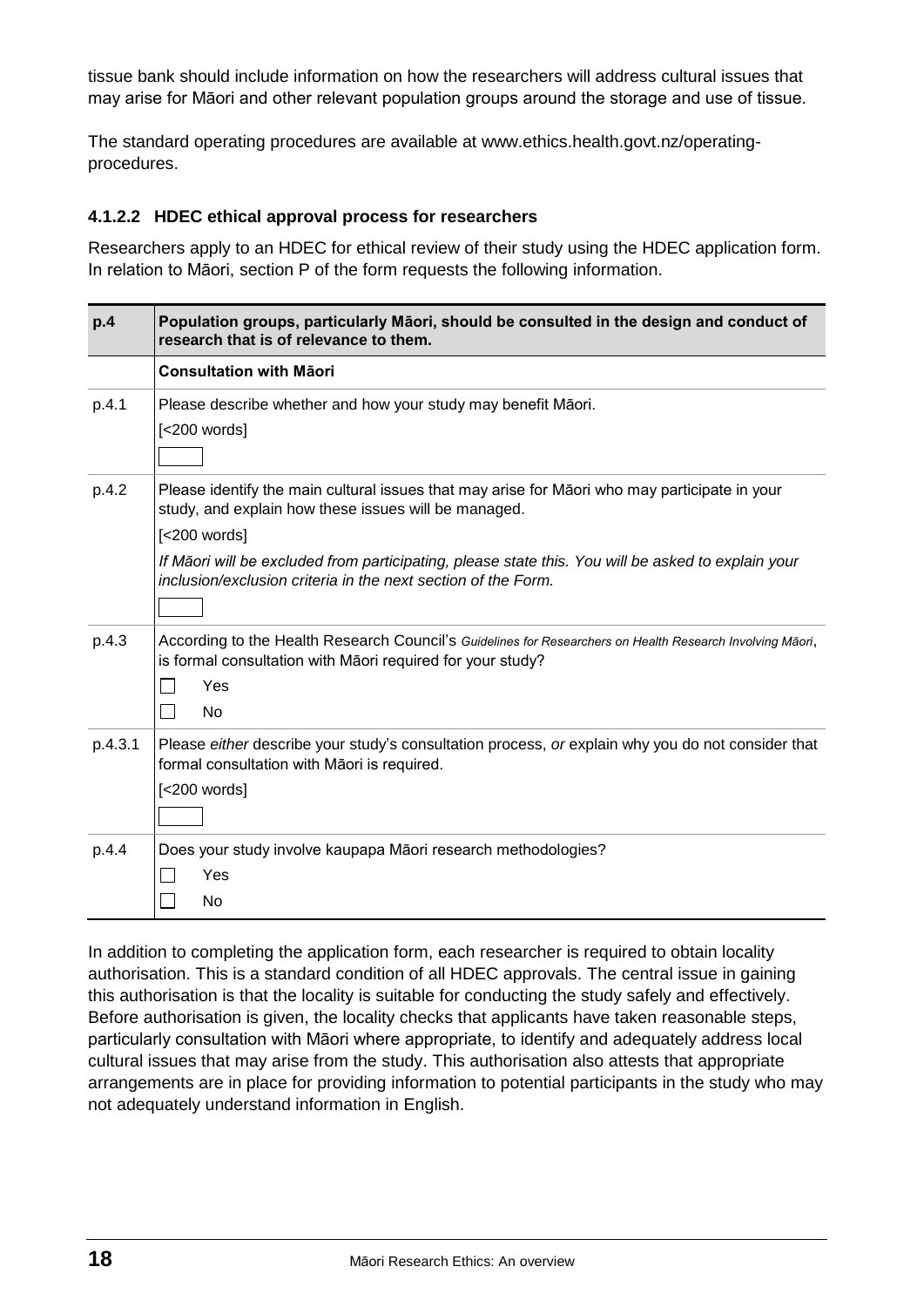The locality review provides another opportunity for researchers to better engage with local Māori and to consider how their research might impact on tāngata whenua. For more information about locality assessment, see section 10 of the standard operating procedures (Ministry of Health 2012).

# **4.2 Existing guidelines and models**

#### **4.2.1 Specific guidelines for Māori research ethics**

In 1998 the Health Research Council first published *Guidelines for Researchers on Health Research Involving Māori*, developed by the Māori Health Committee of the HRC. This document was revised in 2010 and is available from the HRC website [\(www.hrc.govt.nz\)](http://www.hrc.govt.nz/).

The intention of these guidelines is to assist researchers (particularly those applying for HRC funding) to 'establish research practices which ensure that the research outcomes contribute as much as possible to improving Māori health and well-being, while the research process maintains or enhances mana Māori' (HRC 2010, p 2). These guidelines aim to help researchers to develop:

- research partnerships between health researchers and Māori communities or groups on issues important to Māori health
- research practices that ensure biomedical, clinical and public health research effectively contributes to Māori health development wherever possible.

The guidelines reinforce the importance of the Treaty of Waitangi and of high-quality research for Māori development, and they focus on consultation with Māori. Moreover, these guidelines discuss the development of research partnerships as a vital step for research projects in New Zealand. The criteria contained as part of the guidelines are taken into account during the HRC's research proposal review processes, and applicants for HRC funding should read them before applying for ethical approval from HDECs.

In order to provide more updated and specific advice regarding Māori research ethics, *Te Ara Tika: Guidelines on Māori Research Ethics: A framework for researchers and ethics committee members* (HRC 2010) has been published and is appended to the HRC *Guidelines for Researchers on Health Research involving Māori*. This specific guideline for Māori research ethics emerged from a partnership of NEAC, HRC and Ngā Pae o Te Māramatanga (NEAC 2004). A writing group, drawn from the Māori members of ethics committees (Pūtaiora), was resourced to describe key principles of Māori research ethics and also to offer practical assistance to researchers and ethics committee members regarding Māori research ethics. *Te Ara Tika: Guidelines on Māori Research Ethics* assists Māori and non-Māori researchers and members of ethics committees by:

- clarifying key ethical concepts for Māori
- clarifying the kaitiaki functions of Māori ethics committee members, and providing some supportive processes to achieve this goal
- outlining a framework for decision-making about Māori ethical issues
- identifying strategies or techniques for addressing Māori ethical concerns (NEAC 2004; Hudson et al 2010).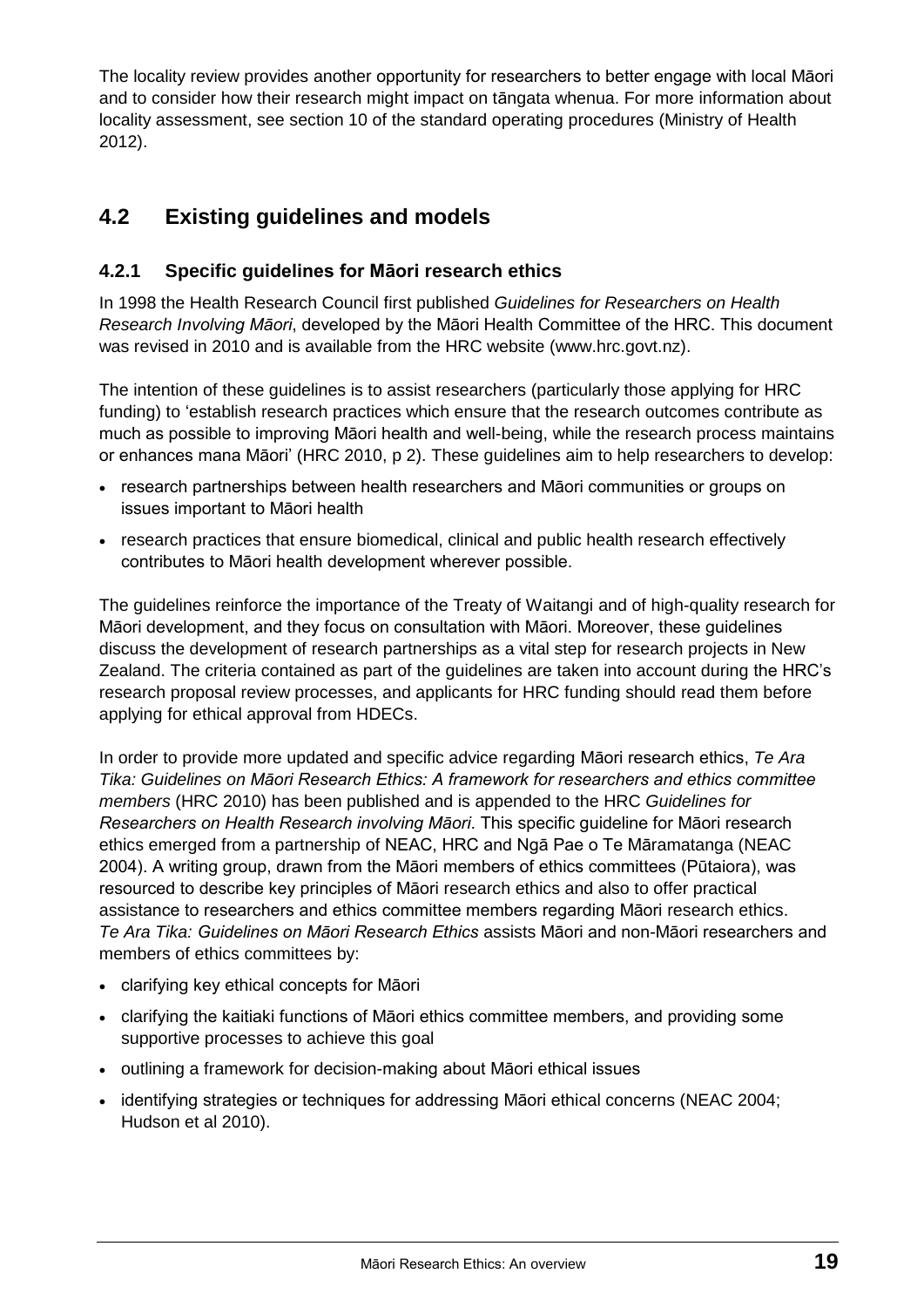These guidelines frame issues of Māori research ethics within four tikanga-based principles: whakapapa, tika, manaakitanga and mana. Each of these principles heads a segment of the framework developed in this guideline (Figure 3).



Source: Hudson et al (2010), p 4

Each segment of the framework (moving in towards the centre) is divided into three parts that relate to progressive expectations of ethical behaviour.

- The outer ring relates to **minimum standards**. Researchers are expected to have met these standards before ethics committee members consider ethical approval for the research project.
- The middle ring refers to **good practice** which indicates a more Māori-responsive approach to the research project.
- **Best practice**, in the centre, extends the ethical consideration to align with expectations of behaviour within Te Ao Māori.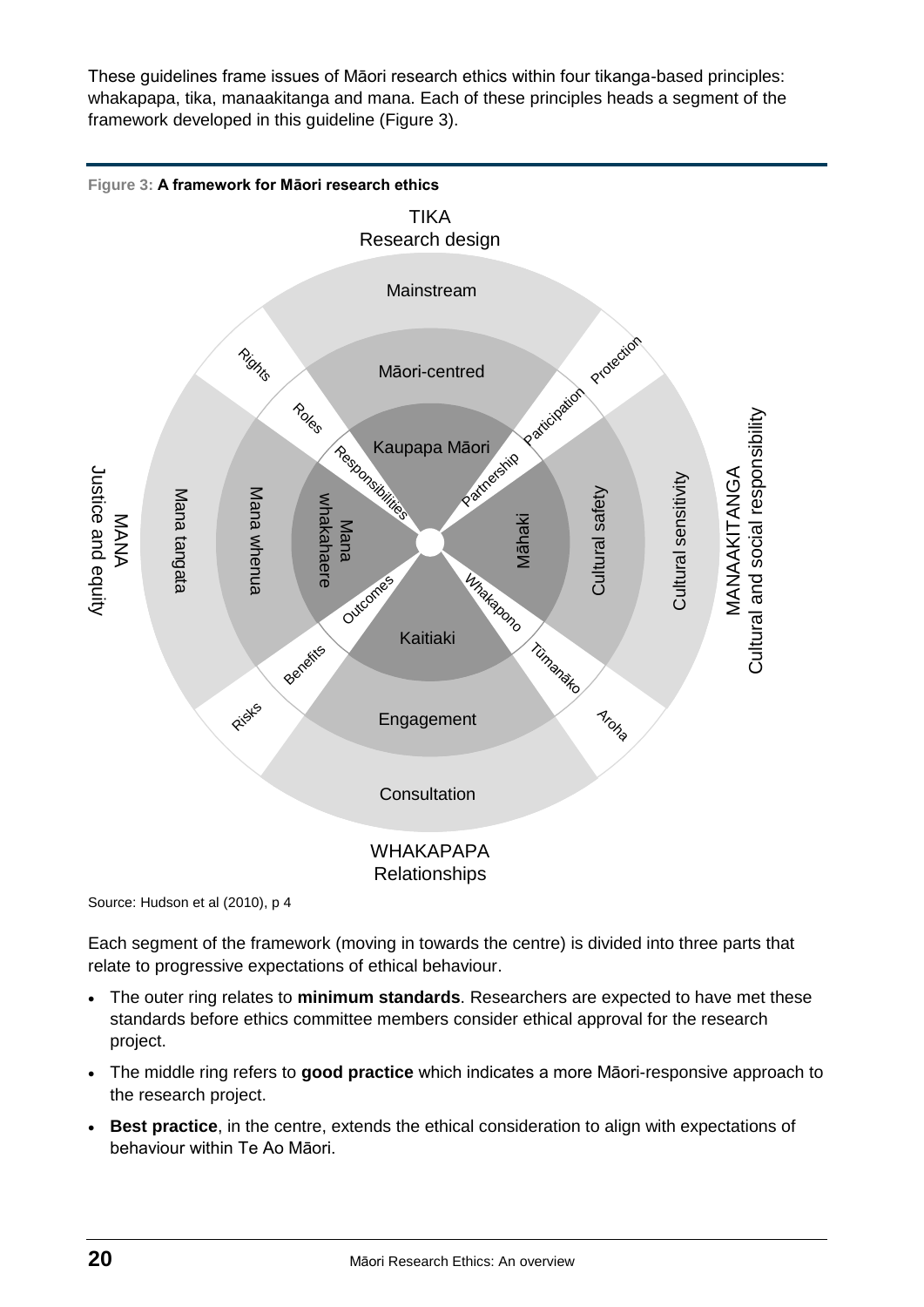The axes between the segments provide further opportunity to link the ethical values and principles described to: the rights, roles and responsibilities associated with the Treaty of Waitangi; the Treaty principles of partnership, participation and protection; a risk–benefit– outcome continuum; and the Māori values of whakapono, tūmanako and aroha. *Te Ara Tika* proposes five steps in the process of ethical review (Hudson et al 2010):

- 1. kia tūpato (be careful; consider the value of your research)
- 2. kia āta whakaaro (analyse precisely)
- 3. kia āta kōrero (have robust discussion)
- 4. kia āta whiriwhiri (determine the appropriate conditions)
- 5. kia āta haere (proceed with understanding).

This framework for ethical appraisal has been recommended for use by the Faculty of Medical and Health Sciences at The University of Auckland. It is available from the HRC's website [\(www.hrc.govt.nz\)](http://www.hrc.govt.nz/).

#### **4.2.2 Indigenous research agenda**

Linda Smith (2012) has defined the research agenda set out in Figure 4. The agenda acknowledges that research contributes to moving towards the ideal of a self-determining indigenous world, and is situated within the decolonisation politics of the indigenous people's movement. The diagram uses imagery of the natural elements such as the directions of the wind to depict the four processes: decolonisation, healing, transformation and mobilisation. These are processes that can be incorporated into practices and methodologies. Similarly, the four tides are depicted as survival, recovery, development and self-determination, which represent conditions that indigenous communities experience within an indigenous research agenda (L Smith 2012).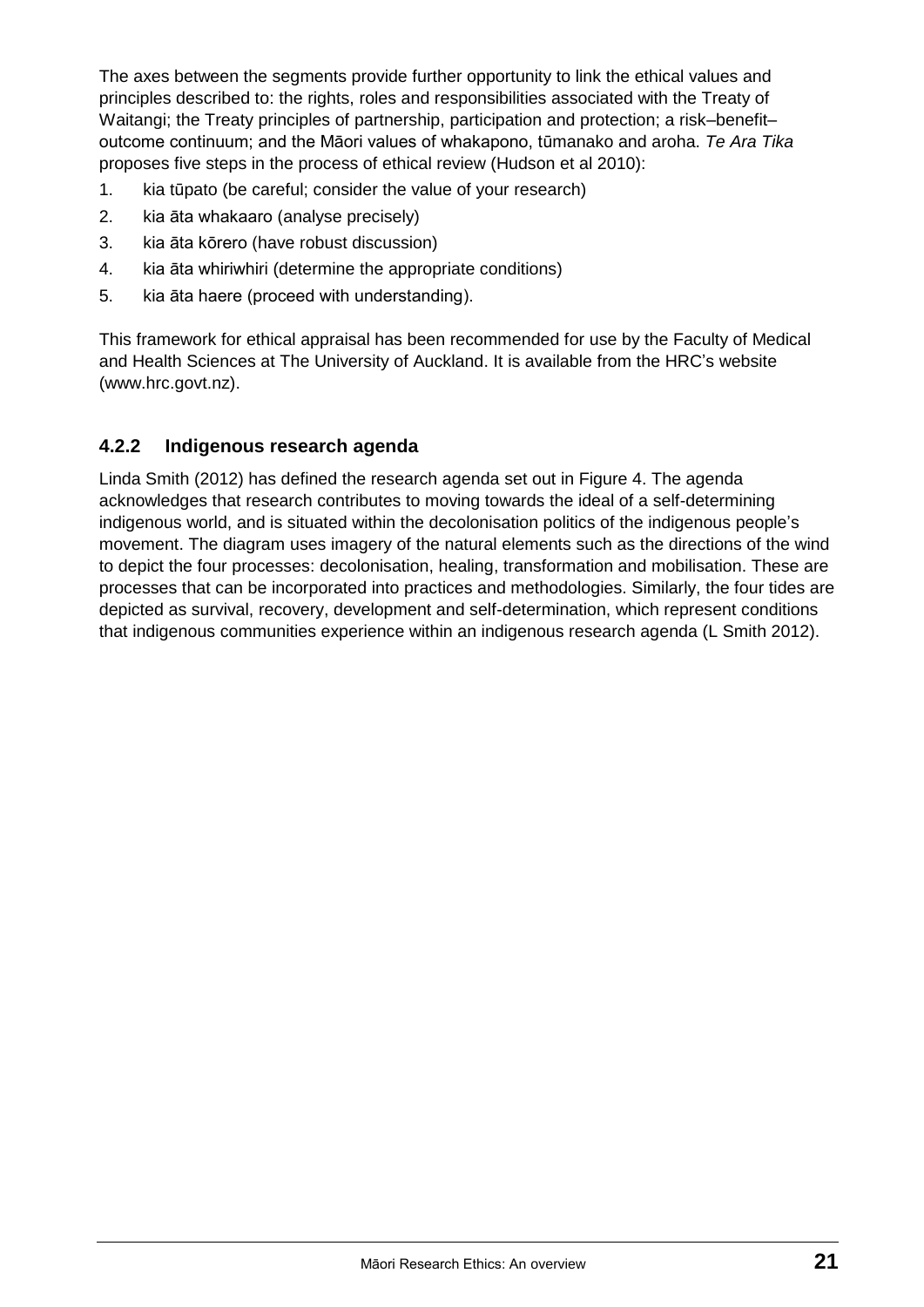**Figure 4: Indigenous research agenda**



Source: L Smith (2012)

#### **4.2.3 Other sectors and frameworks**

Recognising the holistic nature of Māori health and knowledge is a key issue in Māori research ethics, and therefore discussions of Māori ethics in other sectors are valid for health and disability. A growing body of literature by Māori academics and researchers in aligned sectors is informing and influencing institutional ethics and research frameworks.

#### **4.2.3.1 Education**

L Mead (1996) and G Smith (1997) describe a number of considerations for Kaupapa Māori research in education and research involving Māori, particularly by Māori researchers. These considerations have since been formulated as guidelines for Māori research ethics (Cram 2001, 2009) and include the following.

- **Aroha ki te tangata** (a respect for people). Research participants need to define their own space and to meet on their terms without a hierarchy of researcher over participant. This space may include physical, cultural, knowledge-base and spiritual dimensions. There are appropriate ways to mediate this space, which include negotiation with community leaders such as the kaumātua of iwi, hapū and whānau, rather than with individuals.
- **Kanohi kitea** (the seen face). Meetings with research participants should be face-to-face in order to signal that the researcher is again willing to negotiate the space described above. The research participants should be enabled to define the most appropriate time and place for such meetings, and how information is to be recorded.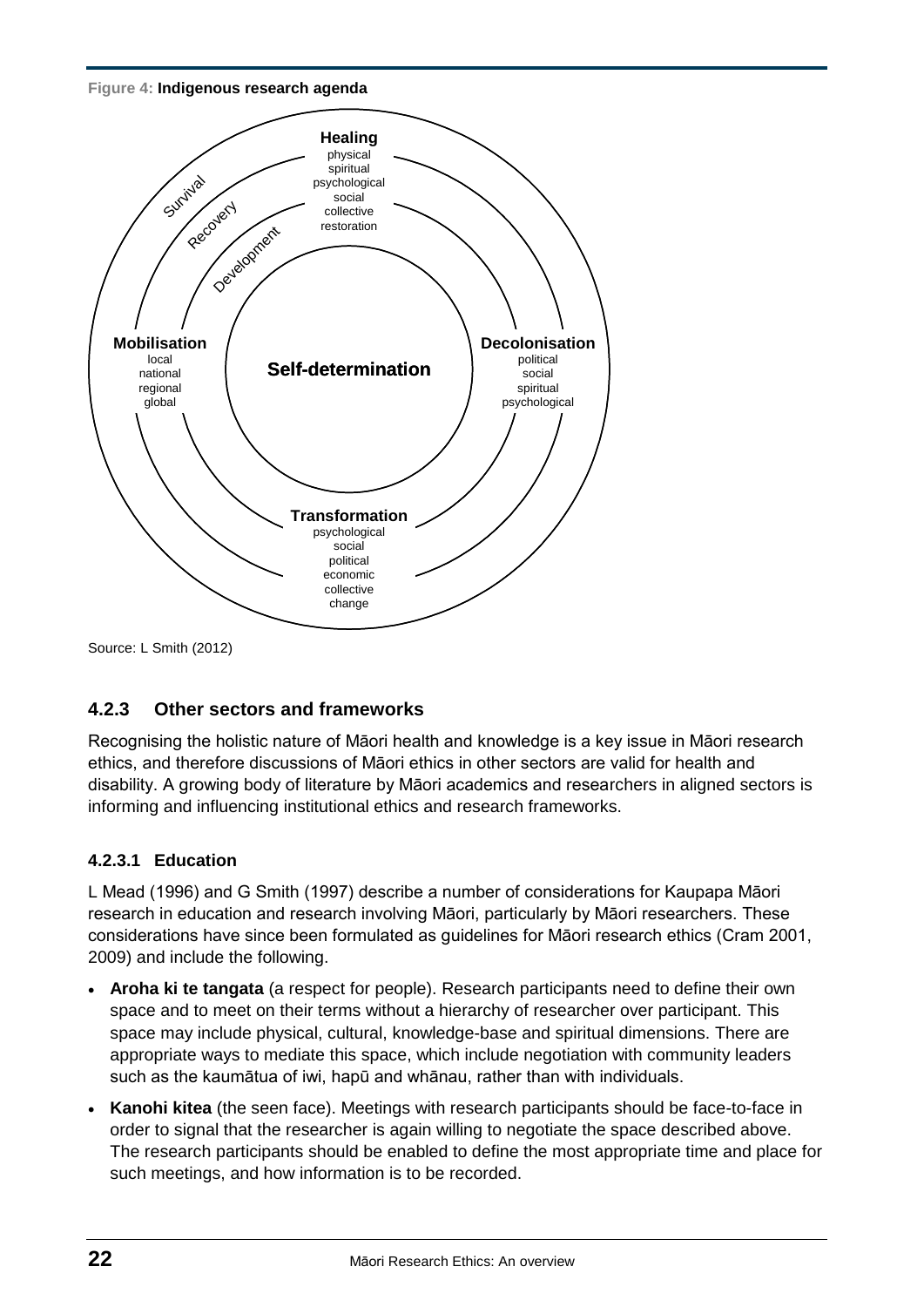- **Titiro, whakarongo ... kōrero** (look, listen, speak). The researcher must be patient, and listen carefully first in order to develop trust and shared understanding, and to ensure that the true meaning of participants' stories is understood.
- **Manaaki ki te tangata** (share and host people, be generous). This concept relates to that of the 'tuakana–teina' (older sibling – younger sibling) relationship. Both the researcher and participants have something to learn and something to contribute – knowledge flows from both directions. Such collaboration again mediates the space between the research partners. In 'giving back', the researcher not only acknowledges what they have to learn from the participants, but also shares the results and research outcomes and gives a koha to the iwi or whānau.
- **Kia tūpato** (be cautious). This key concept, for both Māori and non-Māori researchers, relates to cultural safety.
- **Kaua e takahia te mana o te tangata** (do not trample over the mana of people). Respectful research ensures that the views and knowledge of every member of the research community are valued, and that the research benefits Māori.
- **Kia māhaki** (be humble, don't flaunt your knowledge). It is important for the researcher to be patient and cautious, but not to flaunt their own knowledge and skills. Knowledge should be shared in an empowering process.

Bishop and Glynn (1999a, 1999b) describe the principles of Kaupapa Māori Educational Research as the ability to answer important questions during the research process. These include questions such as:

- Initiation
	- Who initiates the project and who sets the goals or research question?
- Benefits
	- What benefits will there be and for whom?
	- What system of evaluation will be used?
	- How does this research support Māori cultural and language aspirations?
	- What difference will this study make for Māori?
- Representation
	- Whose interests, needs and concerns are represented? Whose voice is heard?
	- Who will do the work? How were the tasks allocated?
- Legitimation
	- Who is going to process the data and consider the results?
	- What happens to the results?
	- Who defines what is accurate, true and complete?
- Accountability
	- Who is the researcher accountable to?
	- Who can access the research findings?
	- Who has control over distribution and knowledge?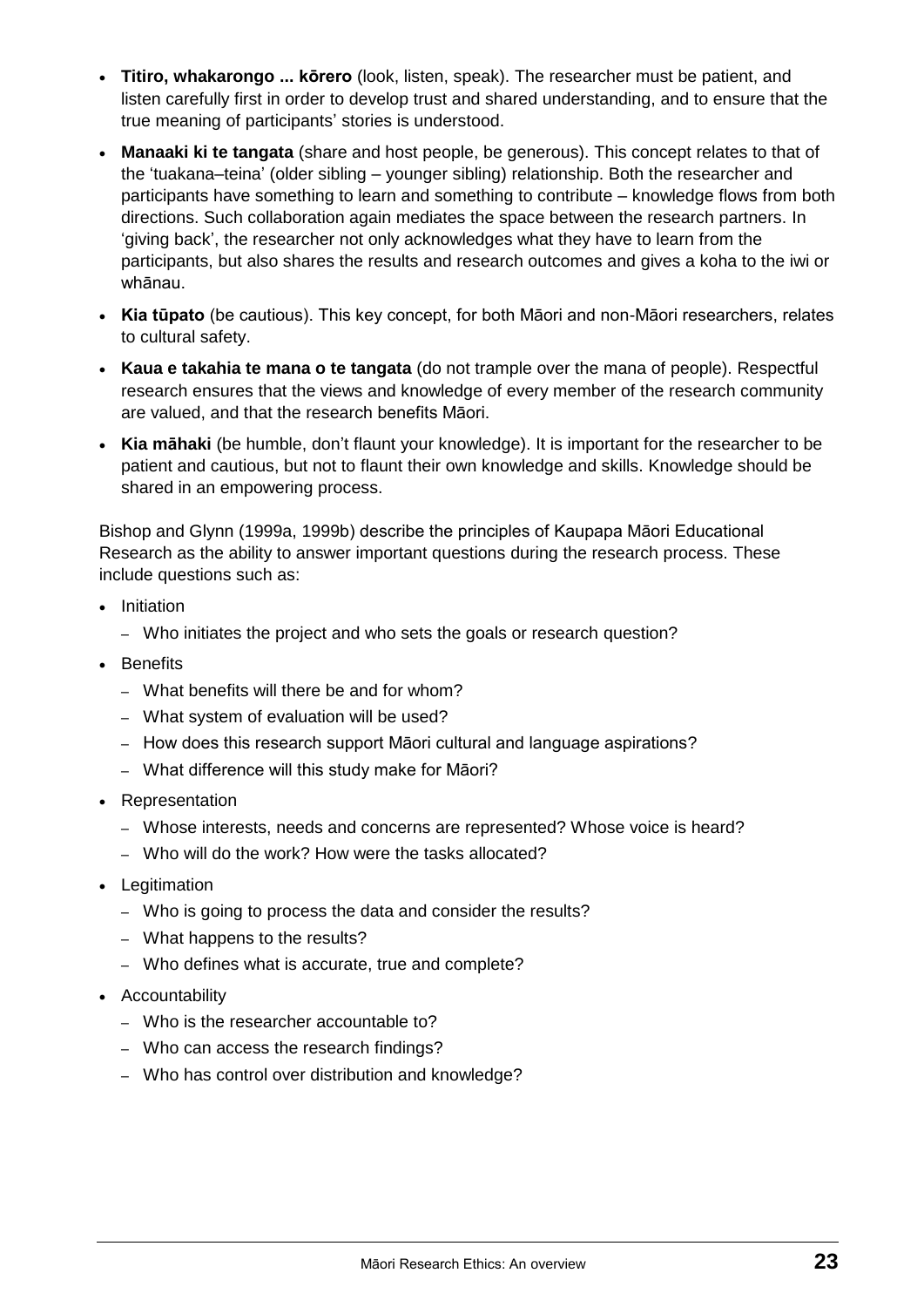#### **4.2.3.2 Law**

In 1998 Chief Judge Eddie Durie described the following ethics and values that need to be incorporated along with general ethical principles such as informed consent, confidentiality, minimising harm, and truthfulness:

- mana tangata (dignity, power, authority of the people)
	- dignity of the individual and the groups, which includes respect for cultural identity
	- safety physical, mental, spiritual, personal and social wellbeing
	- mutuality mutual benefit for all involved in the research project
- mana whakahaere (governance)
	- collaboration, including balance between individual and group perspectives
	- control over the direction, process and outcomes of the research
- mana motuhake (self-determination, separate identity, autonomy)
	- outcomes for future Māori development and vision
	- evidence of benefit for Māori.

#### **4.2.3.3 Social development**

The Ministry of Social Development has developed guidelines for research and evaluation with Māori: *Ngā Ara Tohutohu Rangahau Māori* (Ministry of Social Development 2004). The guidelines are structured around the following practice principles:

- planning for Māori involvement
- engaging with Māori participants and stakeholders
- developing effective and appropriate methodologies
- protecting knowledge
- encouraging reciprocity
- supporting Māori development.

#### **4.2.3.4 Other models**

The **'Community-up' Māori Ethical Framework** was first outlined by Linda Smith and Fiona Cram in 2001. It includes the following values, many of which have been previously discussed and described in this resource (Cram 2009):

- whanaungatanga
- manaakitanga
- aroha
- kia māhaki
- mana
- titiro, whakarongo ... kōrero
- $\bullet$  kia tūpato.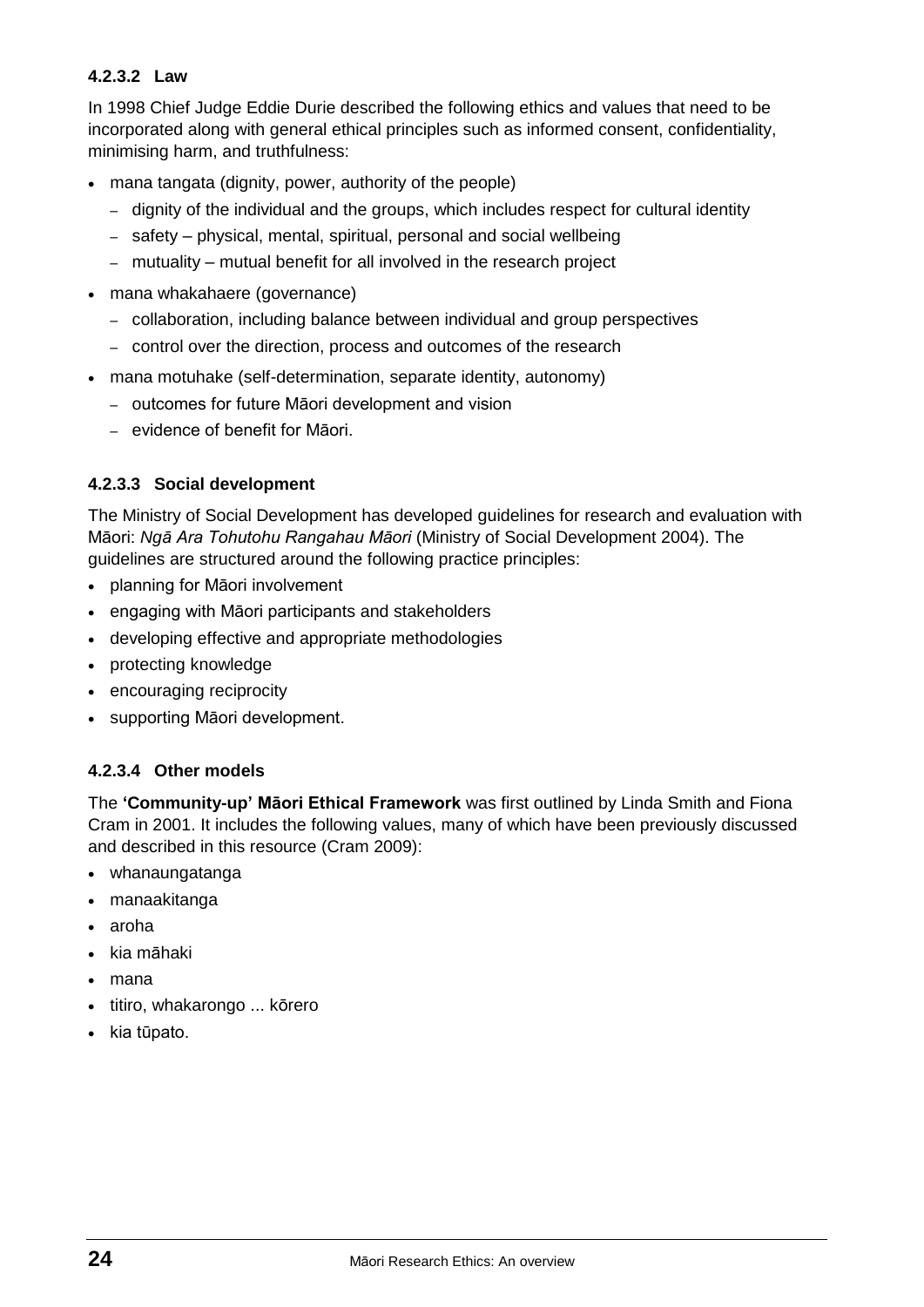In 2003 Hirini Mead developed a **Tikanga Māori Framework** for Māori research ethics based on tikanga Māori and mātauranga Māori. This framework uses the following five 'tests' that researchers can use to assess their approach to an issue.

- **Test 1: The Tapu aspect.** When evaluating ethical issues, it is important to consider whether there will be a breach of tapu and, if there is, whether the gain or outcome achieved by breaching it will be worth it.
- **Test 2: The Mauri aspect***.* Mauri refers to the life essence of a person or object*.* In an ethical context, one must consider whether the mauri of an object or a thing will be compromised and to what extent.
- **Test 3: The Take-utu-ea aspect** *–* take (issue), utu (cost), ea (resolution). Take-utu-ea refers to an issue that requires resolution. Once an issue or conflict has been identified, the utu refers to a cost or action that has been mutually agreed to and that must be undertaken to restore the issue and resolve it.
- **Test 4: The Precedent aspect.** This refers to looking back at past examples of similar issues and how they have been resolved. Precedent is used to determine appropriate action for now.
- **Test 5: The Principles aspect***.* This refers to a collection of other Māori principles or values that may enhance and inform an ethical debate. Issues considered here include manaakitanga, mana, whanaungatanga and noa (H Mead 2003b).

The **Koru of Māori Ethics** is a framework of Māori ethical issues developed by Manuka Henare (1998). Mana, mauri, tapu, Io and hau are depicted in the centre of the koru as the founding values that inform the ethical concepts and practices of kotahitanga, wairuatanga, whanaungatanga and kaitiakitanga (Figure 5).



Source: Henare (1998)

In this model, the traditions in society dictate ethical and moral behaviour. Traditional society for Māori involves connection to all things, which are intrinsically sacred, through genealogical links to the gods and Io (the supreme being, the source of life) and all other living things. Core elements of life within this model (which are similar to those described elsewhere) are:

- mauri life essence
- $\bullet$  tapu the sacredness in all things
- hau the breath of life
- mana the embodiment of all these things, which can be either enhanced or diminished by our behaviour.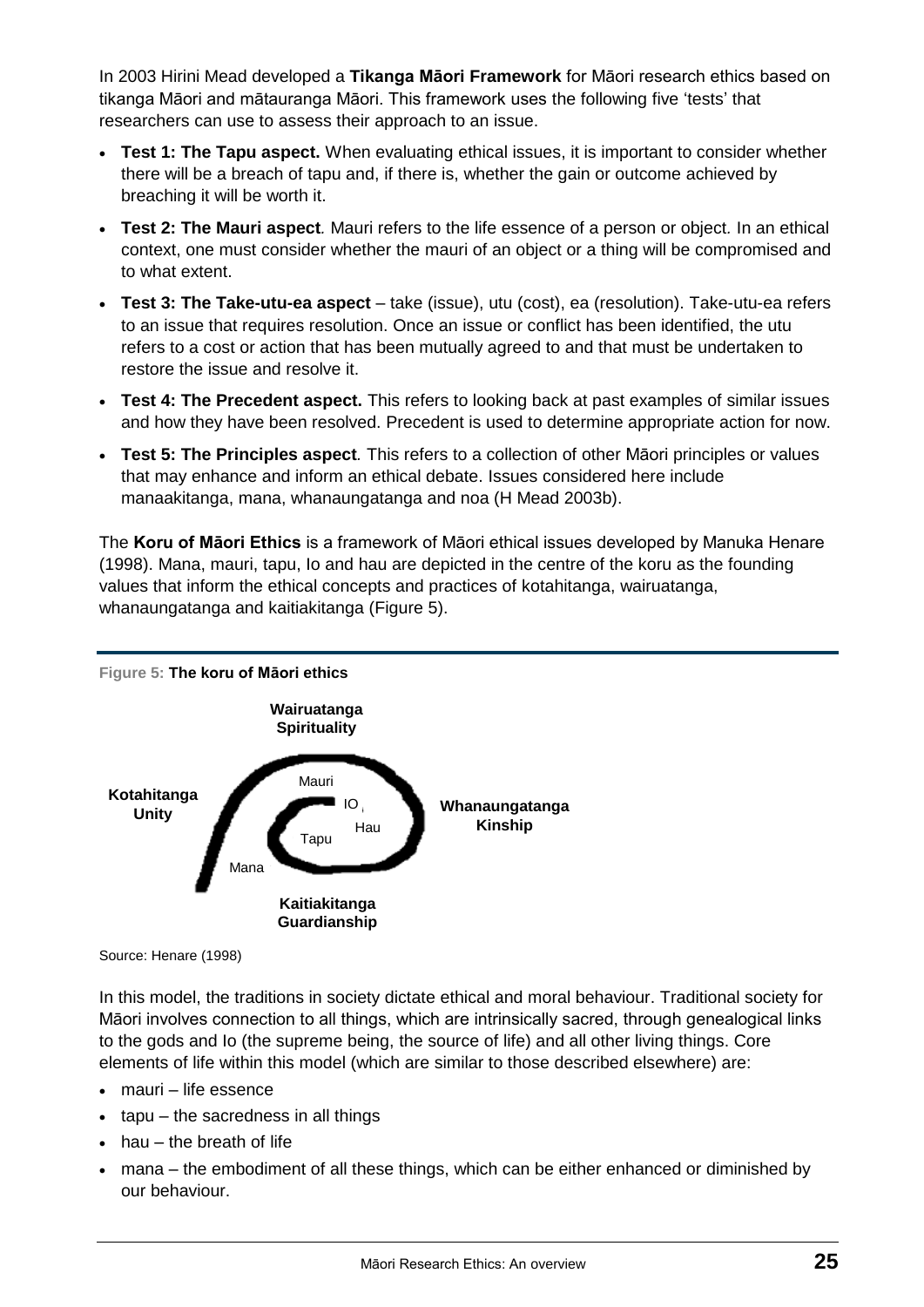From these core elements and concepts spring the behaviour described in this model as good and right, tika and pono:

- whanaungatanga the ethic of belonging
- wairuatanga the ethic of spiritual connection and spirituality
- $\bullet$  kotahitanga the ethic of solidarity
- $\bullet$  kaitiakitanga the ethic of guardianship.

**Bioethics.** In 2004 (before it was disestablished in 2009) the Bioethics Council approached a range of people and organisations that had expressed interest in the area of genetic modification, and invited them to contribute a short essay outlining their approach to this issue. From these contributions, the Council published *Reflections on the Use of Human Genes in Other Organisms: Ethical, spiritual and cultural dimensions*. One contributor, Kaa Williams, describes Te Pā Harakeke o te Tangata, which outlines the following key aspects of Māori ethics:

- te whakapapa
- $\bullet$  te ira tangata
- te whanaungatanga, te matemateaone, te manaaki, te tiaki, te atawhai
- te wairua, mauri, tapu
- $\bullet$  te mana.

Hutchings (2009) also set out a framework for exploring the bioethical use of health-related new technologies. This framework describes a range of questions about Māori values and principles which should be asked when considering the ethical impact of new technology. The questions from this framework include the following.

- **Papatūānuku***.* How does this technology protect the uha of Papatūānuku?
- **Kaitiaki***.* As kaitiaki, do Māori women approve the use of this technology? What are the key elements the mana wahine kaitiaki role protects?
- **Te Tiriti o Waitangi**. Do the development and implementation of this technology endorse our Tiriti rights? Has this technology been developed with the full participation of Māori exercising their Tiriti rights? Is Te Tiriti o Waitangi being used as one of the decision-making tools in the development of this technology?
- **Decolonisation***.* How does this technology assist in the decolonisation of Māori?
- **Intellectual property rights***.* Is our biodiversity protected from commodification?

Descriptions of some of these ethical frameworks are available at Rangahau [\(www.rangahau.co.nz/ethics\)](http://www.rangahau.co.nz/ethics/), a website funded by the Tertiary Education Commission. It has been developed collaboratively by Te Whare Wānanga o Awānuirangi, Ngā Pae o te Māramatanga and Māori and Indigenous Research Institute (IRI) at The University of Auckland.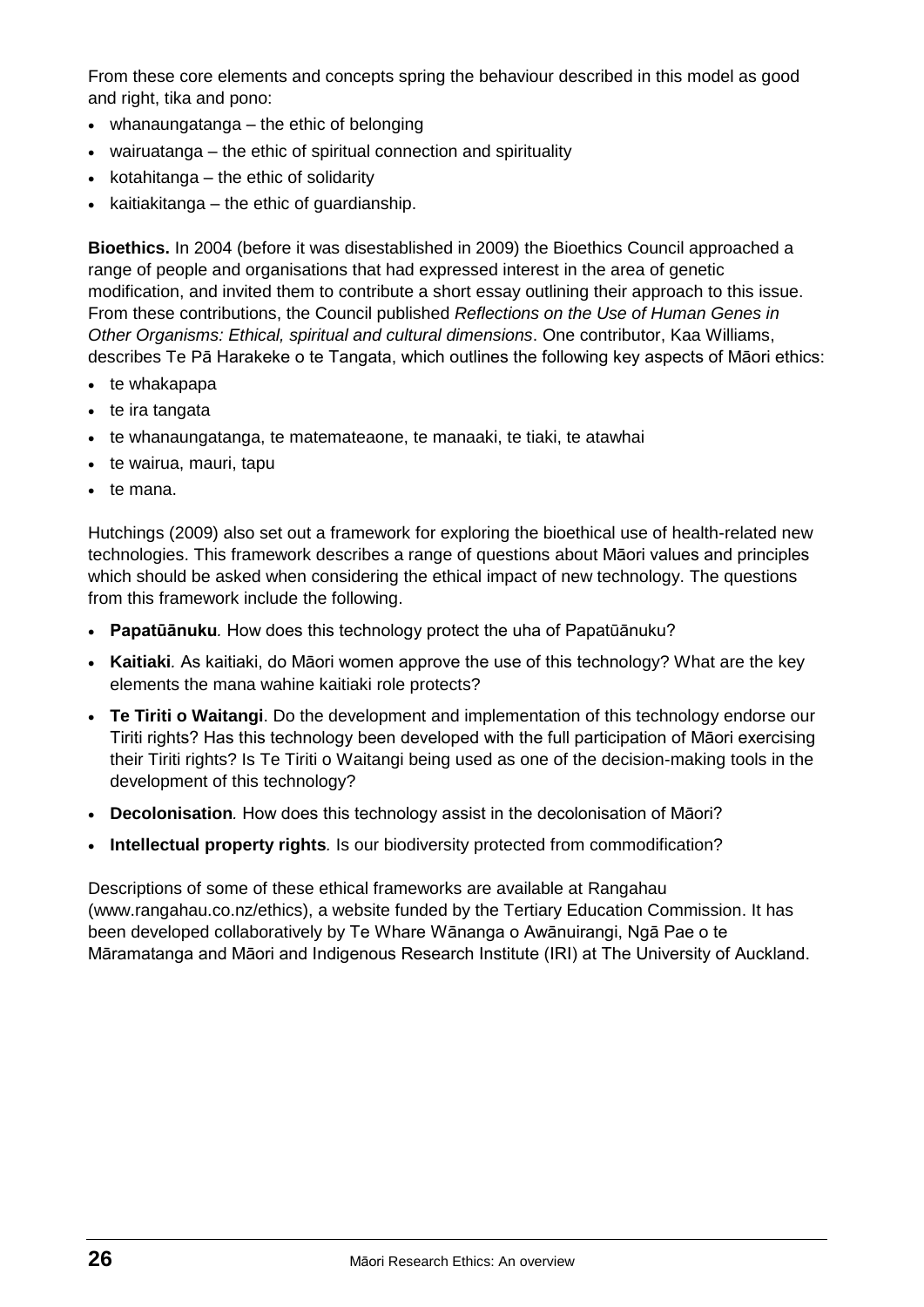#### **4.2.4 Formal institutional consultation processes**

A number of universities, other tertiary institutions and district health boards (DHBs) have taken on the responsibility of formalising consultation processes with Māori, advising on Māori research ethics, and facilitating locality assessments for research projects taking place at their facilities. Some examples of this include:

- the 'Research Consultation with Māori' policy at Otago University (www.otago.ac.nz/research/maoriconsultation)
- the Waikato Institute of Technology's policy on 'Principles and Procedures: Conducting Research in a Māori context', which includes a checklist for the structure of the research project. This policy also includes a summary of the implications of the Treaty of Waitangi for different research processes, originally developed by the University of Waikato's Department of Psychology in 1997
- 'Te Noho Kotahitanga the Partnership' (2001) of Unitec in Auckland (see www.unitec.ac.nz/aboutus/values/thepartnership/tenohodoc/the-partnership\_home.cfm), which expresses Unitec's commitment to the Treaty of Waitangi and describes five principles that underpin Unitec's goals, including its research goals:
	- rangatiratanga authority and responsibility
	- wakaritenga legitimacy
	- kaitiakitanga guardianship
	- nohotahi cooperation
	- ngākau māhaki respect.
- the Māori Research Review Committee at the Auckland DHB, which has been involved in reviewing research proposals in its area (Sporle and Koea 2004a; see also [www.adhb.govt.nz/researchoffice/mrrc/mrrc.htm\)](http://www.adhb.govt.nz/researchoffice/mrrc/mrrc.htm), and the Kaumatua Kaunihera at Waikato DHB, which performs a similar role
- iwi-based Māori research committees that undertake ethical review as well as other functions, for example, Ngāi Tahu's research committee and Ngāti Kahungunu's Hauora Board.

#### **4.2.5 Health inequalities, health impact assessment and health equity assessment tools**

Using health equity tools when developing research proposals can help to identify and address inequalities and therefore be more responsive to Māori research ethics, as described in section 2.4. The Waikato DHB Kaumatua Kaunihera Ethics Committee requests that all research applicants use the 'Health Equity Assessment Tool (Equity Lens) for Tackling Inequalities in Health' to consider the impact of their research on inequalities. This tool (reproduced in Appendix 3) asks 12 questions of a research proposal in order to prompt researchers to consider the most appropriate interventions to reduce inequalities (Signal et al 2008).

Another useful tool is the 'Whānau Ora Health Impact Assessment (HIA) Tool' (Ministry of Health 2007, available at [www.health.govt.nz\)](http://www.health.govt.nz/). Even the most well-meaning research proposals or policy development can have unintended negative impacts on Māori and contribute to inequalities. Researchers can use HIA to identify and mitigate these negative effects. The health systems in some countries (including Australia) use HIA to evaluate policy and the impact of policy and programmes on the equity of health outcomes, and the World Health Organization supports its use (New South Wales Health 2004).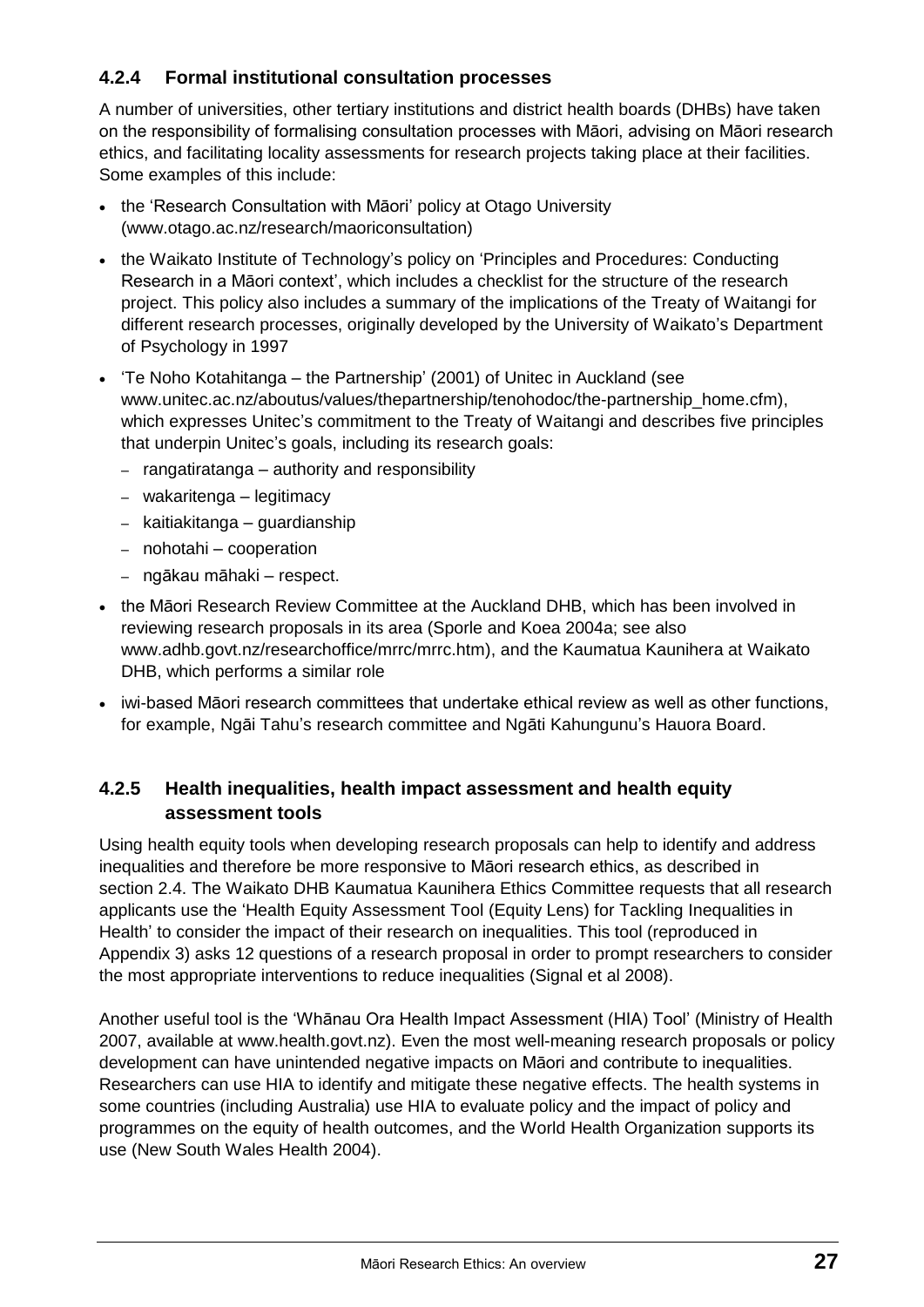Another tool to examine Māori research ethics in relation to reducing inequalities is the *Reducing Inequalities in Health Framework* (Ministry of Health 2002; see also

www.health.govt.nz/publication/reducing-inequalities-health). This framework describes how best to prioritise policy, programmes and research in order to improve health and reduce inequalities through focusing on the root causes of inequalities (see Appendix 4). In this framework, best practice interventions, policies, programmes and research outcomes:

- do not make inequalities worse
- increase people's control over their own lives
- actively involve users of health services and communities
- favour the least advantaged
- take a comprehensive approach, targeting individuals, whānau, population groups and the environment
- foster social inclusion and minimise stigmatisation
- are effective both in the short and long term
- adapt to changing circumstances
- work with and build the capacity of local organisations and community networks (Ministry of Health 2002, p 23).

The growing body of well-designed, well-supported equity assessment tools that are simple to apply is likely to assist health research, and in turn make valuable contributions to Māori research ethics.

### **4.3 Indigenous declarations**

#### **4.3.1 The Mataatua Declaration**

The Mataatua Declaration on Cultural and Intellectual Property Rights of Indigenous Peoples (United Nations Commission on Human Rights 1993; see Appendix 5) was adopted at the first International Conference on the Cultural and Intellectual Property Rights of Indigenous Peoples, held in Whakatane in June 1993. The declaration clearly indicates the issues and concerns about intellectual and cultural property rights that many indigenous people throughout the world have. The Mataatua Declaration states that:

- Indigenous Peoples of the world have the right to self-determination, and in exercising that right must be recognised as the exclusive owners of their culture and intellectual property
- Indigenous Peoples are capable of managing their traditional knowledge themselves, but are willing to offer it to all humanity provided their fundamental rights to define and control this knowledge are protected by the international community
- the first beneficiaries of indigenous knowledge (culture and intellectual property rights) must be the direct indigenous descendants of such knowledge.

These aspects of the Mataatua Declaration have implications for the development, implementation, analysis and monitoring of Māori research.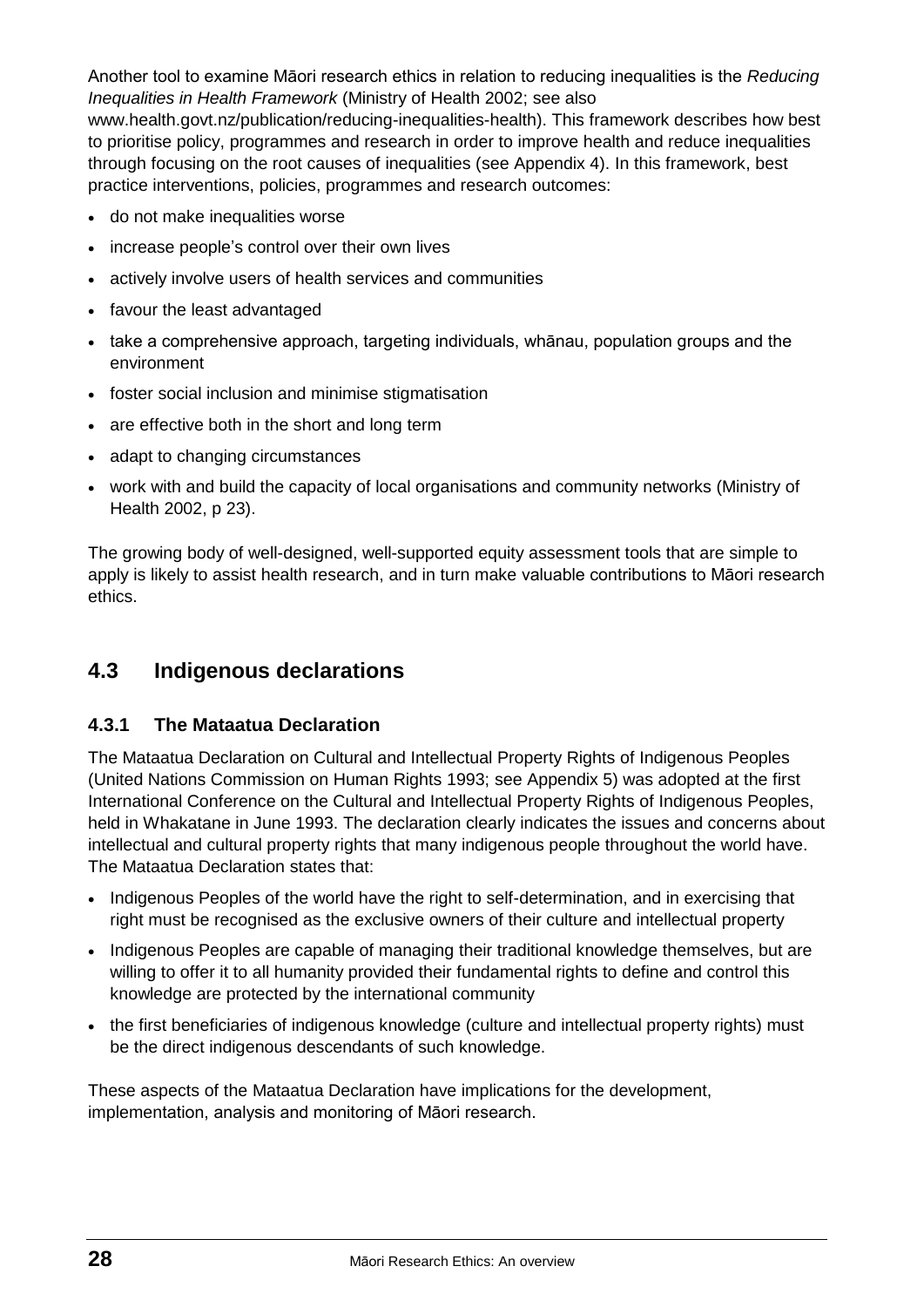#### **4.3.2 The Hongoeka Declaration for Māori Health Researchers**

The Hongoeka Declaration for Māori Health Researchers (1996; see Appendix 6) serves a similar purpose to a code of ethics for Māori research. It incorporates the principles of the Treaty of Waitangi as the basis for partnership between Māori and the Crown. This declaration has been adopted by a wide range of researchers. Principles contained within the Hongoeka Declaration include:

- the rights of Māori over their cultural and intellectual property
- that Māori health research should be determined, controlled and coordinated by Māori, and accountable to whānau, hapū and iwi
- the use of health research that will benefit Māori
- the promotion and development of Kaupapa Māori methodology, te reo Māori and tikanga Māori for Māori health research
- the need to evaluate and discuss all research impacting on Māori health.

### **4.4 Existing statutory examples**

New Zealand has two main pieces of statutory guidance that include specific provisions on Māori health research: the New Zealand Public Health and Disability Act 2000 and the Code of Health and Disability Services Consumers' Rights, which is a regulation issued under section 74 of the Health and Disability Commissioner Act 1994.

#### **4.4.1 New Zealand Public Health and Disability Act 2000**

Part 1 of the New Zealand Public Health and Disability (NZPHD) Act 2000 (available at [www.legislation.govt.nz\)](http://www.legislation.govt.nz/) recognises and respects the principles of the Treaty of Waitangi with a view to improving Māori health outcomes. The legislation was important as the first piece of social policy legislation that included Treaty of Waitangi principles. It also clearly articulated the manner in which the Treaty principles were interpreted.

Part 3 of the Act was designed as a means through which the principles could be applied. It offered mechanisms through which Māori could contribute to decision-making on, and participate in the delivery of, health and disability services – specifically at a DHB level.

- An objective of DHBs is '... to reduce health disparities by improving health outcomes for Māori and other population groups' (NZPHD Act section 22(1)(e)).
- A function of DHBs is '... to establish and maintain processes to enable Māori to participate in, and contribute to, strategies for Māori health improvement' (NZPHD Act section 23(1)(d)) and '... to continue to foster the development of Māori capacity for participating in the health and disability sector and for providing for the needs of Māori' (NZPHD Act section 23(1)(e)). Relevant information must also be provided to Māori for the purposes of paragraphs [\(d\)](http://www.legislation.govt.nz/libraries/contents/om_isapi.dll?clientID=250255&hitsperheading=on&infobase=pal_statutes.nfo&jump=a2000-091%2fs.23-ss.1&softpage=DOC#JUMPDEST_a2000-091/s.23-ss.1) and [\(e\).](http://www.legislation.govt.nz/libraries/contents/om_isapi.dll?clientID=250255&hitsperheading=on&infobase=pal_statutes.nfo&jump=a2000-091%2fs.23-ss.1&softpage=DOC#JUMPDEST_a2000-091/s.23-ss.1)
- In making appointments to a board, the Minister must endeavour to ensure that (a) Māori membership of the board is proportional to the number of Māori in the DHB's resident population (as estimated by Statistics New Zealand); and (b) in any event, there are at least two Māori members on the board (NZPHD Act section 29).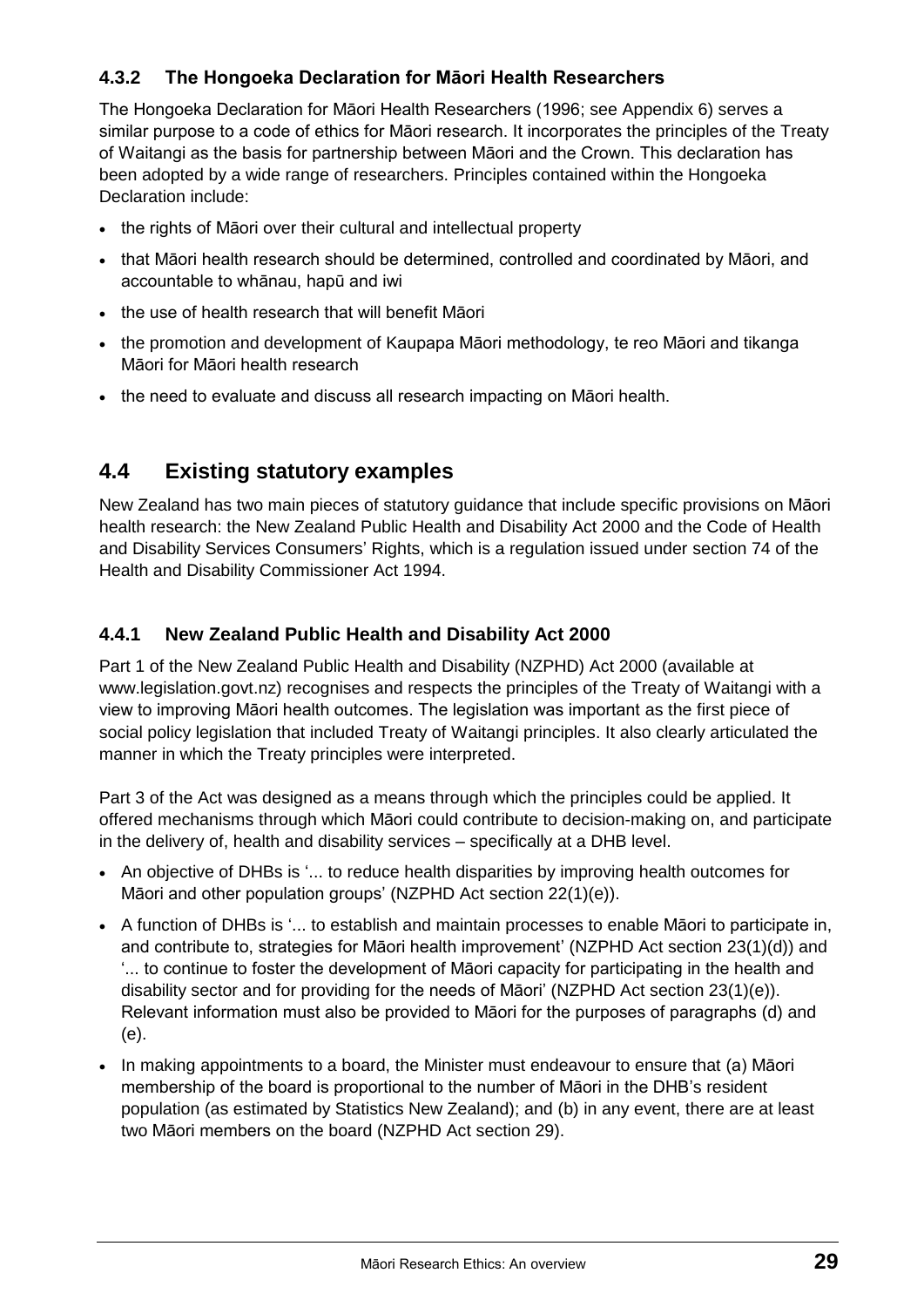#### **4.4.2 Health and Disability Commissioner (Code of Health and Disability Services Consumers' Rights) Regulations 1996**

The Health and Disability Commissioner's Regulations are known as the 'Code of Rights' (available at [www.hdc.org.nz\)](http://www.hdc.org.nz/) and include specific reference to Māori. Right 1(3) states that:

Every consumer has the right to be provided with services that take into account the needs, values, and beliefs of different cultural, religious, social, and ethnic groups, including the needs, values, and beliefs of Māori.

Further legislation relevant to health and disability research is available at the New Zealand Legislation website [\(www.legislation.govt.nz\)](http://www.legislation.govt.nz/). This includes legislation to protect research participants, and to ensure the privacy and confidentiality of their health information, such as the Human Rights Act 1993, New Zealand Bill of Rights Act 1990, the Health Information Privacy Code 1994 and the Health Research Council Act 1990. Specific protection for participants taking part in clinical trials or medical research involving new technologies, gene therapy or other highly invasive procedures is also offered under the Medicines Act 1981, Human Assisted Reproductive Technology Act 2004, Injury Prevention, Rehabilitation, and Compensation Act 2001 and the Human Tissue Act 2008.

# **4.5 Government health and disability strategies**

The principles and values of Māori health are represented in key government health and disability strategies. The need to improve Māori health is reflected throughout the New Zealand Health Strategy (Minister of Health 2000). Among its key goals are to reduce inequalities in health and focus on Māori health development. The objectives of the New Zealand Health Strategy include:

- ensuring accessible and appropriate services for Māori
- building capacity for Māori participation in the health sector at all levels
- enabling iwi/Māori communities to identify and provide for their own health needs
- recognising the importance of relationships between Māori and the Crown
- collecting high-quality health and disability information to better inform Māori policy and research, and focus on health outcomes.

The New Zealand Health Strategy (Minister of Health 2000) sits alongside the New Zealand Disability Strategy (Minister for Disability Issues 2001) and both documents recognise the central role of the Treaty of Waitangi in their development and implementation. The New Zealand Disability Strategy provides for improved capacity of disabled Māori through the equitable allocation of resources, disability support services designed and provided by Māori for Māori, culturally appropriate services, and improved Māori disability workforce capacity (Minister for Disability Issues 2001). The Māori Disability Research Agenda aims to support research on Māori living with disability and their whānau/family (Ministry of Health 2011).

The Ministry of Health's Strategic Research Agenda is driven by the framework set out in He Korowai Oranga (Figure 6), the Government's Māori Health Strategy (Ministry of Health 2005). The overall aim of He Korowai Oranga is whānau ora, which is linked to the following three strategic research objectives:

1. Continue to build an evidence base that contributes to the achievement of whānau ora, more effective service delivery for Māori and improved health and disability outcomes for whānau.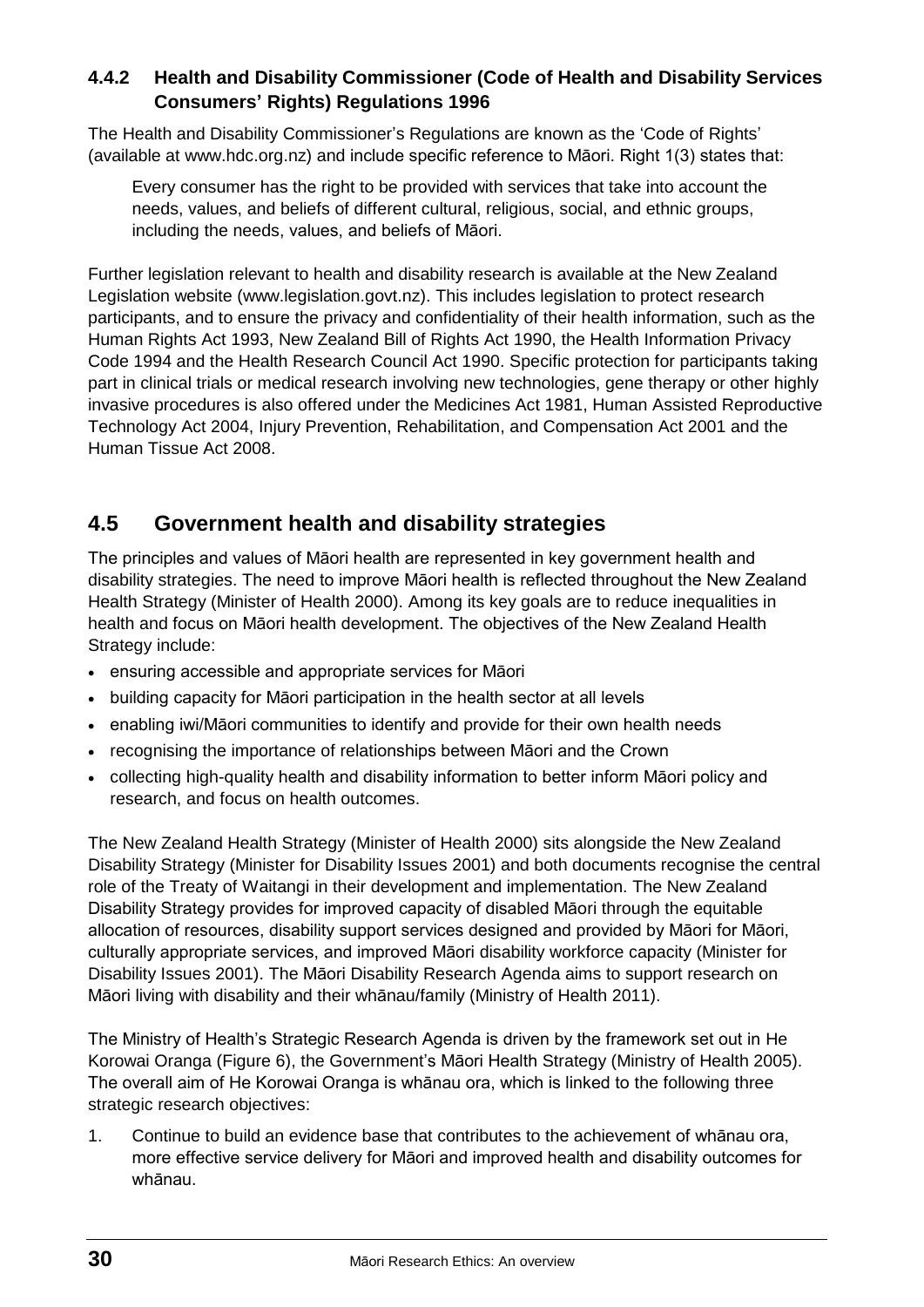- 2. Invest in high-quality research and evaluation that contributes to the achievement of whānau ora, more effective service delivery for Māori and improved health and disability outcomes for whānau.
- 3. Build Māori health research capacity that contributes to the achievement of whānau ora, more effective service delivery for Māori and improved health and disability outcomes for whānau.



This figure depicts the directions (which acknowledge the partnership between Māori and the Crown), key themes and pathways that set out how whānau ora will be achieved within He Korowai Oranga. Source: Ministry of Health (2005), p2

# **4.6 Existing Māori health research partnerships**

Significant developments are occurring in the area of community–researcher collaboration and there is potential for these collaborations to benefit Māori research with improved information sharing and documentation in this area.

Māori research partnerships can take many forms. Box 1 gives examples of three particular kinds of partnership: whānau–researcher; hapū–research organisation; and iwi–research organisation.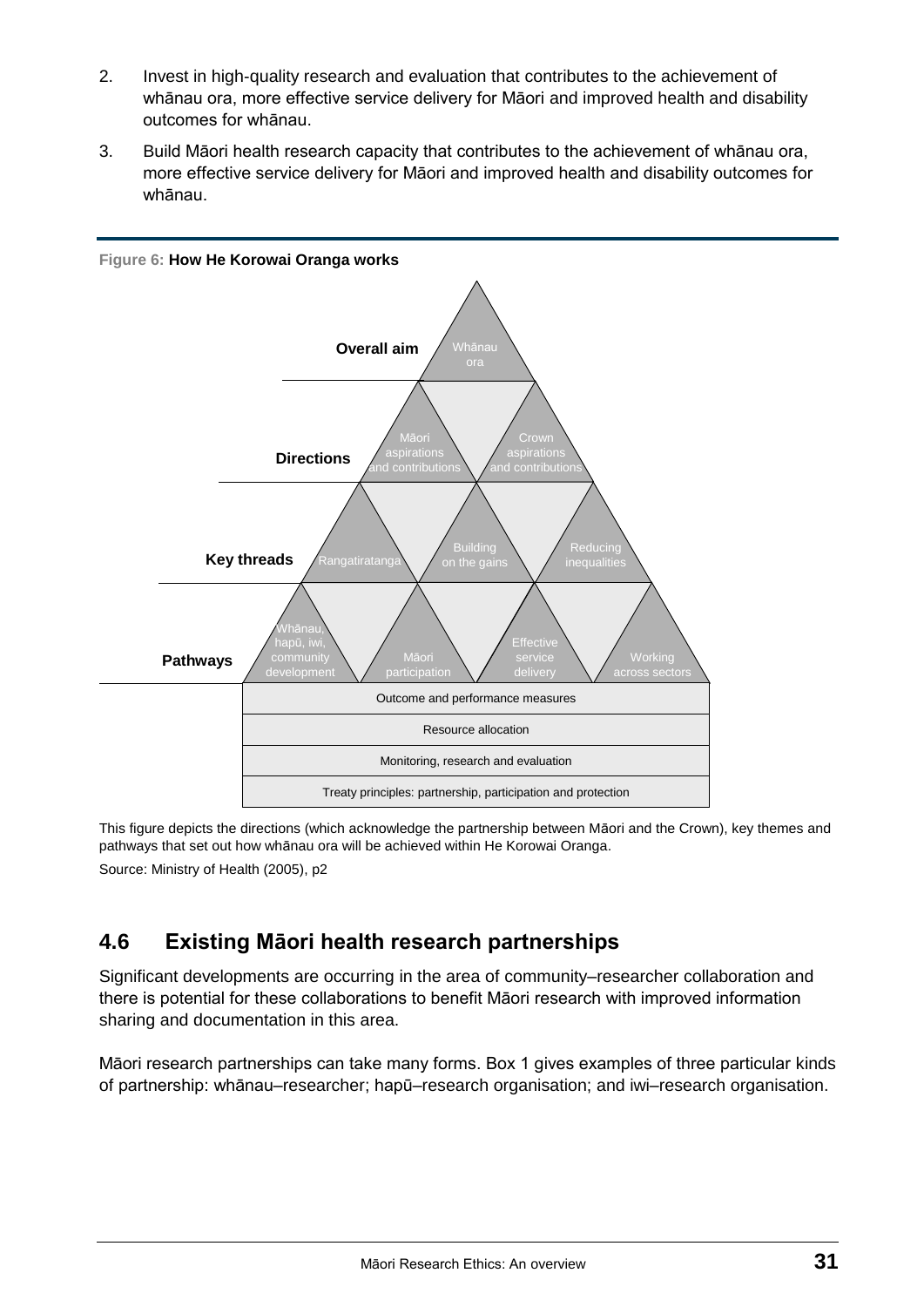#### **Box 1. Māori Health Research Partnerships**

#### **Whānau–researcher partnerships**

In 2003, the New Zealand Listener reported on an extended partnership between a New Zealand genetic scientist and a Māori whānau that had suffered the loss of seven baby boys in two generations, most living for just a few hours after birth. The cause of the syndrome affecting the boys was discovered to be a single gene mutation called FLNA (Stirling 2003). As a whānau member explained:

Throughout the whole seven years of searching, [he] has kept in touch with us ... letting us know how he was doing, even when he was getting nowhere ... he would ring and track us down all over the country, and not just because he needed more blood. It has been very good for us as a family ... This was a very tender spot, none of us wanted to talk about it. It was a very freaky thing to have this keep happening in our family and not know why. ... What this research did for us is take away that overwhelming guilt, when you hold your baby and think, 'What did I do wrong? ... And it gave us choices. (Stirling 2003)

This research collaboration between the whānau and researcher was discussed with a health and ethics committee, which advised that the research could proceed without formal ethics approval.

#### **Hapū–research organisation partnerships**

A project to improve the quality of drinking-water in the Hokianga was conducted by a cross-cultural collaboration involving the Institute of Environmental Science and Research (ESR), a community health trust (Hokianga Health Enterprises Trust) and local hapū in the Hokianga. A report of the processes involved in this collaboration, *Learning from the Stories of Ngā Puna Wai o Hokianga*, describes trust as a key issue between the two collaborative parties:

... the fact that the hapū research participants were able to trust the non-Māori researchers in the research team was more important than being bilingual and bicultural. We found that just as Māori genetic make-up does not automatically qualify a person to research Māori, the ability of a non-Māori researcher in te reo and tikanga Māori does not automatically qualify them to be able to work with hapū. What hapū participants seek, in our experience, is that the researchers are trustworthy, and that they build credibility through their integrity as people and by their actions, whether they be indigenous or not, bi-cultural or not. In the process of forming cooperative research relationships, the researcher must prove their genuineness, worthiness, integrity, appropriateness, and any number of characteristics that may be desired by the potential research subjects.

This research described the following features of establishing trust.

- Appropriate research methodology is not only participatory but also based on Kaupapa Māori concepts.
- Non-Māori researchers released control of the research by allowing the research to be situated in Te Ao Māori, and by having the research led and the research data owned by hapū members.
- ESR and hapū co-researchers had a tuakana–teina relationship. This relationship was fluid, allowing each member to learn from the other, depending on the specific focus and the expertise required for each part of the research.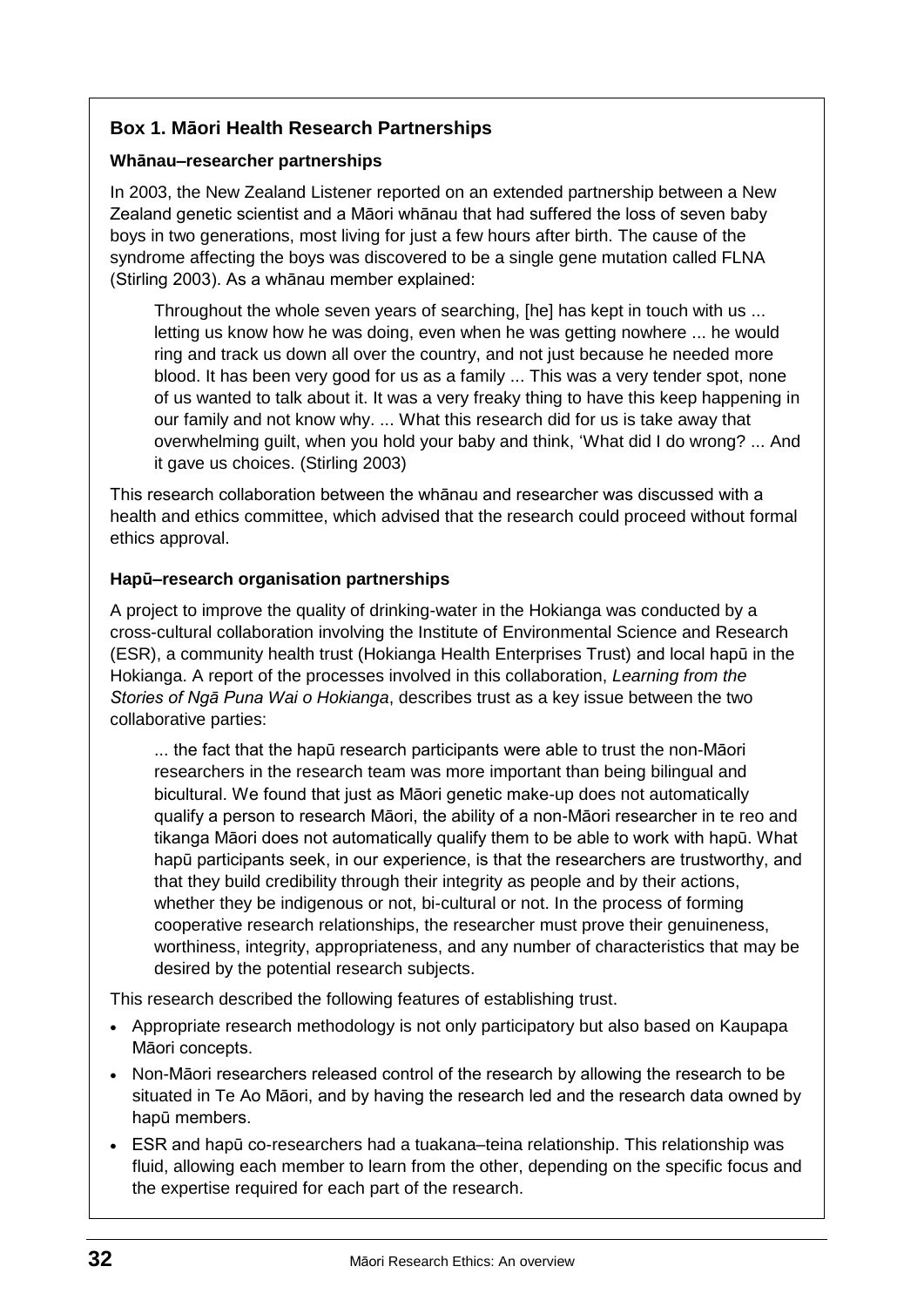The researchers concluded that relevant cross-cultural aphorisms in this research included 'good things take time' and 'ka tika ā muri, ka tika ā mua' (if the process is right in the first place, then everything else will follow suit) (Hepi et al 2007).

#### **Iwi-research organisation partnerships**

Some iwi have developed elements of their own approach to research. For example, Ngāi Tahu and the University of Otago have a memorandum of understanding that '... gives effect to a Treaty of Waitangi based partnership' (University of Otago undated). This is one example of the potential ways in which iwi could develop their own approaches to research.

# **4.7 International guidance**

Internationally, a number of guidelines on research with indigenous communities have been developed. These guidelines tend to cover similar areas such as the importance of consultation, community involvement, cultural appropriateness, data and information ownership, appropriate publication, feedback and dissemination, and the need for research to benefit the researched community (McAullay et al 2002).

International research on indigenous perspectives of research ethics is also expanding. Examples of this include the World Health Organization's guidance on Indigenous peoples and participatory research (WHO 2003) and the principles and guidelines from the United Nations' Human Rights Commission, the *Protection of the Heritage of Indigenous People* (Daes 2000).

In 2003 the National Health and Medical Research Council of Australia published *Values and Ethics: Guidelines for ethical conduct in Aboriginal and Torres Strait Islander health research.* These guidelines were developed over an extended period and in consultation with Aboriginal and Torres Strait Islander communities. In accordance with guidance from these communities, this document is written around a framework of Aboriginal and Torres Strait Islander values and principles. Within this document there are details of six core values that drive ethical assessment for Aboriginal and Torres Strait Islander research. These principles (which are also represented in Figure 7) are:

- reciprocity
- respect
- equality
- responsibility
- survival and protection,
- spirit and integrity (National Health and Medical Research Council 2003).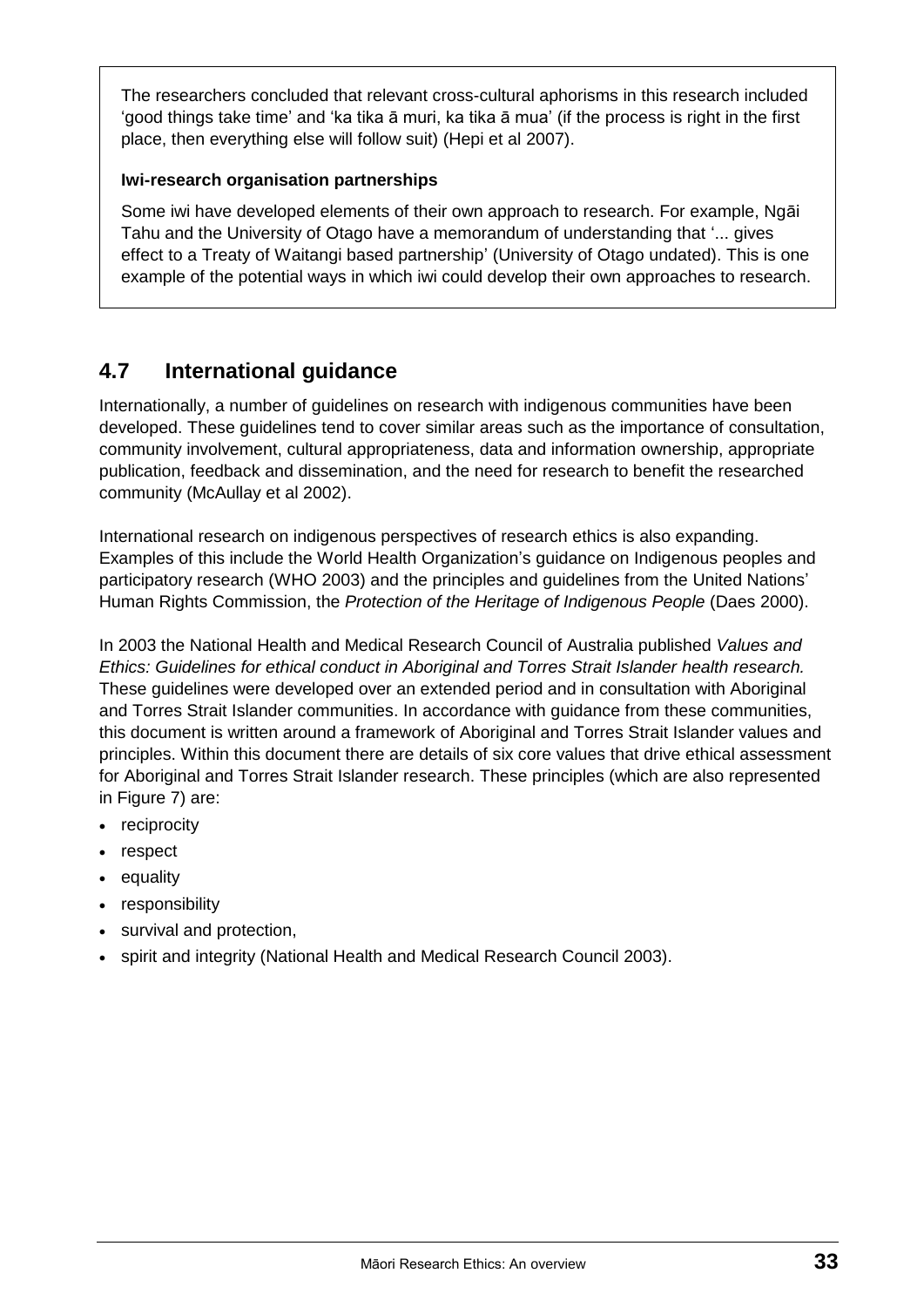**Figure 7: Aboriginal and Torres Strait Islander peoples' values relevant to health research ethics**



Source: National Health and Medical Research Council (2003), p 9

This Australian document suggests how researchers can demonstrate attention to each value, and aligns these suggestions to the Australian National Statement requirements for researchers (National Health and Medical Research Council 2007). The emphasis of these guidelines is to move from compliance with rules and regulations towards trustworthiness of both research and researchers as a product of ethical negotiation and engagement between people (National Health and Medical Research Council 2003).

There is no scope within this resource document to detail in depth the other international indigenous perspectives on ethical research. A number of other indigenous peoples have developed their own guidelines or agreements for research with or by their people. Examples include those from the Canadian Kahniakehaka Nation and Mi'kmaq People of Nova Scotia (Kennedy and Wehipeihana 2006), and *The Ethics of Research Involving Aboriginal Peoples*  (Ermine et al 2004)*,* a report developed through a joint initiative of the University of Saskatchewan, the University of Regina and the First Nations University of Canada. These international indigenous perspectives commonly align with the themes of Māori research ethics discussed throughout this resource, including respect for cultural knowledge and traditions, indigenous partnerships, control over research protocols and participation, and ensuring benefits to indigenous communities from research.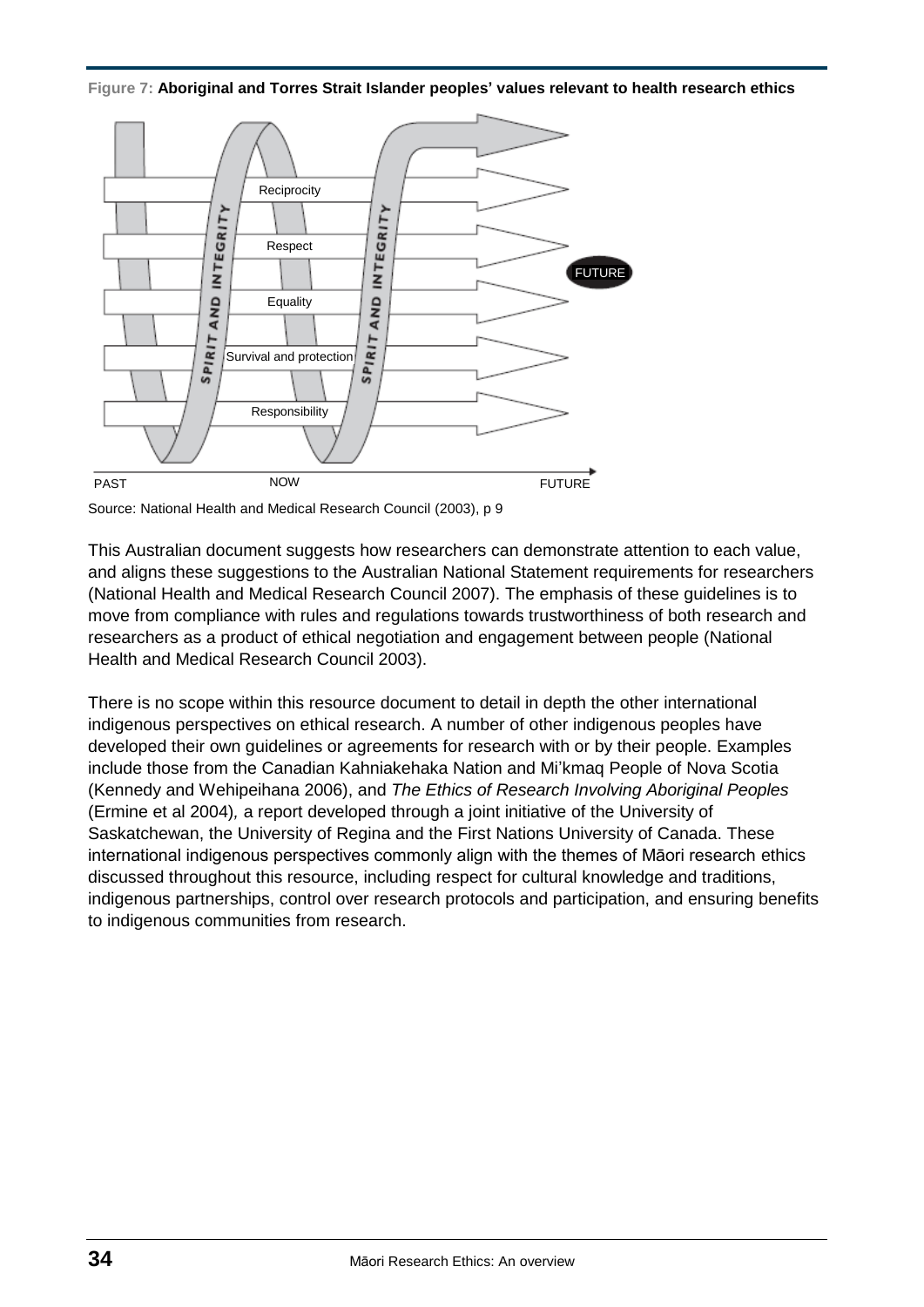# **5 Current and Future Issues**

This section describes a number of issues identified in the literature as relevant to Māori health ethics, and for consideration by researchers (Reid et al 2000; Cram 2003; Powick 2002; R Robson 2004; Hudson 2004; Sporle and Koea 2004b; Kennedy and Wehipeihana 2006; Hudson et al 2010).

### **5.1 Ethnicity data collection**

In recent years, a number of initiatives and activities have been undertaken to improve the quality of ethnicity data in health sector datasets, including the development of the Ethnicity Data Protocols for the Health and Disability Sector (the Ethnicity Data Protocols) (Ministry of Health 2004). See [www.health.govt.nz/publication/ethnicity-data-protocols-health-and-disability-sector.](http://www.health.govt.nz/publication/ethnicity-data-protocols-health-and-disability-sector) The Ethnicity Data Protocols describe procedures for the standardised collection, recording and output of ethnicity data for the New Zealand health and disability sector. They have been developed with input from a wide range of sector and government organisations.

It is intended that the promotion of the Ethnicity Data Protocols and their adoption by the health and disability sector will improve the accuracy and consistency of ethnicity data over time, and across the different collections of data and various uses of data analysis within the sector. From this reference document, materials more suitable for front-line data collectors and/or data providers can be generated. Standardised training and educational materials are also being developed and will be provided through the New Zealand Health Information Service.

On 1 July 2009 the ethnicity classification codes to be used in conjunction with the 2004 Ethnicity Data Protocols were updated to align with the Statistics New Zealand Statistical Standard for Ethnicity 2005. Supplementary Notes to the Ethnicity Data Protocols and a revised Codeset have been published to reflect this change and should be used in conjunction with the Ethnicity Data Protocols.

Also see www.ethnicity.maori.nz/discussion\_papers/healthanddisability.php

### **5.2 Equal explanatory power**

In Māori research, equal explanatory power refers to the power of research to generate findings and to offer explanations that are specific to Māori participants and their communities, alongside equal power to provide the same for non-Māori participants and their communities (Te Rōpū Rangahau Hauora a Eru Pōmare 2000; B Robson 2002).

In quantitative research of the general population, such as population surveys, this approach may require an over-sampling of Māori participants in order to achieve equal power for Māori and therefore produce information to improve Māori health to at least the same depth and breadth as that obtained to improve non-Māori health. Historically, research has typically involved a representative population sample (that is, approximately 15 percent Māori and 85 percent non-Māori), or even under-sampled for Māori due to inappropriate and/or ineffective methods to encourage Māori participation (such as using only postal questionnaires written in English). The conclusions and recommendations from such research therefore favour the rates or views of the numerically dominant non-Māori.

Equal explanatory power in both quantitative and qualitative research in New Zealand is important to ensure that research conclusions do not contribute to increasing inequality.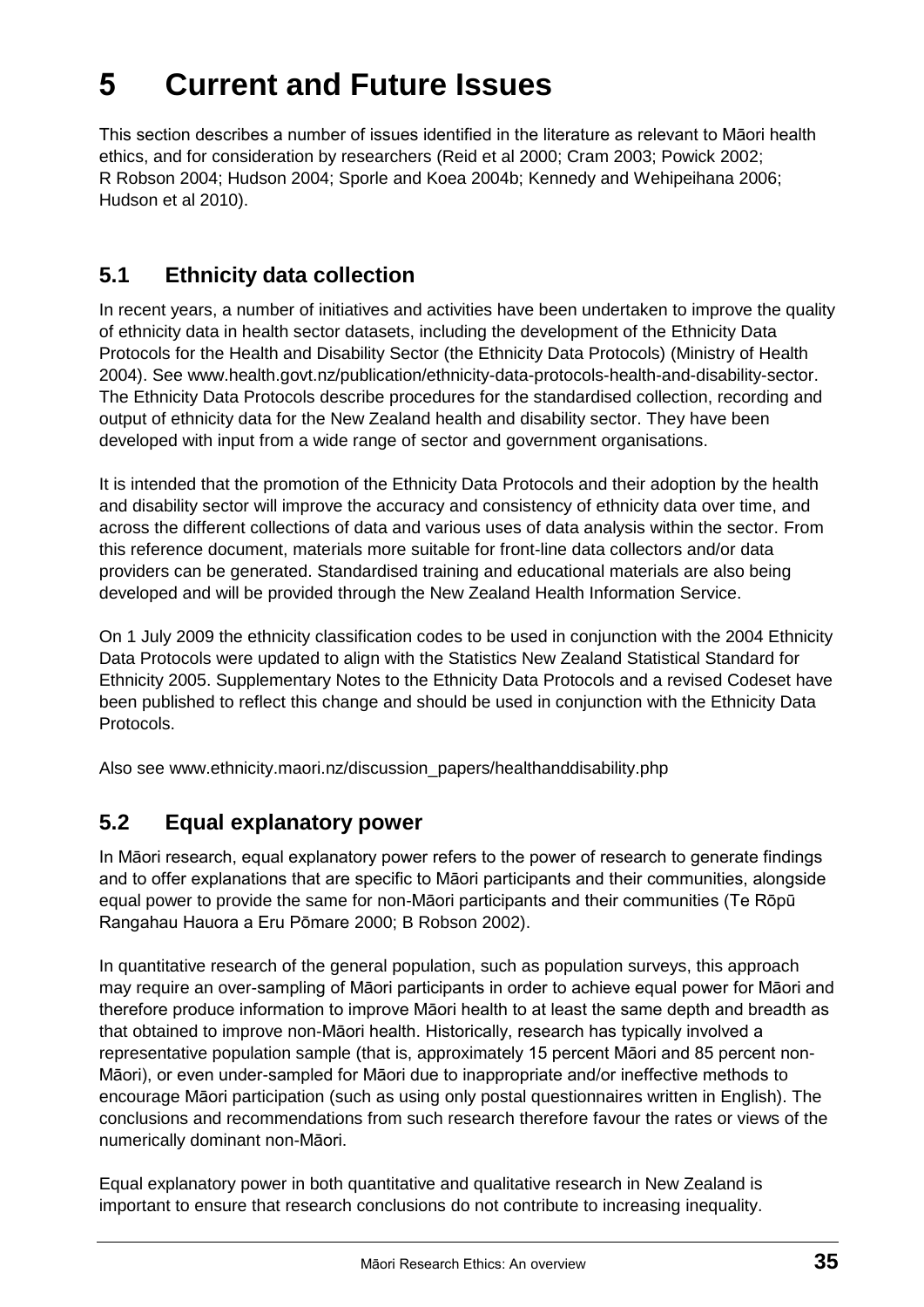# **5.3 Age standardisation**

The Māori population has a very young age structure, particularly compared with non-Māori. When researchers standardise data by applying 'older' standard populations such as the commonly used Segi's or the WHO world standard, the analysis favours health events that occur in older ages. However, where they use an indigenous standard, such as standardising to the Māori 2001 Census population, they produce rates that closely approximate crude data and therefore keep the Māori experience at the centre of the research analysis (B Robson et al 2007; Simmonds 2008).

Although further work is needed to assess the stability of the indigenous standard over time, the ethical incentive to use it remains. The Māori 2001 Census population standard has been applied in several key health publications (B Robson and Harris 2007; Ministry of Health 2010b; B Robson et al 2010, Ministry of Health 2012).

# **5.4 Deficit thinking**

The concepts of deficit thinking and victim blame analyses (Valencia 1997; Ryan 1976, cited in Reid and Robson 2007) link closely to concerns about the way research is framed and focusing research on improving outcomes for Māori. The health disadvantage of Māori (such as consistently worse health outcomes) should not be considered as inherent to Māori ethnicity (based on cultural stereotypes or beliefs); nor should Māori be 'blamed' or held responsible for this health disadvantage. Instead, any analysis of the causes of these disparities should include a focus on the consequences of systemic and systematic disadvantage (Nazroo 1999; Reid et al 2000; Reid and Robson 2007).

Ethical Māori research should provide analysis and opportunity to advantage Māori and therefore help to counteract negative stereotypes. Avoiding deficit thinking is an important component of Māori research design and analysis. Including Māori researchers in the research team can assist in mitigating this risk.

# **5.5 Individuals and collectives**

The expression of individual and collective rights within research is often framed as an 'either/or' situation. Many codes of ethics (such as those from universities or professional bodies) focus on the interests of individuals. It is therefore common practice for researchers to design materials such as privacy statements and consent forms with the aim of protecting the rights of individual research participants. This focus on the individual, and an emphasis on written over oral materials, may not always adequately address ethical principles for Māori, and indeed may at times be unsafe (Chetwin et al 2000). However, it has also been suggested that individual rights to consent and collective rights to consent serve different functions and can be used alongside each other (Hudson 2009). Individual consent to participate involves assessment of personal benefits and risks, and weighing these against the purpose of the study. Collective consent is a function of consultation with communities, via their nominated leaders or representatives who assess the benefits, risks, safety and usefulness of the study for their community.

The importance of Māori collectives (such as whānau, hapū and iwi) reflects key values of Māori research ethics described in this resource, such as whanaungatanga and kotahitanga.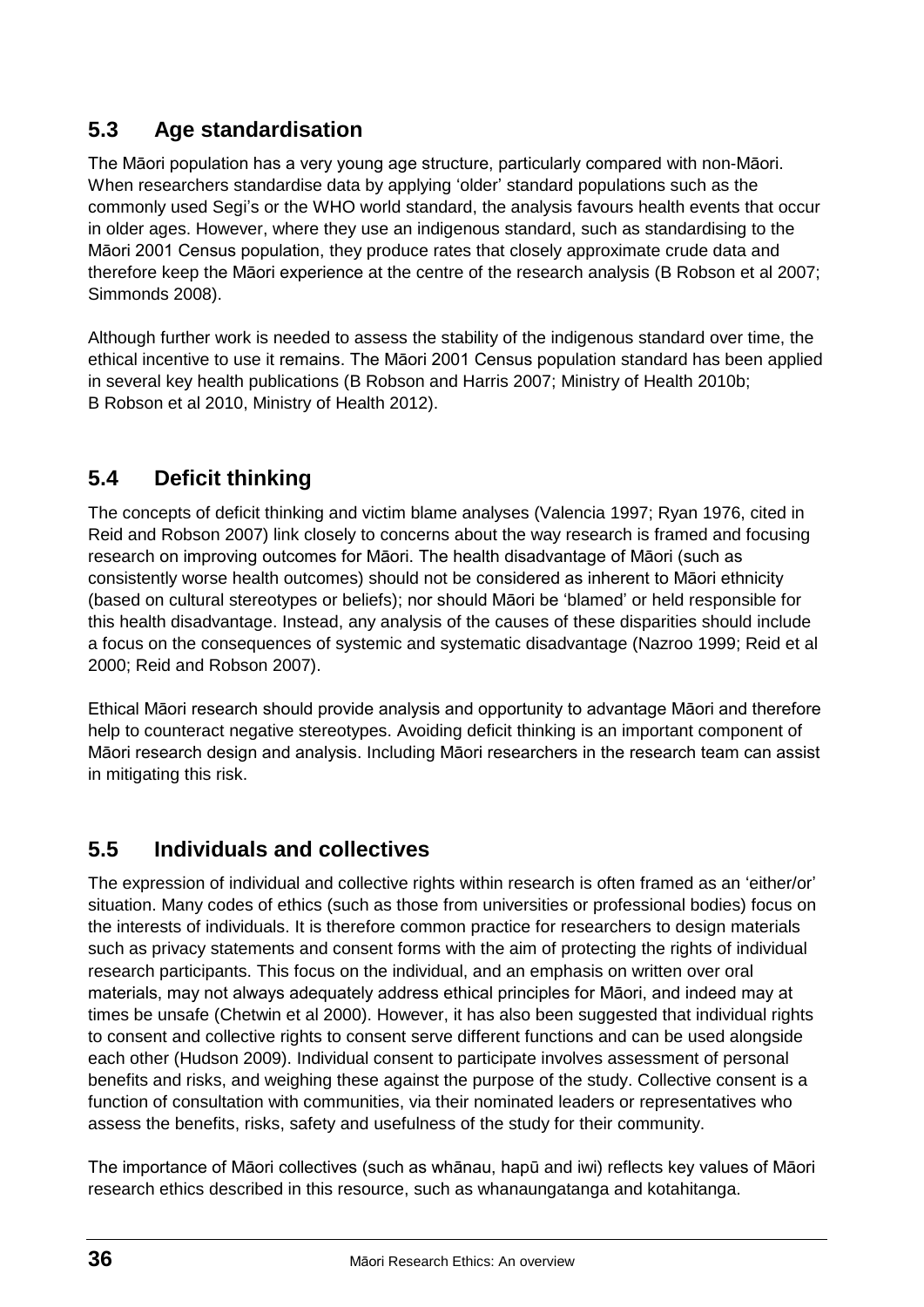One publication that attempts to address some issues involving both individuals and collectives is the *Ethical Guidelines for Observational Studies* (NEAC 2012, p 17-18). These guidelines state that:

6.30 For communities in which collective decision-making is customary, communal leaders can express the collective will. However, the agreement or refusal of individuals to participate in a study has to be respected: a leader may express agreement or refusal on behalf of a community, but an individual's agreement or refusal of personal participation is binding. When an individual wishes to participate in a study that community leaders have objected to, individuals should be given information to this effect and the reasons why community leaders have declined to take part. Having considered this information, the individual then has the right to decide whether to participate.

Paragraphs 6.31–6.35 should be interpreted in light of this paragraph.

- 6.31 Investigators who initiate a study within a whānau, a hapū or an iwi, when the investigators and participants are members of that same group, may prefer to provide, via a kaumatua or other person of authority in the group, a statement in the study proposal that group consent for participation was obtained from the representatives or participants in hui.
- 6.32 An individual's right to decline to participate in the study, expressed in hui, should also be noted. The statement of group consent obtained in hui should allow for study participants to withdraw at any time from the study if they so wish.
- 6.33 When the study is initiated from outside the whānau, hapū or iwi, or when the investigators do not have a representative from that group within their number, the usual procedures for informed consent to participate in the study are expected. In addition, a system of accountability of the investigators to the whānau, hapū or iwi concerned should be instituted after full discussion with and agreement by the participants and investigators. The group's right to decline to have a study proceed within their whānau, hapū or iwi if the study is unacceptable to them is paramount.
- 6.34 Not all Māori have contact with whānau, hapū or iwi, and the usual requirements for fully informed consent to participate in a study proposal will be expected in such cases.
- 6.35 When it is not possible to request informed consent from every individual to be studied (for example, in a community study of the effects of water fluoridation), the agreement of a representative of a community or group may be sought, but the representative should be chosen according to the nature, traditions and political philosophy of the community or group. Approval given by a community representative should be consistent with general ethical principles. When investigators work with communities, they will consider communal rights and protection as they would individual rights and protection.

Consideration can (and should) be given to collective consents in appropriate circumstances. Caution should be exercised to ensure that appropriate representation is fostered within the research process.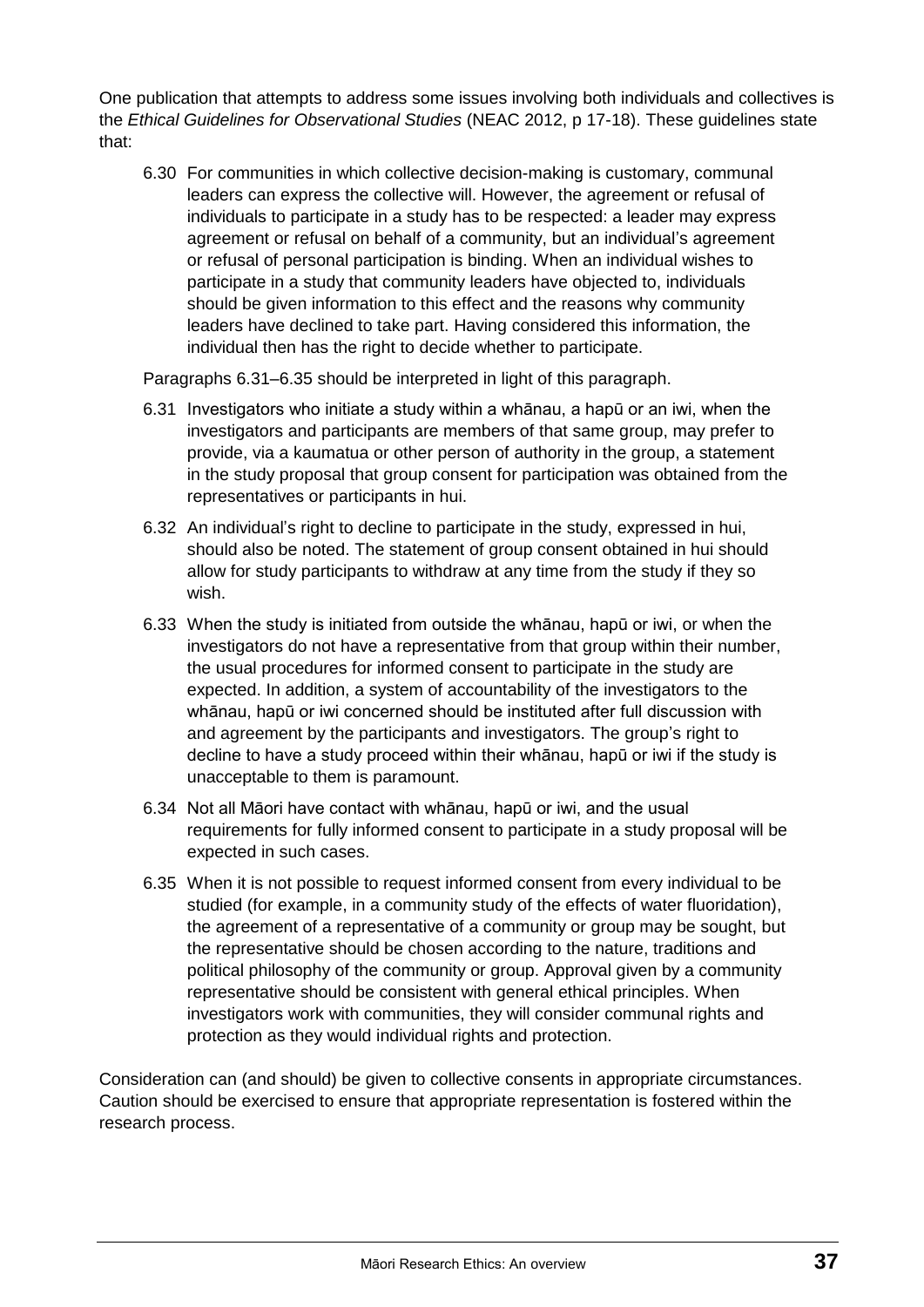# **5.6 Cultural safety and cultural knowledge**

Ensuring Māori ownership and control of cultural knowledge is a key principle in Māori research ethics. Traditionally, Māori knowledge was often passed on in an oral form and 'recorded' in memory. Those who received such knowledge were often specially chosen (H Mead 2003a). Research practices now rely almost exclusively on the written format, which makes it harder (particularly in the context of the globalised technological world) to protect cultural knowledge against misappropriation by others.

Kaupapa Māori research continues to emphasise the oral tradition. However, the current ethics committee system may not recognise the importance of this approach to maintain cultural safety and cultural integrity.

Māori continue to assert their cultural and intellectual property rights through a range of mechanisms, including: the Treaty of Waitangi (Article Two: protection of taonga), the United Nations Declaration on the Rights of Indigenous Peoples, the Waitangi Tribunal and the Mataatua Declaration (an affirmation of kaitiakitanga in relation to the intellectual property rights of Māori; see Appendix 5). Of particular concern to Māori is research that uses traditional plants and other natural resources. Specific concerns for Māori also arise from claims of intellectual property over natural and cultural properties, and the potential exclusionary nature of these intellectual property provisions (Gardiner 1997; Hudson 2004; Reynolds 2004; A Mead and Ratuva 2007; Tucker 2011).

# **5.7 Ethics for non-Māori researchers**

Models of, and frameworks for, Māori research ethics such as those described in this resource are often developed to provide guidance to non-Māori researchers. Although Kaupapa Māori research methodologies advocate research by Māori for Māori, non-Māori **should** be involved in Māori research (particularly 'Research involving Māori'; and 'Māori-centred research') for many reasons. Through their involvement, non-Māori can help to fulfil Treaty of Waitangi obligations, foster the developing Māori research workforce and Māori development, and gain a form of professional training and culturally appropriate experience that increases the understanding and capacity of the non-Māori research workforce (Bishop 1997). As the Māori research workforce develops, the 'equal analytical power' (or the ability to analyse the outcomes of Māori research from a Māori viewpoint) will also improve. This in turn is likely to enhance the contribution Māori research can make to improving outcomes for Māori.

Māori research undertaken by non-Māori does, however, require caution, effective partnerships and application of ethical research principles such as those described in this resource. Where non-Māori with experience of te reo Māori and/or tikanga Māori are undertaking this research, they also need to recognise that non-Māori interpretation of these experiences may influence the effectiveness of research methodology and outcomes for Māori. Furthermore, the use of Māori consultants, advisors or research team members may not constitute an effective research partnership unless the principles of Māori research ethics described in this resource are valued and implemented, there is careful consideration of issues regarding power and cultural safety, and research guidance comes from Māori. Furthermore, it is important to recognise that some Māori researchers may also have limited experience with Māori communities and Māori research.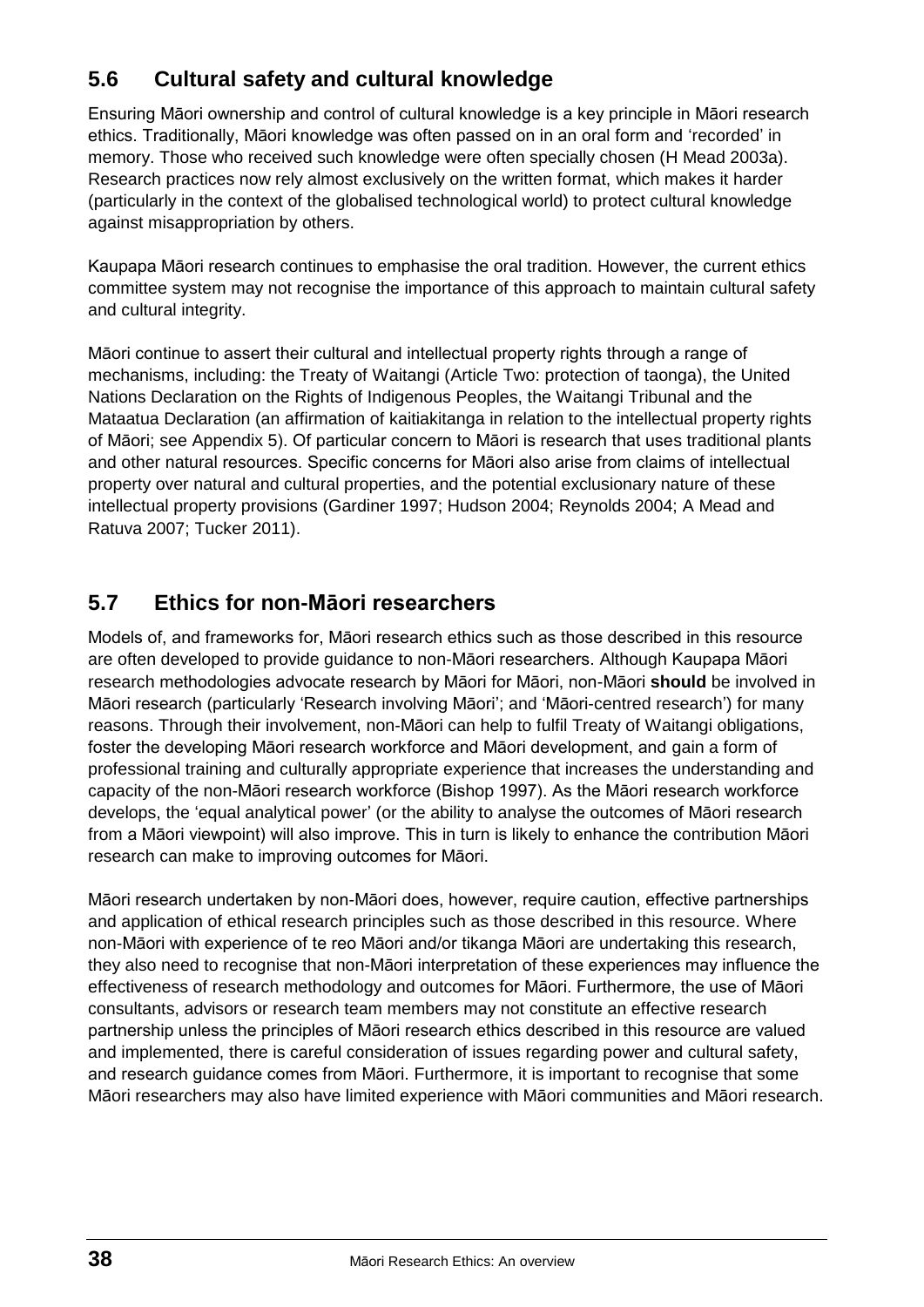Frameworks, models and the ethical review system described in this resource can assist to overcome some of these cross-cultural issues, as can meaningful engagement with Māori. Researchers can also ask themselves the following questions (G Smith 1992).

- Who has helped define the research problem?
- For whom is this study worthy and relevant? Who says so?
- Which cultural group will be the one to gain new knowledge from this study?
- To whom is the research accountable?
- Who will gain most from the study?

Non-Māori researchers are also encouraged to:

- examine their own realities and attitudes that they bring to each research participant
- evaluate the impact of historical, political and social processes on people's attitudes towards their research topic
- demonstrate flexibility in their relationships (Tolich 2001).

Kaupapa Māori research has further implications for non-Māori researchers (L Smith 2005). A common view is that researchers involved in such research must have Māori identity. Others consider that non-Māori researchers can follow a methodology consistent with Kaupapa Māori research, particularly if they are conducting it in relationship with Māori, and the research remains true to the principles and values described in this document, focusing on the purpose and the beneficiaries of the research.

### **5.8 Meaningful engagement**

Māori participation at all levels of Māori research is clearly a critical component of ethical Māori research. This document has described Māori participants, Māori partnerships and collaboration (with Māori individuals and collectives), guidance/mentoring by kaumātua, accountability to Māori, Māori researchers, and Māori as central to Kaupapa Māori research. It is important to recognise the complexity of developing relationships with Māori that are effective, are appropriate, involve a balance of power and are meaningful. A process of 'consultation' with Māori will be inadequate if those consulted play no part in framing the research question or if their opinions are not reflected in the analysis and research outcome. Instead, 'meaningful engagement' with Māori in research implies active participation and the development of significant relationships with Māori in order to incorporate Māori views and values throughout the research process.

It is also important to consider who to engage, and to ensure that those engaged are sufficiently knowledgeable to play a meaningful role. Concepts such as 'kia tūpato' (be cautious) and principles such as 'getting things right from the start' are important here so that Māori are given adequate opportunity and appropriate resources (including time) to become familiar with the processes, prospects, risks and benefits of the research proposal.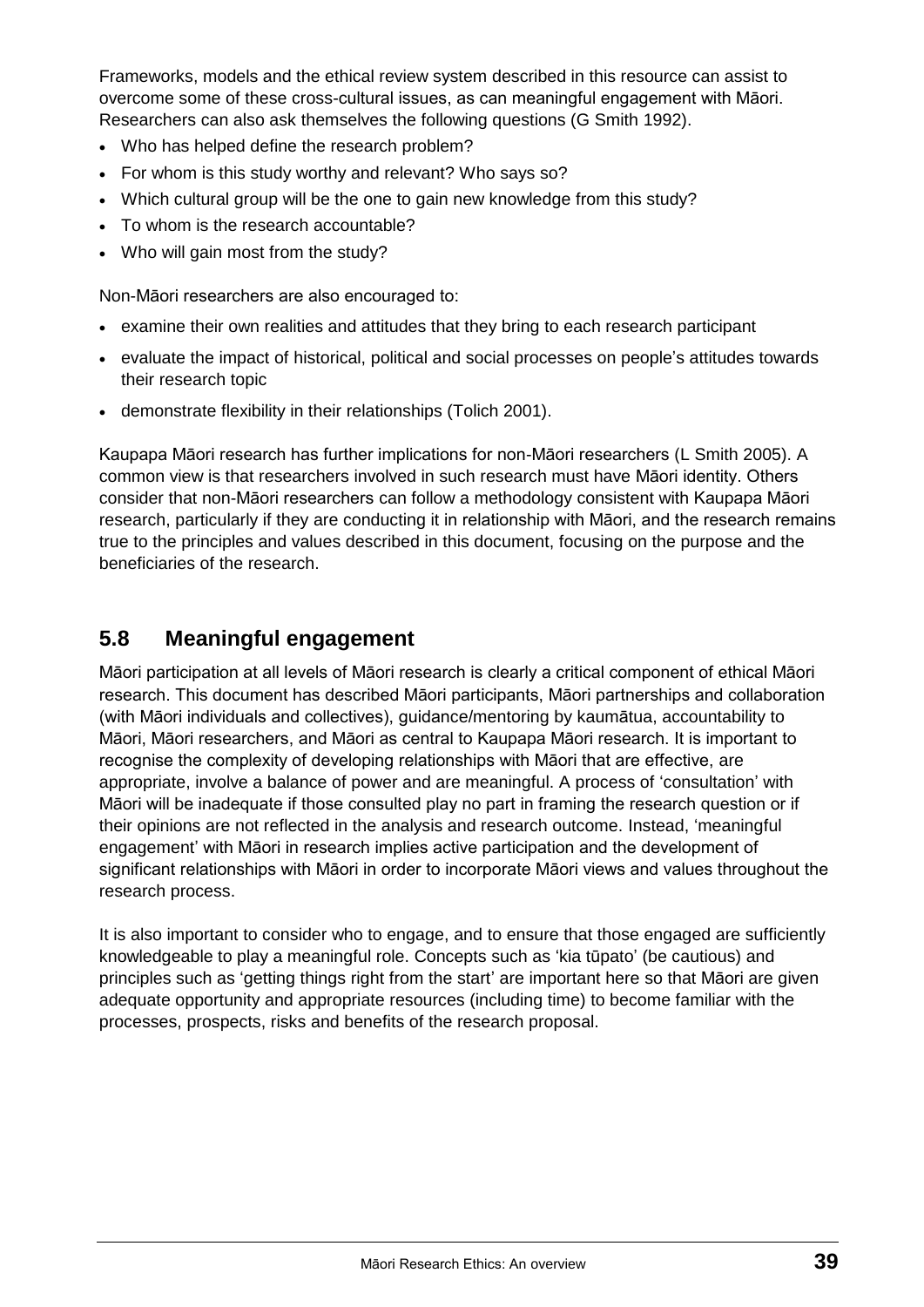# **5.9 Benefit sharing**

Equity and justice are ethical principles underpinning benefit sharing and highlighting its importance. Research will also have a range of outcomes and part of the ethical deliberation is to consider the nature of the outcomes (risk vs benefit, short vs long term) and how they will be distributed (researcher vs participant vs community vs society). It is a legitimate outcome for researchers to benefit from their involvement in research but they should also consider the possible benefits for Māori participants and their communities.

# **5.10 Research areas of specific concern to Māori**

#### **5.10.1 The body and its parts**

Māori and indigenous people generally consider the body to be tapu (Dansey 1992; Reynolds 2004; Hutchings 2009). Researchers involved in health or medical research that involves the body, or any part of the body such as organs, blood, hair, saliva and/or other tissue, must do so in a respectful manner (Auckland District Health Board 2003). The collection of human tissue is particularly sensitive when it involves the use of a deceased person's tissue (Hudson et al 2008). Where research involves the body and its parts, concerns for Māori have been expressed (Sporle and Koea 2004b; A Mead and Ratuva 2007; Hutchings 2009; Hudson et al 2010) in relation to:

- the nature of consent for such research
- consent for future and undisclosed or unknown use
- ongoing storage in tissue banks
- the establishment of cell lines.

#### **5.10.2 Genetic research**

Genetic research is an area of prime sensitivity for Māori because of its association with whakapapa. Early genetic research focused on identifying single genes responsible for specific familial disorders. However, radical technological advancements such as high throughput testing and genome-wide scanning techniques have made it possible to examine complex conditions influenced by multiple genes and environmental factors to determine population susceptibility. The association of genetic susceptibility to disease with ethnicity is problematic for population genetic research, with the potential for community disruption, stigmatisation, stereotyping or undermining either through research processes or outcomes. Care needs to be taken to avoid such harm, which can be inflicted by using incorrect terms, for example 'Māori genes'.

Māori communities are also concerned about new technologies and research in areas such as genetic engineering, the creation of transgenic life-forms, xenotransplantation, and human genome research investigating human variation and diversity in indigenous populations (IRI 2000; Reynolds 2004; Hutchings 2009; Hudson et al 2010; Taupo 2012).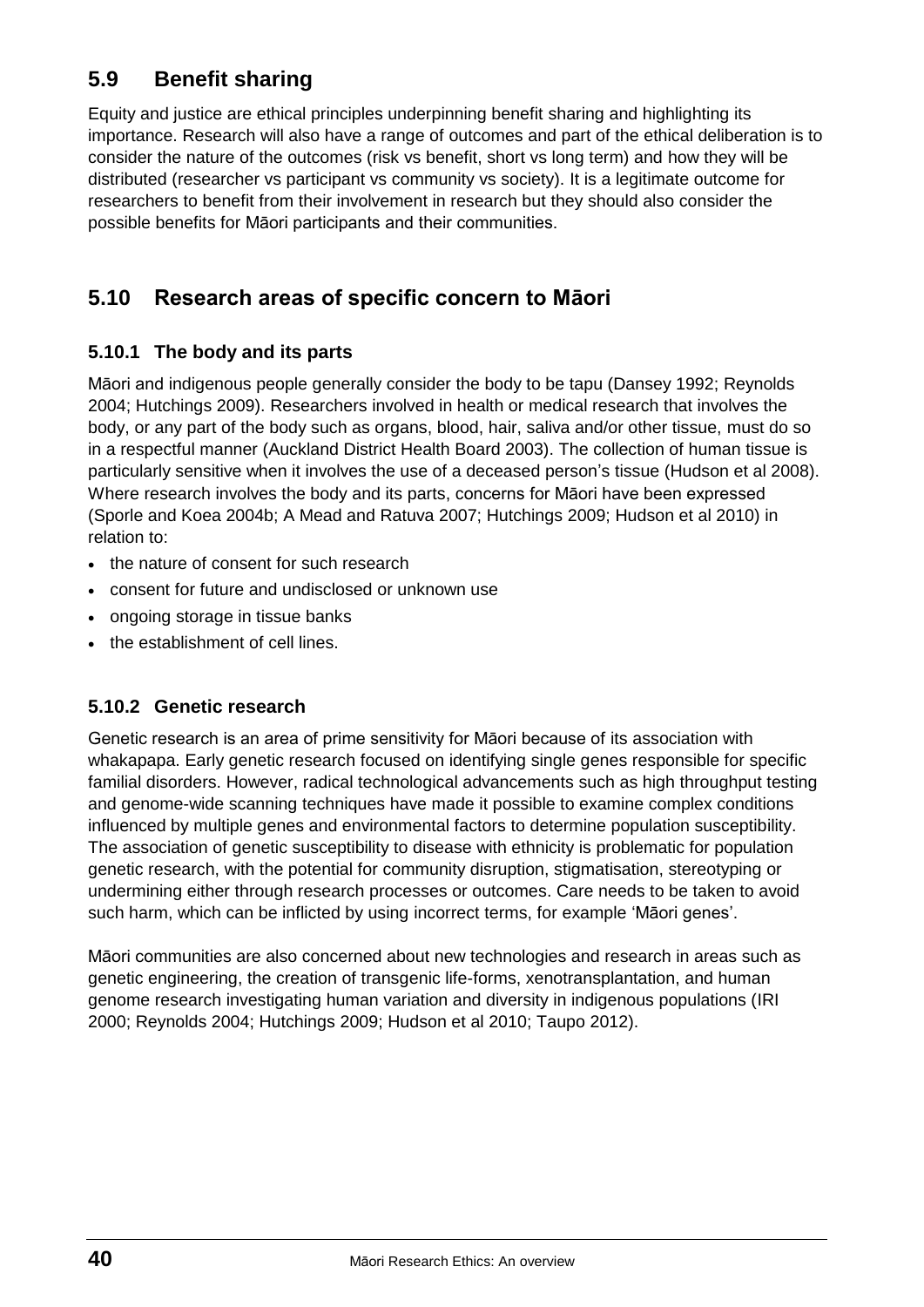# **6 Summary**

Gains in Māori research ethics are likely to be achieved through the developing Māori research workforce, the growing body (and improved availability) of literature describing the key components of ethical research practice for Māori, Treaty of Waitangi training courses for researchers, engagement of Māori advisors, advisory panels and communities, ongoing attention to the evaluation of the ethical review system, and a stronger focus in academic work and government policy on achieving equity.

Expectations of what constitutes ethical behaviour in Māori research have evolved over time and can be expected to continue to develop in the future, reflecting changing dynamics in our society. This document offers a summary of published information on Māori research ethics, with a focus on health and disability research. It is designed as a resource for those interested in Māori research ethics, to identify the important issues for Māori research ethics, and to assist researchers, ethics committees, and communities to improve relationships and research experiences for Māori. This resource is not intended to prevent or to constrain research endeavours. Rather, its fundamental purpose is to enhance research quality, to improve research outcomes and to maintain robust ethical standards for all New Zealanders.

Central to the discussion of Māori research ethics in this document is the need to:

- incorporate key principles and values, such as tikanga Māori and mātauranga Māori, that are appropriate for Māori and stem from a Māori world view
- understand and address the implications of the Treaty of Waitangi
- consider issues of power and equity, including in research development, methodology, implementation and analysis
- ensure cultural safety, protect knowledge and engage meaningfully with Māori
- align with Māori priorities
- improve outcomes for Māori.

This document has described a number of frameworks and models that those in health and disability and other sectors can use to consider Māori research ethics. These frameworks often present questions for the researcher to consider during the research development phase, to ensure the research is ethical for Māori. The frameworks and models described in this resource all discuss the importance of meaningful engagement with Māori communities. A focus on caution, trust, relationships, respect, consequences and outcomes is commonly described as central to the Māori ethic, and improving Māori ethical understanding will make a valuable contribution to ethical practice in research and society.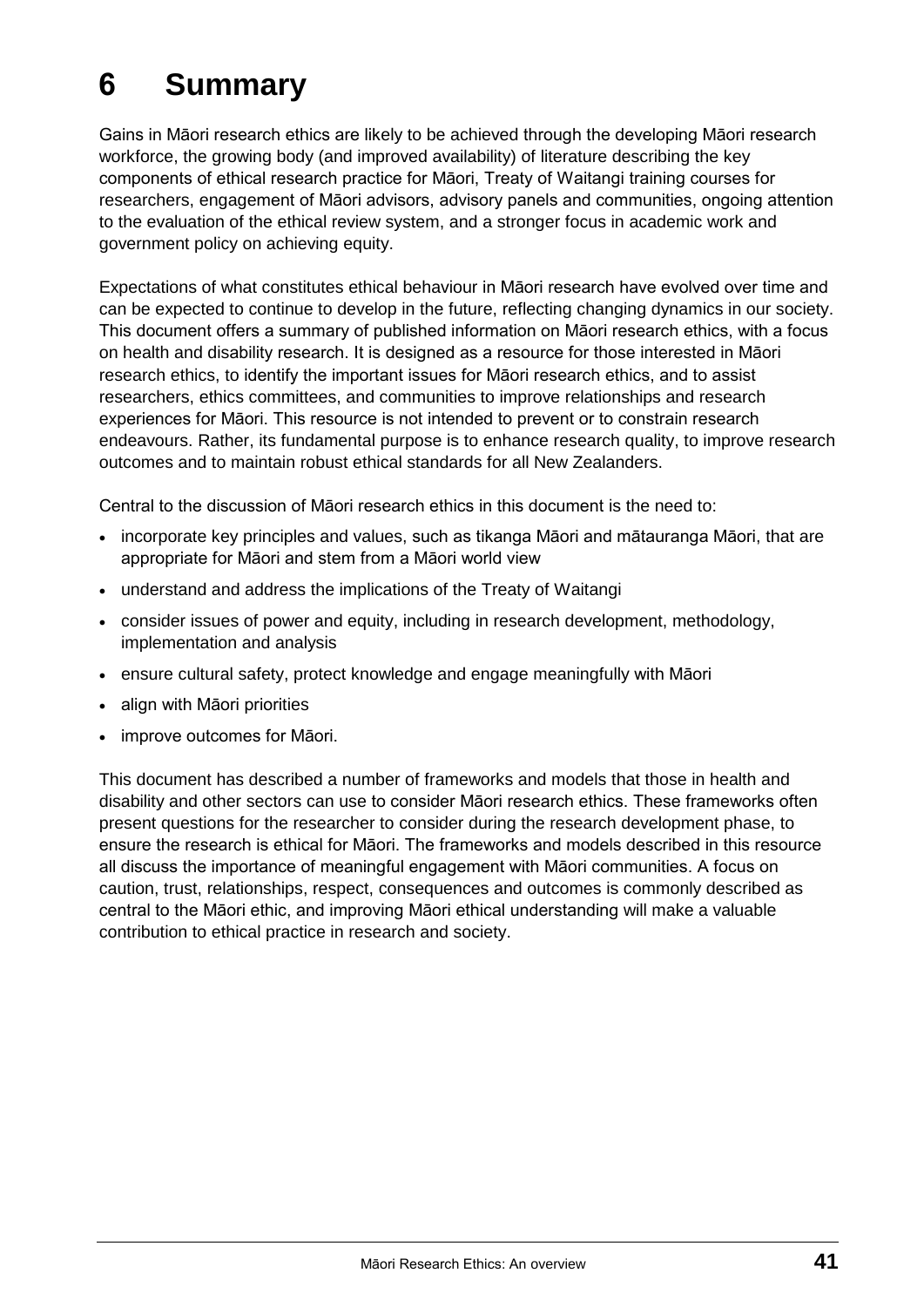# **Glossary of Māori Terms**

| <b>Term</b>                            | Explanation in the context of this document                                                                                                                                                                                         |
|----------------------------------------|-------------------------------------------------------------------------------------------------------------------------------------------------------------------------------------------------------------------------------------|
| Aroha                                  | Love, respect, empathy                                                                                                                                                                                                              |
| Aroha ki te tangata                    | A respect for people                                                                                                                                                                                                                |
| Hau                                    | Wind, vital essence, vitality of life                                                                                                                                                                                               |
| Hauora                                 | Health, wellbeing                                                                                                                                                                                                                   |
| Hapū                                   | Sub-tribe                                                                                                                                                                                                                           |
| Hui                                    | Meeting, gathering                                                                                                                                                                                                                  |
| lo                                     | Supreme being, source of life                                                                                                                                                                                                       |
| Ira tangata                            | Human element                                                                                                                                                                                                                       |
| Iwi                                    | Tribe                                                                                                                                                                                                                               |
| Kaitiaki                               | Guardian                                                                                                                                                                                                                            |
| Kaitiakitanga                          | Guardianship, preservation, protection and connection with the elements that link the<br>spiritual and physical world                                                                                                               |
| Kanohi ki te kanohi                    | Face-to-face                                                                                                                                                                                                                        |
| Kanohi kitea                           | The seen face                                                                                                                                                                                                                       |
| Kaua e takahia te<br>mana o te tangata | Do not trample over the mana of people                                                                                                                                                                                              |
| Kaumātua                               | <b>Elders</b>                                                                                                                                                                                                                       |
| Kaupapa Māori                          | Māori ideology                                                                                                                                                                                                                      |
| Kawa                                   | Protocol                                                                                                                                                                                                                            |
| Kāwanatanga                            | Government                                                                                                                                                                                                                          |
| Kia āta haere                          | Proceed with understanding or care                                                                                                                                                                                                  |
| Kia āta kōrero                         | Conduct robust or considered discussion                                                                                                                                                                                             |
| Kia āta whakaaro                       | Conduct precise or robust analysis                                                                                                                                                                                                  |
| Kia āta whiriwhiri                     | Consciously determine                                                                                                                                                                                                               |
| Kia māhaki                             | To be humble, modest                                                                                                                                                                                                                |
| Kia tūpato                             | Be cautious, be careful, be considered                                                                                                                                                                                              |
| Koha                                   | Gift, offering, contribution                                                                                                                                                                                                        |
| Kōrero                                 | Speak, talk, discussion                                                                                                                                                                                                             |
| Kotahitanga                            | Solidarity, oneness. This concept also links to the holistic nature of health from a<br>Māori perspective where the physical, spiritual, psychological, environmental and<br>social aspects must be in balance to achieve wellbeing |
| Māhaki                                 | Respect, humility, modesty                                                                                                                                                                                                          |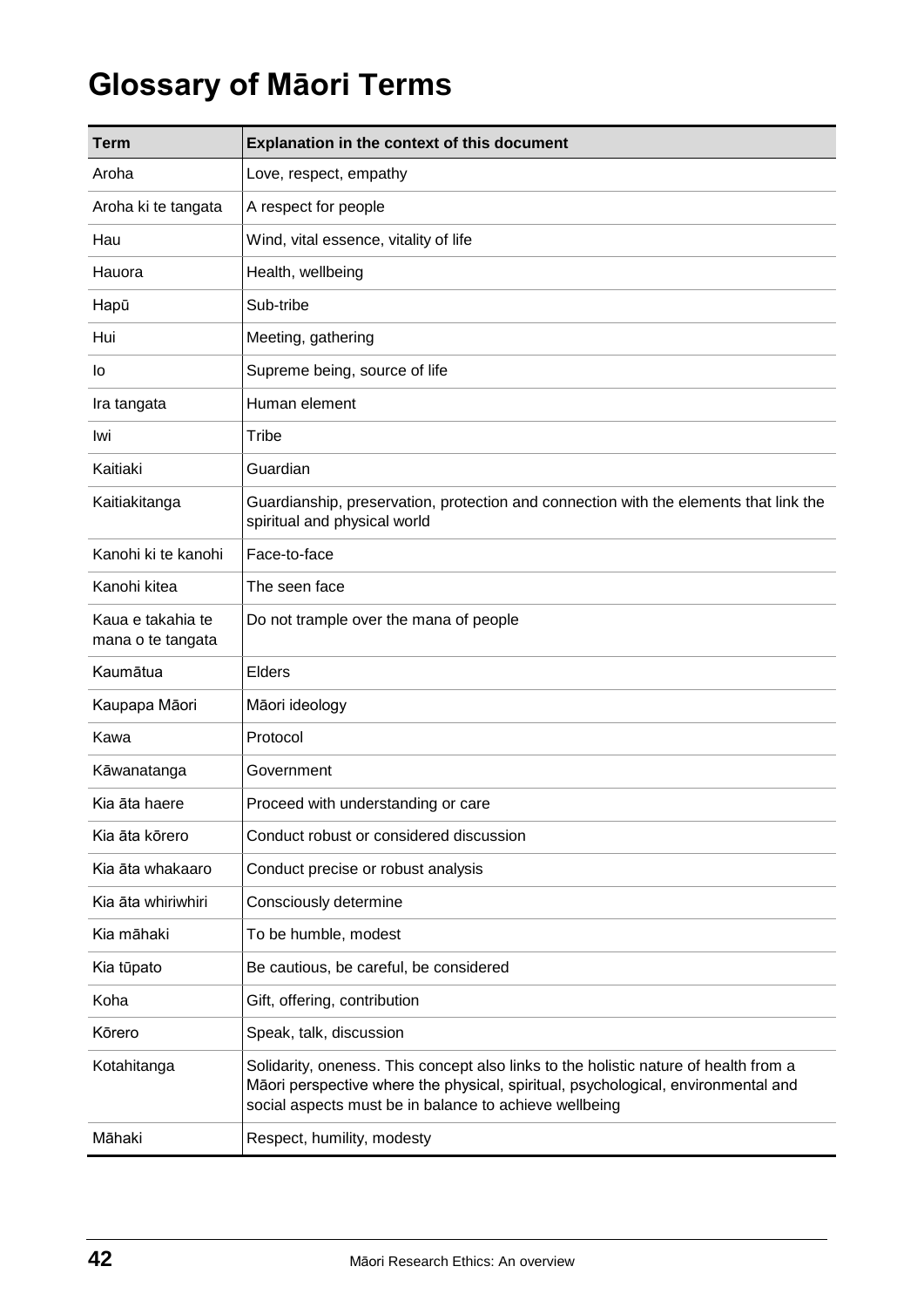| <b>Term</b>              | Explanation in the context of this document                                                                                                                                                                                                                                                                                                                                                                                                                  |
|--------------------------|--------------------------------------------------------------------------------------------------------------------------------------------------------------------------------------------------------------------------------------------------------------------------------------------------------------------------------------------------------------------------------------------------------------------------------------------------------------|
| Mana                     | Power, prestige, leadership and authority bestowed, gained or inherited individually<br>and collectively. In Māori research ethics, mana relates to equity and distributive<br>justice in terms of the potential or realised risks, benefits and outcomes of the<br>research. It also acknowledges issues of power and authority in relation to who has<br>rights, roles and responsibilities when considering such risks, benefits and research<br>outcomes |
| Manaaki ki te<br>tangata | to host people, be generous                                                                                                                                                                                                                                                                                                                                                                                                                                  |
| Manaakitanga             | Caring for others, nurturing relationships and being careful about how others are<br>treated                                                                                                                                                                                                                                                                                                                                                                 |
| Mana motuhake            | Self-determination, separate identity, autonomy, self-determination                                                                                                                                                                                                                                                                                                                                                                                          |
| Mana tangata             | Dignity, power, authority of the people                                                                                                                                                                                                                                                                                                                                                                                                                      |
| Mana whakahaere          | Governance                                                                                                                                                                                                                                                                                                                                                                                                                                                   |
| Mātauranga               | Knowledge, wisdom, understanding                                                                                                                                                                                                                                                                                                                                                                                                                             |
| Matemateãone             | Feeling for the land, connection to the land and to all things connected to the land,<br>feeling of connection to your home (a Tuhoe term)                                                                                                                                                                                                                                                                                                                   |
| Mauri                    | The life essence of a person or object                                                                                                                                                                                                                                                                                                                                                                                                                       |
| Mihimihi                 | To greet, thank, acknowledge                                                                                                                                                                                                                                                                                                                                                                                                                                 |
| Ngākau māhaki            | Respect, to be respectful, pleasant                                                                                                                                                                                                                                                                                                                                                                                                                          |
| Noa                      | Restoring balance, removing tapu                                                                                                                                                                                                                                                                                                                                                                                                                             |
| Nohotahi                 | Cooperation                                                                                                                                                                                                                                                                                                                                                                                                                                                  |
| Oritetanga               | Fairness and equity                                                                                                                                                                                                                                                                                                                                                                                                                                          |
| Pono                     | To be true, valid, honest                                                                                                                                                                                                                                                                                                                                                                                                                                    |
| Rangatiratanga           | Authority, responsibility, ownership, self-determination                                                                                                                                                                                                                                                                                                                                                                                                     |
| Rongoā                   | Remedy, medicine                                                                                                                                                                                                                                                                                                                                                                                                                                             |
| Taonga                   | Treasure or something that is valued                                                                                                                                                                                                                                                                                                                                                                                                                         |
| Take-utu-ea              | A process of resolution                                                                                                                                                                                                                                                                                                                                                                                                                                      |
| Tāngata whenua           | Literally 'the people of the land'; relates to local iwi, hapu and whanau                                                                                                                                                                                                                                                                                                                                                                                    |
| Tapu                     | Sacred values                                                                                                                                                                                                                                                                                                                                                                                                                                                |
| Te Ao Māori              | The Māori world view                                                                                                                                                                                                                                                                                                                                                                                                                                         |
| Te Ao Wairua             | The spiritual realm                                                                                                                                                                                                                                                                                                                                                                                                                                          |
| Te reo                   | Language                                                                                                                                                                                                                                                                                                                                                                                                                                                     |
| Te Wheke                 | The Octopus. This describes a Māori model of health where each of the eight<br>tentacles of the octopus symbolises: whanaungatanga (social), hinengaro<br>(intellectual), whatumanawa (emotional), ao tūroa (physical), wairua (spiritual), mauri<br>(psychological), mana (personal) and taonga tuku iho (cultural)                                                                                                                                         |
| Tiaki                    | Guide, help, assist                                                                                                                                                                                                                                                                                                                                                                                                                                          |
| Tika                     | What is right and good for any particular situation                                                                                                                                                                                                                                                                                                                                                                                                          |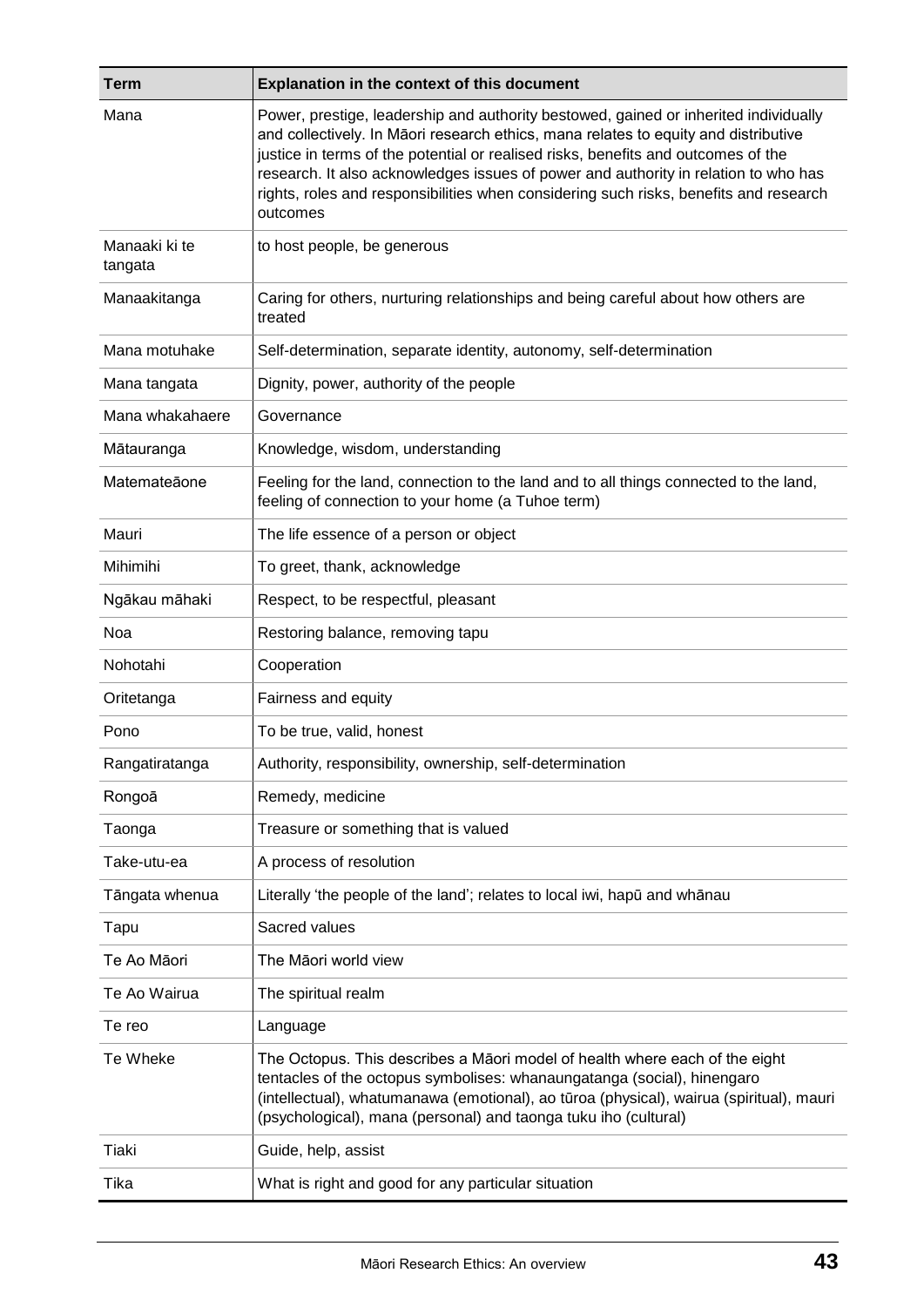| <b>Term</b>    | <b>Explanation in the context of this document</b>                                                                                                                                                                                                                 |
|----------------|--------------------------------------------------------------------------------------------------------------------------------------------------------------------------------------------------------------------------------------------------------------------|
| Tikanga        | Customs                                                                                                                                                                                                                                                            |
| Titiro         | Look                                                                                                                                                                                                                                                               |
| Tuakana-teina  | Older sibling-younger sibling relationship                                                                                                                                                                                                                         |
| Tūmanako       | hope                                                                                                                                                                                                                                                               |
| Uha            | Female, femininity                                                                                                                                                                                                                                                 |
| Utu            | Compensation or reciprocity, and the maintenance of harmony and balance                                                                                                                                                                                            |
| Wairua         | Spirit, soul                                                                                                                                                                                                                                                       |
| Wairuatanga    | Spirituality                                                                                                                                                                                                                                                       |
| Wakaritenga    | Legitimacy                                                                                                                                                                                                                                                         |
| Wānanga        | To meet and discuss; a seminar, conference or tertiary institution that caters for<br>Māori learning needs; tribal knowledge, learning; an instructor, expert                                                                                                      |
| Whakaaro       | Thoughts, opinion, understanding                                                                                                                                                                                                                                   |
| Whakapono      | To believe                                                                                                                                                                                                                                                         |
| Whakarongo     | Listen                                                                                                                                                                                                                                                             |
| Whakatau       | Prepare, settle, welcome                                                                                                                                                                                                                                           |
| Whakaiti       | Make small, lessen                                                                                                                                                                                                                                                 |
| Whakamana      | Give authority to, empower, enable                                                                                                                                                                                                                                 |
| Whakapapa      | Genealogy, lineage, descent                                                                                                                                                                                                                                        |
| Whānau         | Family, relations, extended family                                                                                                                                                                                                                                 |
| Whanaungatanga | A concept that recognises the pivotal role of kinship bonds and whānau (family,<br>relations) for Māori research and therefore encompasses whakapapa and includes<br>relationships to non-kin who have become kin-like through shared experience and<br>connection |
| Whānau ora     | The goal of the New Zealand Māori Health Strategy: all whānau members living<br>longer and enjoying a better quality of life                                                                                                                                       |
| Whāngai        | To foster, adopt                                                                                                                                                                                                                                                   |
| Whare Tapa Wha | A model of Māori health based on a four-sided house, consisting of: te taha wairua<br>(spiritual wellbeing); te taha hinengaro (mental emotional wellbeing); te taha tinana<br>(physical wellbeing); and te taha whānau (extended family wellbeing and identity)   |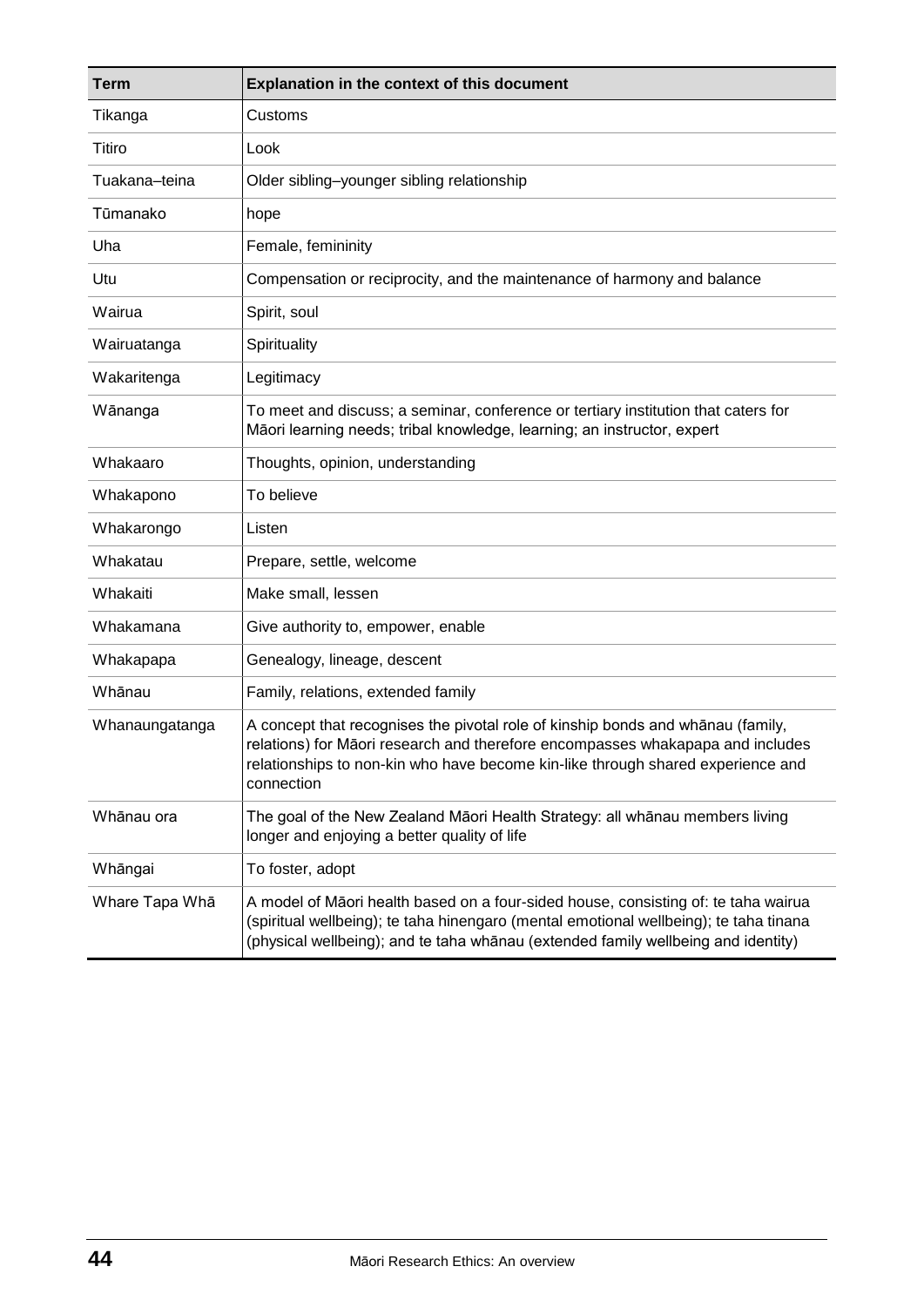# **References**

Ajwani S, Blakely T, Robson B, et al. 2003. *Decades of Disparity: Ethnic mortality trends in New Zealand 1980–1999.* Wellington: Ministry of Health and University of Otago.

Arroll B, Goodyear-Smith F, Lloyd T. 2002. Depression in patients in an Auckland general practice. *New Zealand Medical Journal* 115: 176–9.

Auckland District Health Board. 2003. *Tikanga Recommended Best Practice Policy*. Auckland: Auckland District Health Board. URL: www.adhb.govt.nz/researchoffice/mrrc/tikanga - rbp.html (accessed 27 July 2012).

Beauchamp T, Childress J. 1994. *Principles of Biomedical Ethics*. New York: Oxford University Press.

Bioethics Council. 2004. *Reflections on the Use of Human Genes in Other Organisms: Ethical, spiritual and cultural dimensions.* Wellington: Bioethics Council.

Bishop R. 1996a. Addressing issues of self-determination and legitimation in kaupapa Māori research. In: B Webber (ed), *He Paepae Kōrero: Research perspectives in Māori education*. Wellington: New Zealand Council for Educational Research.

Bishop R. 1996b. *Collaborative Research Stories: Whakawhanaungatanga*. Palmerston North: Dunmore Press.

Bishop R. 1997. Māori people's concerns about research into their lives. *History of Education Review* 26(1): 25–40.

Bishop R. 1998a. Whakawhanaungatanga as a research process. Te Oru Rangahau: Māori Research and Development Conference, Massey University, Palmerston North.

Bishop R. 1998b. Freeing ourselves from neo-colonial domination in research: a Māori approach to creating knowledge. *Qualitative Studies in Education* 11(2): 199–219.

Bishop R, Glynn T. 1999a. *Culture Counts: Changing power relations in education*. Dunedin: Dunmore Press.

Bishop R, Glynn T. 1999b Researching in Māori contexts: an interpretation of participatory consciousness. *Journal of Intercultural Studies* 20(2): 167–82.

Bishop R. 2011. Freeing ourselves from neocolonial domination in public school classrooms 1. *Transgressions: Cultural Studies and Education* 66: 31–3.

Blundell R, Gibbons V, Lillis S. 2010. Cultural issues in research, a reflection. *New Zealand Medical Journal* 123(1309).

Bramley D, Riddell T, Crengle S, et al. 2004. A call to action on Māori cardiovascular health. *New Zealand Medical Journal* 115: 176–9.

Chetwin A, Waldegrave T, Simonsen K. 2000. *Speaking Out about Cultural Background at Sentencing: Section 16 of the Criminal Justice Act 1985.* Wellington: Ministry of Justice.

Collins A, Hickey H. 2006. *The Role of Whānau in the Lives of Māori with Physical Disabilities.* Wellington: Families Commission.

Cormack D, Harris R. 2009. *Issues in Monitoring Māori Health and Ethnic Disparities: An update.* Wellington: Te Rōpū Rangahau Hauora a Eru Pōmare.

Cram F. 1993. Ethics systems in Māori research: working paper. In: I Nikora (ed), *Proceedings of a Symposium held at the Annual Conference of the New Zealand Psychological Society, University of Victoria, Wellington, 23–24 August 1993*.

Cram F. 1997. Developing partnership in research: Pākehā researchers and Māori research*. Sites* 35: 44–63.

Cram F. 2001. Rangahau Māori: tona tika, tona pono. The validity and integrity of Māori research. In: M Tolich (ed), *Research Ethics in Aotearoa*. Auckland: Longman.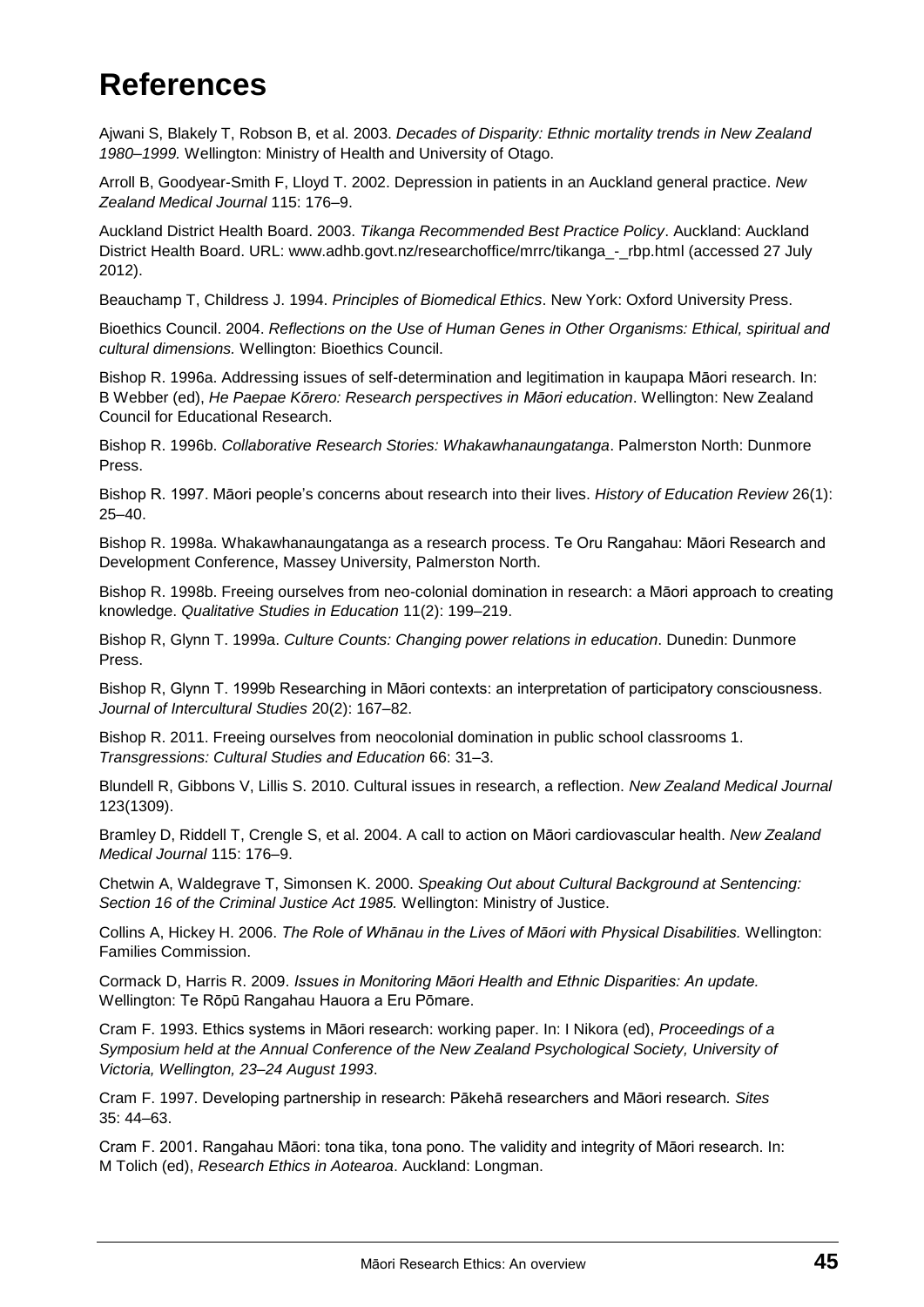Cram F. 2003. *Preliminary Discussions with Māori Key Informants* (unpublished)*.* Wellington: National Ethics Advisory Committee.

Cram F. 2009. Maintaining indigenous voices. In: D Mertens, P Ginsberg (eds), *The Handbook of Social Research Ethics*. Thousand Oaks, CA: Sage Publications.

Cunningham C, Durie M. 1998. *A taxonomy, and a framework for outcomes and strategic research goals, for Māori research and development. A summary paper prepared for Foresight Participants. A discussion paper.* Palmerston North: Massey University School of Māori Studies, Te Pumanawa Hauora.

Cunningham C. 2000. A framework for addressing Māori knowledge in research, science and technology. *Pacific Health Dialog* 7(1): 62–9.

Daes E. 2000. Protection of the Heritage of Indigenous People, UN Doc. E/CN.4/Sub.2/1994/31, see also: Annex I, Report of the Seminar on the Draft Principles and Guidelines for the Protection of the Heritage of Indigenous Peoples, UN Doc. E/CN.4/Sub.2/2000/26.

Dansey H. 1992. A view of death. In: M King (ed), *Te Ao Hurihuri: Aspects of Māoritang*a. Auckland: Reed.

Durie A. 1998. Me tipu ake te pono: Māori research, ethicality and development. Proceedings of Te Oru Rangahau Māori Research and Development Conference, Massey University, 7–9 July 1998. Palmerston North: Te Pūtahi a Toi pp 259-266.

Durie ET. 1998. Ethics and values. Keynote address. Proceedings of Te Oru Rangahau Māori Research and Development Conference, Massey University, 7–9 July 1998. Palmerston North: Te Pūtahi a Toi pp 62–69.

Durie M. 1985. A Māori perspective of health. *Journal of Social Science and Medicine* 20(5): 483–6.

Durie M. 1994. *Whaiora: Māori health development*. Auckland: Oxford University Press.

Durie M. 1995. *Characteristics of Māori Health Research*. Palmerston North: Department of Māori Studies, Massey University.

Durie M. 1998a. Te Kawenata o Waitangi: the application of the Treaty of Waitangi to Health. In: M Durie (ed), *Whaiora: Māori health development*. 2nd edition. Auckland: Oxford University Press.

Durie M. 1998b. *Te Mana, te Kawanatanga: The politics of Māori self determination*. Auckland: Dunmore Press.

Durie M. 2008 *Bioethics, Indigeneity, and Māori Experience*. Paper presented at the 9th Global Forum on Bioethics in Research: Ethics of research involving indigenous peoples and vulnerable populations. Auckland, December 2008. [www.gfbr9.hrc.govt.nz/index.php/presentations](http://www.gfbr9.hrc.govt.nz/index.php/presentations)

Durie M, Cooper R, Grennell D, et al. 2010. *Whānau Ora: Report of the Taskforce on Whānau-centred Initiatives*. Wellington: Ministry of Social Development.

Ermine W, Sinclair R, Jeffery B. 2004. *The Ethics of Research Involving Indigenous Peoples: Report of the Indigenous Peoples*. Saskatoon: Health Research Centre to the Interagency Advisory Panel on Research Ethics.

Foote J, Hepi M, Rogers-Koroheke M, et al. 2005. Urban water decision making project: Learning from the Stories of Nga Puna Wai o Hokianga. Christchurch: Institute of Environmental Science and Research Ltd.

Gardiner D. 1997. Hands off our genes: a case study on the theft of whakapapa. In: *Cultural and Intellectual Property Rights: Economics, politics and colonisation* Vol 2. Auckland: IRI/Moko Productions.

Harris R, Purdie G, Robson B, et al. 2007. Estimating Māori hospitalisations and death registrations: Appendix 3. In: B Robson, R Harris (eds), *Hauora: Māori Standards of Health IV. A study of the years 2000–2005.* Wellington: Te Rōpū Rangahau Hauora a Eru Pōmare.

Henare M. 1998. Koru of Māori Ethics. Framework for Māori ethical issues. URL: www.rangahau.co.nz/ethics/168 (accessed 29 July 2012).

Hepi M, Foote J, Marino M, et al. 2007. 'Koe wai hoki koe?!', or 'Who are you?!': issues of trust in crosscultural collaborative research. *Kōtuitui: New Zealand Journal of Social Sciences Online* 2: 37–53. URL: http://www.tandfonline.com/doi/abs/10.1080/1177083X.2007.9522423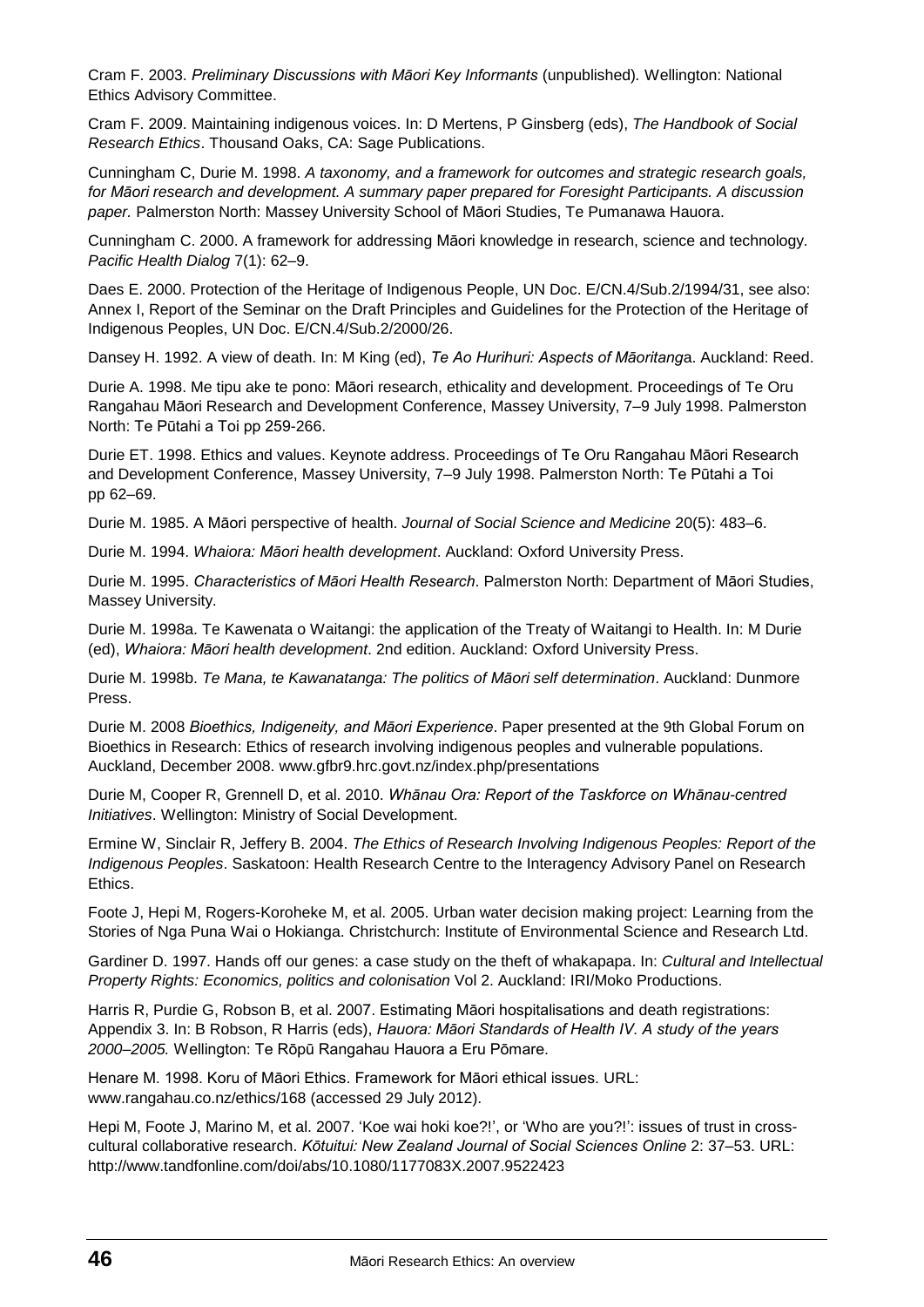HRC. 2003. *Guidelines for Ethics Committee Accreditation.* Auckland: Health Research Council. URL: [www.hrc.govt.nz](http://www.hrc.govt.nz/)

HRC. 2004. *Ngā Pou Rangahau Hauora Kia Whakapiki Ake Te Hauora Māori 2004–2008: The Health Research Strategy to Improve Māori Health and Well-being 2004–2008*. Auckland: Health Research Council. URL: [www.hrc.govt.nz](http://www.hrc.govt.nz/)

HRC. 2005. *Guidelines on Ethics in Health Research.* Auckland: Health Research Council. URL: [www.hrc.govt.nz](http://www.hrc.govt.nz/)

HRC. 2008. *Guidelines for Researchers on Health Research Involving Māori: Version 2*. HRC, Auckland. [www.hrc.govt.nz](http://www.hrc.govt.nz/)

HRC. 2010. *Guidelines for Researchers on Health Research Involving Māori: Version 2*. Auckland: Health Research Council. URL: [www.hrc.govt.nz](http://www.hrc.govt.nz/)

Hudson M. 2004. *He Matatika Māori: Māori and ethical review in health research*. Auckland: Auckland University of Technology.

Hudson M. 2009. Think globally, act locally: collective consent and the ethics of knowledge production. *International Social Science Journal* 195: 125–33.

Hudson M, Allan C, Bedford K, et al. 2008. Impact of Māori cultural values on forensic science practices in New Zealand. *Journal of Forensic Science* 3(2): 380–3.

Hudson M, Russell K. 2009. The Treaty of Waitangi and research ethics in Aotearoa. *Journal of Bioethical Inquiry* 6(1): 61–8.

Hudson M, Milne M, Reynolds P, et al. 2010. *Te Ara Tika: Guidelines for Māori Research Ethics: A framework for researchers and ethics committee members.* Auckland: Health Research Council on behalf of the Pūtaiora Writing Group.

Humphrey K. 2000. *Indigenous Health and 'Western Research'*. VicHealth Koori Health Research and Community Development Unit, Discussion Paper No. 2.

Hunt P. 2007. Right to the highest attainable standard of health. *The Lancet* 370(9585): 369–71.

Hutchings J. 2009. *A Transformative Māori Approach to Bioethics: Exploring Māori notions of collective consent as a form of resistance to health related new technologies.* Te Mata o te Tau Monograph Series No 3. Palmerston North: Te Mata o te Tau, the Academy for Māori Research and Scholarship.

IRI. 2000. *Māori and Genetic Engineering.* Auckland: International Research Institute for Māori and Indigenous Education, University of Auckland.

IRI and Te Rōpū Rangahau Hauora a Eru Pōmare. 2000. *Māori Research Development: Kaupapa Māori principles and practices – a literature review.* A report prepared for Te Puni Kōkiri. Auckland: International Research Institute for Māori and Indigenous Education, University of Auckland.

Irwin K. 1994. Māori research methods and processes: an exploration. *Sites* 28: 24–43.

Jones C. 2001. Invited Commentary: 'Race', racism and the practice of epidemiology. *American Journal of Epidemiology* 154(4): 299–304.

Kennedy V, Cram F. 2010. Ethics of researching with whānau collectives. *MAI Review* 3: 1–8.

Kennedy V, Wehipeihana N. 2006. *A Stocktake of National and International Ethical Guidelines on Health and Disability Research in relation to Indigenous People: Research report prepared for the National Ethics Advisory Committee* (unpublished)*.*

Mataatua Declaration on Cultural and Intellectual Property Rights of Indigenous Peoples. Formulated at the First International Conference on the Cultural & Intellectual Property Rights of Indigenous Peoples, Whakatane, Aotearoa, 12–18 June 1993.

McAullay D, Griew R, Anderson I. 2002. *The Ethics of Aboriginal Health Research: An annotated bibliography*. VicHealth Koori Health Research & Community Development Unit Discussion Paper No 5.

Mead A, Ratuva S (eds). 2007. *Pacific Genes and Life Patents: Pacific indigenous experiences and analysis of the commodification and ownership of life*. Call of the Earth Llamado de la Tierra and The United Nations University Institute of Advanced Studies, Tokyo.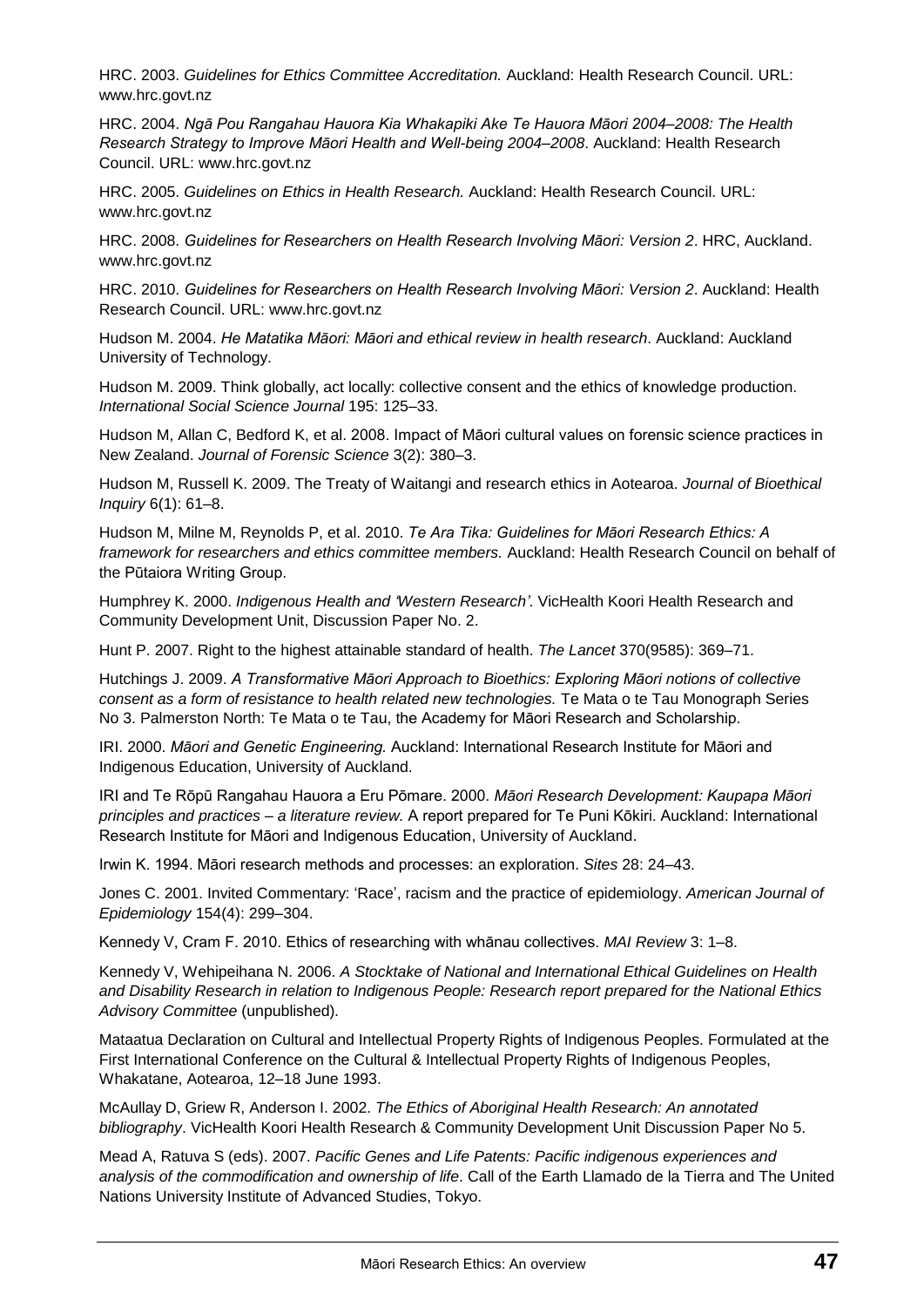Mead H. 2003a. *Tikanga Māori – Living by Māori Values*. Wellington: Huia Publishers.

Mead H. 2003b. 'Tikanga Māori' model. URL: [www.rangahau.co.nz/ethics/167](http://www.rangahau.co.nz/ethics/167/) (accessed 28 July 2012).

Mead L. 1996. *Nga Aho Tekakahu Matauranga: The multiple layers of struggle by Māori in Education.* Auckland: Auckland University.

Minister for Disability Issues. 2001. *The New Zealand Disability Strategy*. Wellington: Ministry of Health.

Minister of Health. 2000. *The New Zealand Health Strategy*. Wellington: Ministry of Health.

Ministry of Health. 2002. *Reducing Inequalities in Health Framework*. Wellington: Ministry of Health.

Ministry of Health. 2004. *Ethnicity Data Protocols for the Health and Disability Sector*. Wellington: Ministry of Health.

Ministry of Health. 2004. *Māori Framework for Ethical Review of Health and Disability Research: A scoping*  report to the National Advisory Committee on Health and Disability Ethics (unpublished).

Ministry of Health. 2005. *Strategic Research Agenda for He Korowai Oranga.* Wellington: Ministry of Health.

Ministry of Health. 2006. *Operational Standard for Ethics Committees: Updated edition*. Wellington: Ministry of Health. URL: [www.ethics.health.govt.nz](http://www.ethicscommittees.health.govt.nz/)

Ministry of Health. 2007. *Whānau Ora Health Impact Assessment (HIA) Tool*. Wellington: Ministry of Health.

Ministry of Health. 2010a. *New Zealand Influenza Pandemic Plan: A framework for action.* Wellington: Ministry of Health. URL: www.health.govt.nz/publication/new-zealand-influenza-pandemic-plan-frameworkaction.

Ministry of Health. 2010b. *Tatau Kahukura: Māori Health Chart Book 2010, 2nd Edition.* Wellington: Ministry of Health.

Ministry of Health. 2011. *Uia Tonutia* - *Māori Disability Research Agenda.* Wellington: Ministry of Health.

Ministry of Health. 2012. *Standard Operating Procedures for Health and Disability Ethics Committees.* Wellington: Ministry of Health.

Ministry of Health. 2012. *Mātātuhi Tuawhenua: Health of Rural Māori 2012.* Wellington: Ministry of Health

Ministry of Social Development. 2004. *Ngā Ara Tohutohu Rangahau Māori. Guidelines for research and evaluation with Māori.* Wellington: Ministry of Social Development. URL: [www.msd.govt.nz/about-msd-and](http://www.msd.govt.nz/about-msd-and-our-work/publications-resources/planning-strategy/guidelines-research-evaluation-maori/index.html)[our-work/publications-resources/planning-strategy/guidelines-research-evaluation-maori/index.html](http://www.msd.govt.nz/about-msd-and-our-work/publications-resources/planning-strategy/guidelines-research-evaluation-maori/index.html) (accessed 26 July 2012).

Moewaka Barnes H. 2000. *Kaupapa Māori: Explaining the ordinary*. Auckland: Whariki Research Group, University of Auckland.

Moewaka Barnes H, McCreanor T, Huakau J. 2008. Special Issue: Māori and the New Zealand values survey: the importance of research relationships. *Kotuitui: New Zealand Journal of Social Sciences Online* 3(2): 135–47.

Moewaka Barnes H, McCreanor T, Edwards S, et al. 2009. Epistemological domination: social science research ethics in Aotearoa. In: D Mertens, P Ginsberg (eds), *The Handbook of Social Research Ethics.* Thousand Oaks, CA: Sage Publications.

Munshi D, Broadfoot K, Smith L. 2011. Decolonising communication ethics: a framework for communicating otherwise. In: G Cheney, S May, D Munshi (eds), *The Handbook of Communication Ethics*. New York: Routledge.

National Health and Medical Research Council, Australia. 2003. *Values and Ethics: Guidelines for ethical conduct in Aboriginal and Torres Strait Islander health research*. URL: www.nhmrc.gov.au/publications/synopses/e52syn.htm (accessed 27 July 2012).

National Health and Medical Research Council, Australia. 2007 (updated 2009). *National Statement on Ethical Conduct in Human Research*. URL: [www.nhmrc.gov.au/guidelines/publications/e72](http://www.nhmrc.gov.au/guidelines/publications/e72) (accessed 27 July 2012).

Nazroo J. 1999. The racialisation of ethnic inequalities in health. In: D Dorling, S Simpson (eds), *Statistics in Society: The arithmetic of politics.* London: Arnold.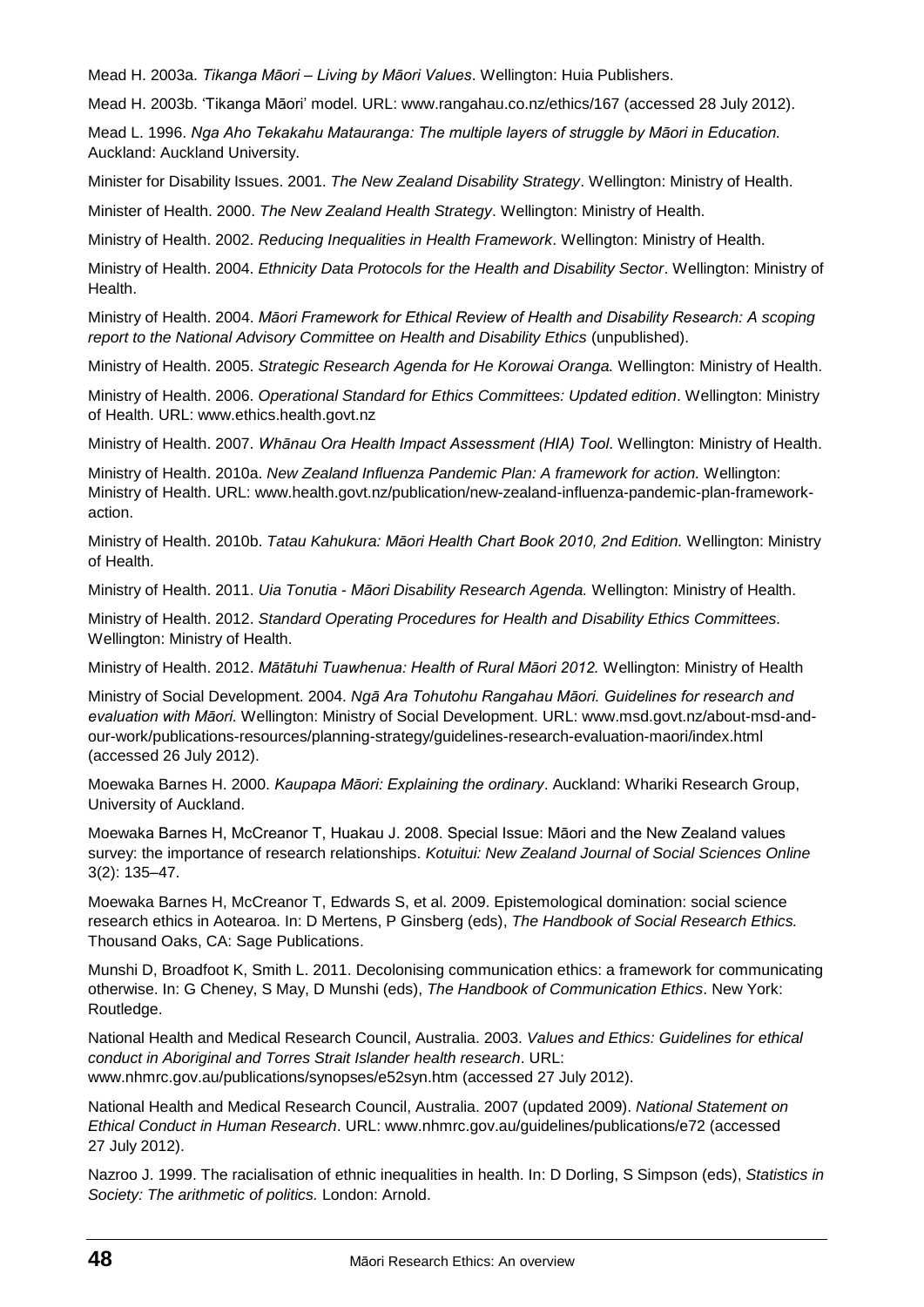NEAC 2003. *Review of the Current Processes for Ethical Review of Health and Disability Research in New Zealand*. This document resulted in the production of the Statement of *Goals, Objectives, and Desired Outcomes of an Ethical Review System* (GODO). Wellington: Ministry of Health. URL: [www.neac.health.govt.nz](http://www.neac.health.govt.nz/)

NEAC. 2004. *Māori Health Research Ethics Framework: Project plan* (unpublished)*.*

NEAC. 2007. *Getting through Together: Ethical values for a pandemic.* Wellington: Ministry of Health. URL: [www.neac.health.govt.nz](http://www.neac.health.govt.nz/)

NEAC. 2012. *Ethical Guidelines for Intervention Studies: Revised edition.* Wellington: Ministry of Health. URL: [www.neac.health.govt.nz](http://www.neac.health.govt.nz/)

NEAC. 2012. *Ethical guidelines for observational studies: Observational research, audits and related activities. Revised edition.* Wellington: Ministry of Health. URL: [www.neac.health.govt.nz](http://www.neac.health.govt.nz/)

New South Wales Health. 2004. *NSW Health and Equity Statement: In All Fairness: Increasing equity in health across NSW*. Sydney: New South Wales Department of Health. URL: [www.health.nsw.gov.au/pubs/2004/pdf/fairness.pdf](http://www.health.nsw.gov.au/pubs/2004/pdf/fairness.pdf) (accessed 28 July 2012).

Pere L, Barnes A. 2009. New learnings from old understandings: conducting qualitative research with Māori. *Qualitative Social Work* 8(4): 449–67.

Pere R. 2003. *Te Wheke: A celebration of infinite wisdom*. Wairoa: Ao Ako Global Learning New Zealand Ltd.

Pihama L, Cram F, Walker S. 2002. Creating methodological space: a literature review of Kaupapa Māori research. *Canadian Journal of Native Education* 26: 30–43.

Powick K. 2002. *Ngā Take Matatika mō te Mahi Rangahau Māori. Māori Research Ethics: A literature review of the ethical issues and implications of Kaupapa Māori research and research involving Māori for researchers, supervisors and ethics committees*. Hamilton: School of Education, University of Waikato.

Pringle J, Wolfgramm R, Henry E. 2010. Extending cross-ethnic research partnerships: researching with respect. In: S Katila, S Meriläinen, J Tienari (eds), *Making Inclusion Work: Experiences from academia around the world.* Cheltenham, UK: Edward Elgar Publishing.

Ramsden I. 1992. *Kawa Whakaruruhau: Guidelines for nursing and midwifery education.* Wellington: Nursing Council of New Zealand.

Ramsden I. 2000. Cultural safety/Kawa Whakaruruhau ten years on: a personal overview*. Nursing Praxis in New Zealand* 15(1): 4–12.

Ratima M. 2001. *Kia Uruuru Mai a Hauora*. Dunedin: University of Otago.

Ratima M. 2003. A Māori inquiry paradigm: a health research perspective. *He Pukenga Kōrero* 7(2): 9–15.

Reid P. 1998. The impact the Māori have made on health and society in New Zealand. In: P Davis (ed), *Health and Society*. Auckland: Oxford University Press.

Reid P. 1999. Te pupuri i te ao o te tangata whenua. In: P Davis, K Dew (eds), *Health and Society in Aotearoa New Zealand*. Auckland: Oxford University Press.

Reid P, Robson B, Jones C. 2000. Disparities in health: common myths and uncommon truths. *Pacific Health Dialog* 7: 38–47.

Reid P, Robson B. 2007. Understanding health inequities. In: B Robson, R Harris (eds), *Hauora: Māori Standards of Health IV. A study of the years 2000–2005*. Wellington: Te Rōpū Rangahau Hauora a Eru Pōmare.

Reynolds, P. 2004. *Nga Puni Whakapiri: Indigenous struggle and genetic engineering*. Unpublished PhD thesis, Simon Fraser University, Vancouver, Canada.

Robson B. 2002. *Mana Whakamārama – Equal Explanatory Power: Māori and non- Māori sample size in national health surveys*. Wellington: Ministry of Health.

Robson B, Reid P. 2001. *Ethnicity Matters: Review of the measurement of ethnicity in official statistics: Māori perspectives paper for consultation*. Wellington: Te Rōpū Rangahau Hauora a Eru Pōmare, Statistics New Zealand.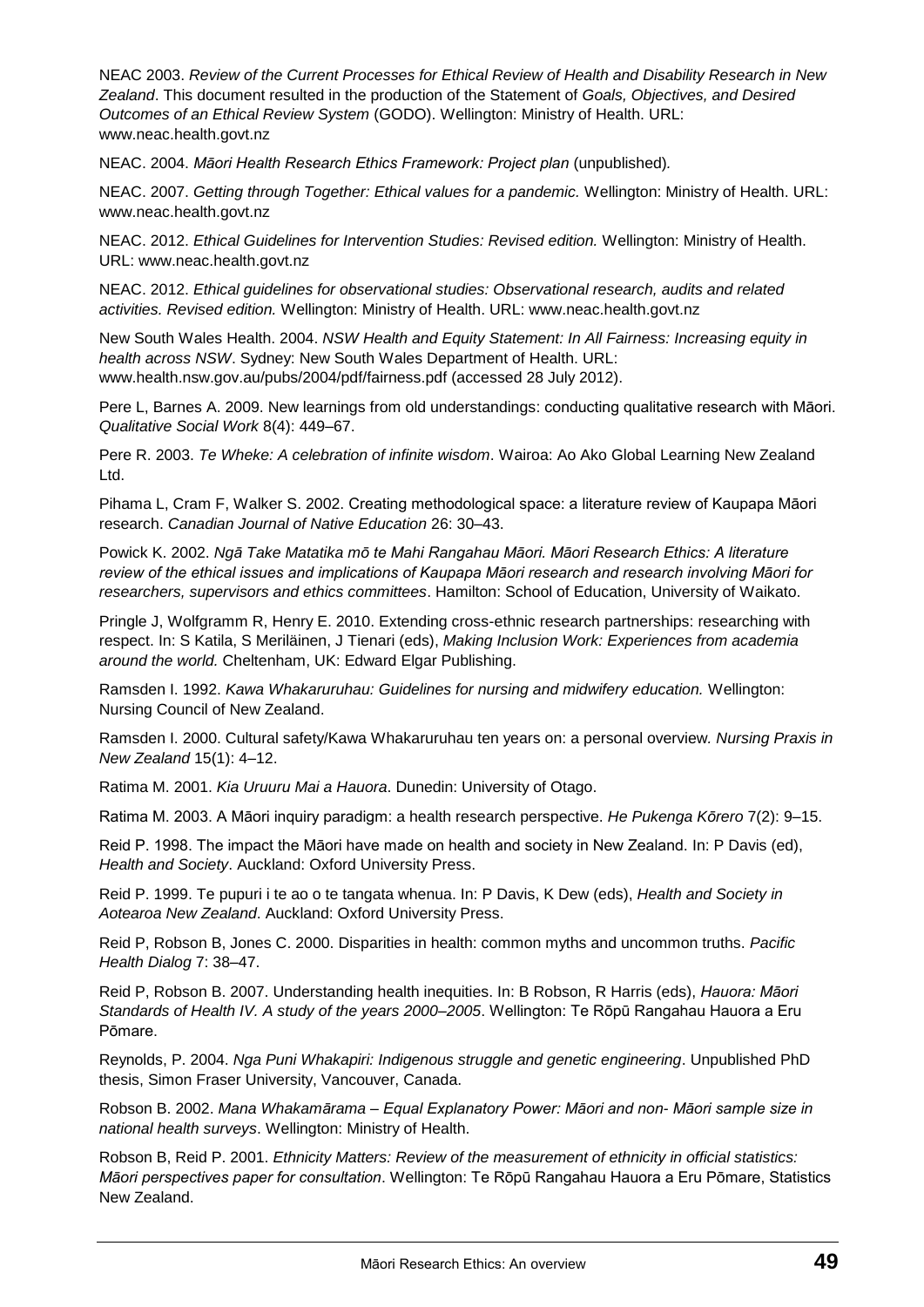Robson B, Cram F, Purdie G, et al. 2007. Age standardisation: an Indigenous Standard? *Emerging Themes in Epidemiology* 4(3): 1–11.

Robson B, Harris R (eds). 2007. *Hauora: Māori Standards of Health IV*. *A study of the years 2000–2005*. Wellington: Te Rōpū Rangahau Hauora a Eru Pōmare.

Robson B, Purdie G, Cormack D. 2010. *Unequal Impact II: Māori and Non-Māori cancer statistics by deprivation and rural–urban status, 2002–2006.* Wellington: Ministry of Health.

Shaw C, Atkinson J, Blakely T. 2009. (Mis)classification of ethnicity on the New Zealand Cancer Registry: 1981–2004. *New Zealand Medical Journal* 122(1294): 10–22.

Signal L, Martin J, Cram F, et al. 2008. *The Health Equity Assessment Tool: A user's guide*. Wellington: Ministry of Health.

Simmonds S, Robson B, Cram F, et al. 2008. Kaupapa Māori epidemiology. *Australasian Epidemiologist* 15(1): 3–6.

Smith G. 1992. Research issues related to Māori education. In: M Hohepa, G Smith (eds), *The Issue of Research and Māori*. Monograph no. 9. Auckland: Research Unit for Māori Education, University of Auckland.

Smith G. 1995. Whakaoho whānau. *He Pukenga Kōrero* 1: 18–36.

Smith G. 1997. *The Development of Kaupapa Māori: Theory and praxis*. Auckland: University of Auckland.

Smith G. 2003. Indigenous struggle for the transformation of education and schooling. Paper presented at the Alaskan Federation of Natives Convention, Anchorage, Alaska.

Smith L. 1995. Towards Kaupapa Māori research. Māori University Teachers Conference, Massey University.

Smith L. 1996. Kaupapa Māori health research. In: *Hui Whakapiripiri: A hui to discuss strategic directions for Māori health research*. Wellington: Te Rōpū Rangahau Hauora a Eru Pōmare.

Smith L. 1999. *Decolonising Methodologies: Research and Indigenous Peoples*. London and New York: Zed Books.

Smith L. 2000. *Kaupapa Māori Research. Reclaiming indigenous voice and vision.* Vancouver: UBC Press.

Smith L. 2005. Building a research agenda for indigenous epistemologies and education. *Anthropology and Education Quarterly* 36(1): 93–5.

Smith L. 2012. *Decolonising Methodologies: Research and indigenous peoples.* 2nd edition. Dunedin: University of Otago Press.

Smith L, Cram F. 2001. Community-up Māori ethical framework. URL: [www.rangahau.co.nz/ethics/166](http://www.rangahau.co.nz/ethics/166/) (accessed 28 July 2012).

Sporle A, Koea J. 2004a. Māori responsiveness in health and medical research: clarifying the roles of researcher and institution. *New Zealand Medical Journal* 117(1199): U998.

Sporle A, Koea J. 2004b. Māori responsiveness in health and medical research: key issues for researchers (part 1). *New Zealand Medical Journal* 117(1199): U997.

Statistics New Zealand. 2002. *2001 Census of Population and Dwellings: National summary*. Wellington: Statistics New Zealand.

Stirling P. 2003. The lost boys. New Zealand *Listener,* 7 June, pp 26–29.

Taupo K. 2012. Negotiating the interface of genetic testing, biobanking and Māori ontology and epistemology. *New Genetics and Society* 31(1): 25–40.

Te Awekotuku N. 1991. *He Tikanga Whakaaro: Research ethics in Māori communities: A discussion paper*. Wellington: Ministry of Māori Affairs.

Te Puni Kōkiri. 1994. *Health Sector Ethics: Nga tikanga pono wahanga hauora: Mechanisms for Māori into ethical review*. Wellington: Ministry of Māori Development.

Te Puni Kōkiri. 1999. *Evaluation for Māori: Guidelines for government agencies.* Wellington: Te Puni Kōkiri.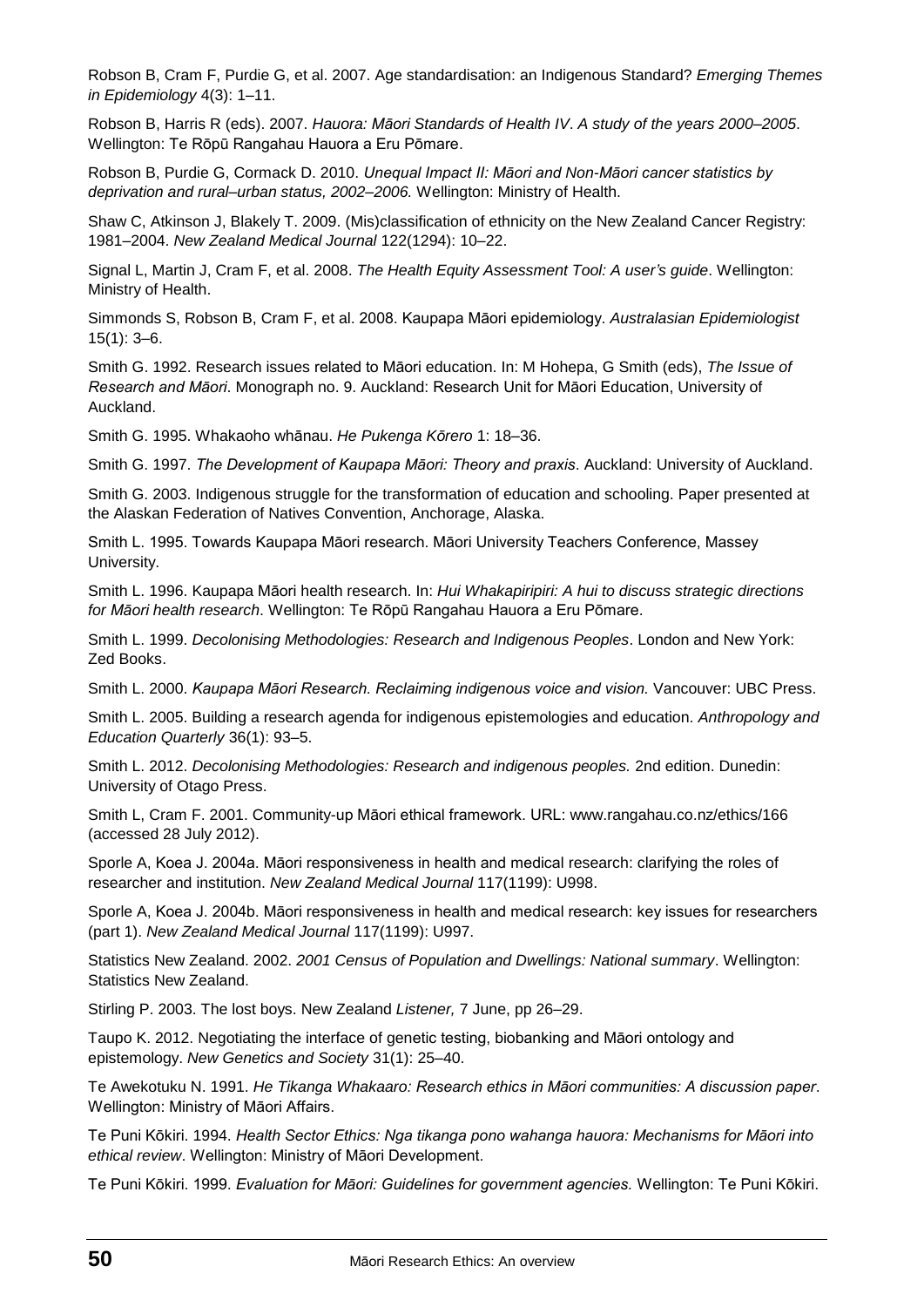Te Rōpū Rangahau Hauora a Eru Pōmare. 2000. Counting for nothing: understanding the issues in monitoring disparities. *Social Policy Journal of New Zealand* 14: 1–16.

Tolich M. 2001. Beyond the unfortunate experiment: ethics for small-town New Zealand In: M Tolich (ed), *Research Ethics in Aotearoa New Zealand*. Auckland: Longman.

Tucker C. 2011. Collective action framing genetic engineering resistance in New Zealand. *Journal of Organic Systems* 6(2): 27–34.

Tupara H. 2011. Ethics, kawa, and the constitution: transformation of the system of ethical review in Aotearoa New Zealand. *Cambridge Quarterly of Healthcare Ethics* 20(3): 367–79.

United Nations Commission on Human Rights. 1993. *The Mataatua Declaration on Cultural and Intellectual Property Rights of Indigenous Peoples.*

United Nations Commission on Human Rights. 2000. *Human Rights of Indigenous Peoples: Report of the seminar on the draft principles and guidelines for the protection of the heritage of indigenous peoples*. Geneva: United Nations.

United Nations. 2007. *United Nations Declaration on the Rights of Indigenous Peoples*. Geneva: United Nations.

Valencia R. 1997. *The Evolution of Deficit Thinking: Education thought and practice.* Washington: The Palmer Press.

Waldon J. 2010. Cher bro': a thought that may cross your mind. *New Zealand Journal of Medical Laboratory Science* 64(1): 6–10.

Whitehead M. 1990. *The Concepts and Principals of Equity and Health.* A report for the World Health Organization Regional Office for Europe. Copenhagen: World Health Organization.

WHO. 2003. *Indigenous Peoples and Participatory Health Research: Planning & management / preparing research agreements.* Geneva: World Health Organization. URL: [www.who.int/ethics/indigenous\\_peoples/en/index12.html](http://www.who.int/ethics/indigenous_peoples/en/index12.html) (accessed 24 July 2012).

Woodward A, Kawachi I. 2000. Why reduce health inequalities? *Journal of Epidemiology and Community Health* 54(12): 923.

Wyeth E, Derrett S, Hokowhitu B. 2010. Rangatiratanga and ōritetanga: responses to the Treaty of Waitangi in a New Zealand study. *Ethnicity and Health* 15(3): 303–16.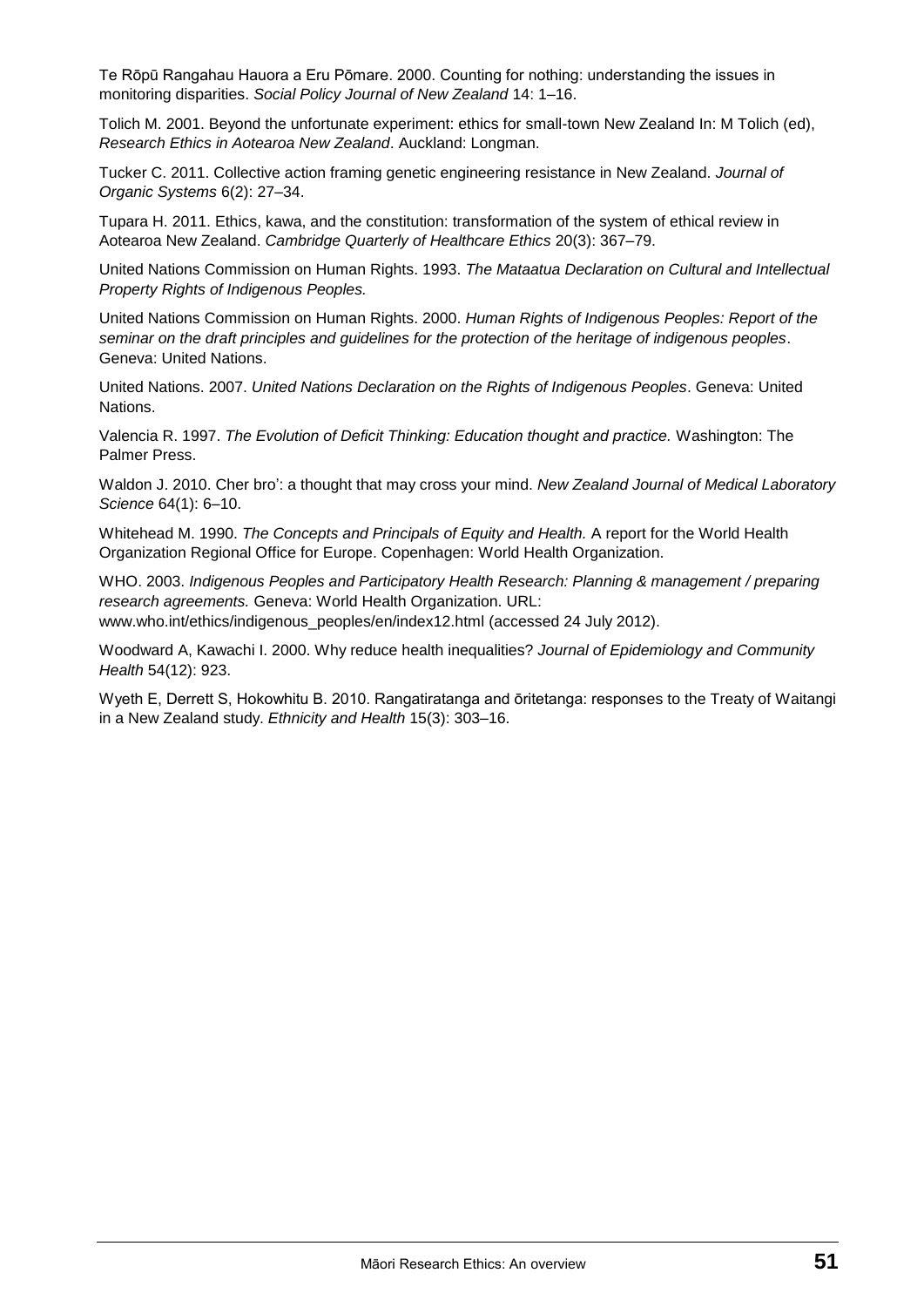# **Appendix 1: Selected Timeline of Developments in Māori Research Ethics**

| <b>Date</b>       | <b>Hui/publication</b>                                                                                                     | <b>Purpose/outcome</b>                                                                                                                                                                                                                                                                                      |
|-------------------|----------------------------------------------------------------------------------------------------------------------------|-------------------------------------------------------------------------------------------------------------------------------------------------------------------------------------------------------------------------------------------------------------------------------------------------------------|
| 1991              | Ngahuia Te Awekotuku<br>publishes He Tikanga Whakaaro                                                                      |                                                                                                                                                                                                                                                                                                             |
| <b>June 1993</b>  | First International Conference on<br>the Cultural and Intellectual<br>Property Rights of Indigenous<br>Peoples (Whakatane) | Passed the Mataatua Declaration on Cultural and<br>Intellectual Property Rights of Indigenous Peoples.                                                                                                                                                                                                      |
| December<br>1993  | The Ministry of Health<br>establishes Māori Working<br>Group on Health Sector Ethics                                       | Established to assist the Interim Taskforce on Health and<br>Disability Service Ethics and Interim National Ethics to find<br>ways of reflecting tikanga in the process of ethical review.                                                                                                                  |
| March 1994        | Te Ara Ahu Whakamua, Māori<br><b>Health Decade Hui</b>                                                                     | Called for a Māori research ethics framework.                                                                                                                                                                                                                                                               |
| 1994              | Te Puni Kōkiri publishes Health<br>Sector Ethics: Nga Tikanga<br>Pono Wahanga Hauora                                       |                                                                                                                                                                                                                                                                                                             |
| 1996              | First meeting Pū Tai Ora                                                                                                   |                                                                                                                                                                                                                                                                                                             |
| September<br>1996 | Hui Whakapiripiri, Wellington<br>(HRC)                                                                                     | Discussed strategic directions for Māori health research,<br>including ethics, mechanisms for guardianship and<br>protection, tikanga/kaupapa Māori as a guiding principle,<br>and commitment to kaitiakitanga.                                                                                             |
|                   |                                                                                                                            | Delegates accepted the Hongoeka Declaration for Māori<br>Health Researchers and endorsed the Mataatua<br>Declaration (1993).                                                                                                                                                                                |
| December          | Hui Whakatipu/piripiri, Whaiora                                                                                            | Endorsed the Hongoeka Declaration 1996.                                                                                                                                                                                                                                                                     |
| 1997              | Marae, Otara, Auckland (HRC)                                                                                               | Discussed ethics and intellectual property including<br>training on Māori ethical principles and issues, the need<br>for kaitiakitanga and support for a national Māori health<br>research ethics committee.                                                                                                |
| <b>July 1998</b>  | Te Oru Rangahau Māori<br>Research Conference,<br><b>Palmerston North</b>                                                   |                                                                                                                                                                                                                                                                                                             |
| 1998              | <b>HRC produces Guidelines for</b><br>Researchers on Health<br>Research Involving Māori                                    | Purpose to help develop: 1) research partnerships<br>between health researchers and Māori communities or<br>groups on issues important to Māori health; and 2)<br>research practices that ensure biomedical, clinical and<br>public health research effectively contributes to Māori<br>health development. |
| 1998/1999         | Pū Tai Ora - tikanga Māori,<br>Māori ethical principles,<br>training/education                                             |                                                                                                                                                                                                                                                                                                             |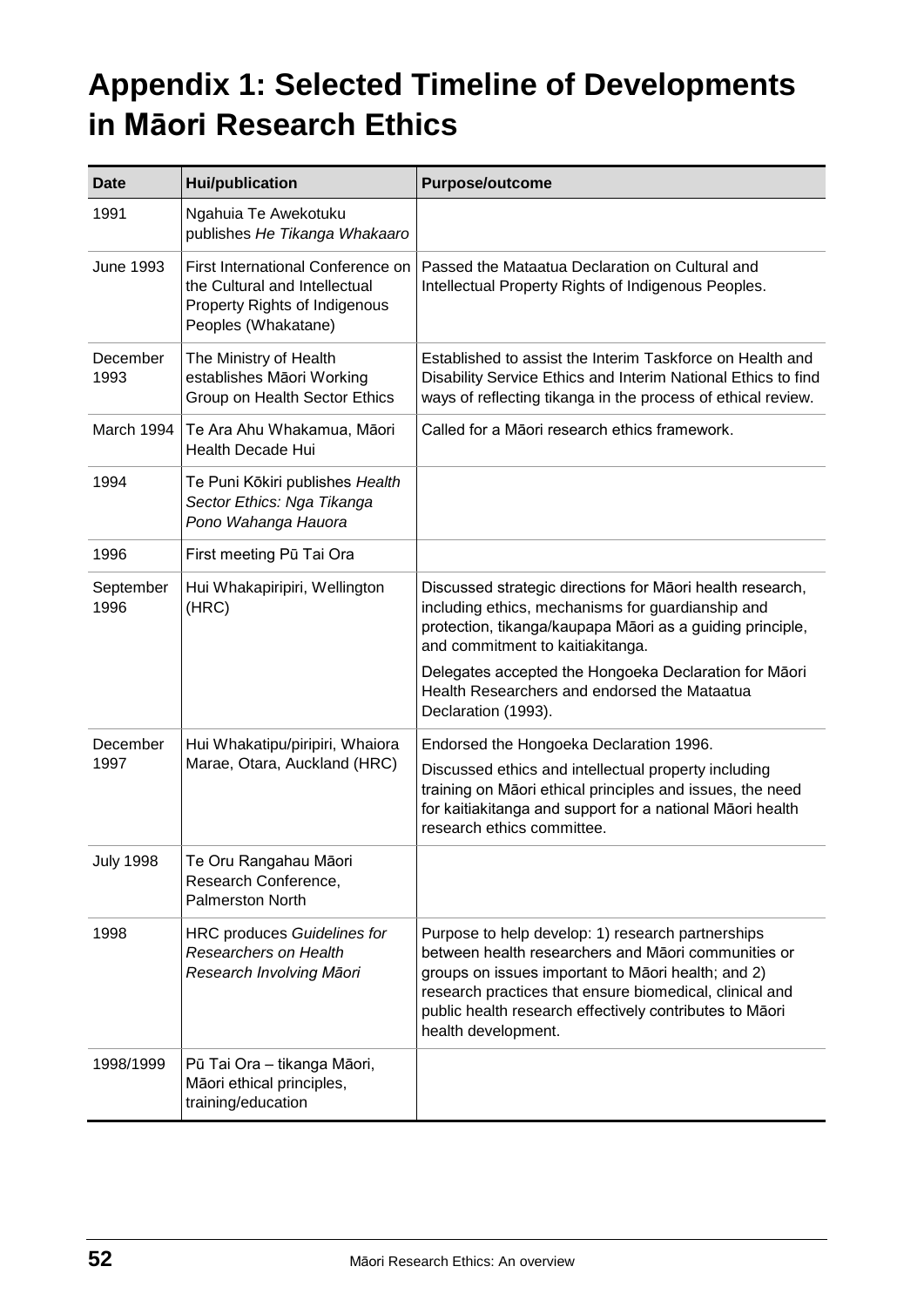| <b>Date</b>                      | <b>Hui/publication</b>                                                                                                                                                                                                                                                                 | <b>Purpose/outcome</b>                                                                                                                                                                                                                                                                                                                                                                                 |
|----------------------------------|----------------------------------------------------------------------------------------------------------------------------------------------------------------------------------------------------------------------------------------------------------------------------------------|--------------------------------------------------------------------------------------------------------------------------------------------------------------------------------------------------------------------------------------------------------------------------------------------------------------------------------------------------------------------------------------------------------|
| 1999                             | Te Puni Kōkiri publishes<br>Evaluation for Māori: Guidelines<br>for government agencies                                                                                                                                                                                                | Purpose to assist those involved in evaluation as policy<br>analysts, evaluators, and researchers working in<br>government agencies. The guidelines outline how quality<br>information can be collected from and about Māori<br>(Te Puni Kōkiri 1999, p 7).                                                                                                                                            |
| 1999                             | Linda Smith publishes<br>Decolonising Methodologies:<br>Research and indigenous<br>peoples (Smith 1999)                                                                                                                                                                                | Smith calls for the decolonisation of research methods<br>and critically examines the historical and philosophical<br>base of Western research. She explores frustrations with<br>various Western paradigms, academic traditions and<br>methodologies.                                                                                                                                                 |
| 28 February<br>- 1 March<br>2000 | Report of the seminar on the<br>draft principles and guidelines for<br>the protection of the heritage of<br>indigenous people (UN<br>Commission on Human Rights,<br>Geneva)                                                                                                            | The report calls attention to the need to develop effective<br>principles and modes of legal protection of indigenous<br>people's heritage.                                                                                                                                                                                                                                                            |
| 2001                             | Fiona Cram publishes Rangahau<br>Māori: Tona tika tona pono: The<br>validity and integrity of Māori<br>researchers                                                                                                                                                                     |                                                                                                                                                                                                                                                                                                                                                                                                        |
| 2001                             | Te Pū Tai Ora Wānanga                                                                                                                                                                                                                                                                  | Supporting an initiative from Māori members of ethics<br>committees, the HRC asked Tariana Turia, Associate<br>Minister of Health with responsibilities for Māori health, for<br>resources to develop a framework for Māori ethical review<br>of health research.                                                                                                                                      |
|                                  |                                                                                                                                                                                                                                                                                        | Two wānanga of Māori ethics committee members<br>resulted. Issues discussed include: what ethics are from a<br>Māori perspective, the role of ethics committees,<br>questions that need to be considered when reviewing<br>research proposals, self-determination, Māori ethical<br>principles/models for decision-making, representation<br>within whānau, hapū and iwi, and quality of consultation. |
| March 2002                       | Ministry of Health publishes<br><b>Operational Standard for Ethics</b><br><b>Committees</b>                                                                                                                                                                                            | The Operational Standard, later updated in 2006, includes<br>guidance on research involving Māori.                                                                                                                                                                                                                                                                                                     |
| 2002                             | Te Pū Tai Ora Wānanga                                                                                                                                                                                                                                                                  | Māori researchers and participants attended two wānanga<br>on the development of a framework for Māori ethical<br>review of health research. Topics included<br>kaitiakitanga/tikanga Māori, and a request for resources to<br>develop a Māori framework for ethical review.                                                                                                                           |
| 2002                             | Kiri Powick publishes Ngā Take<br>Matatika mō te mahi Rangahau<br>Māori. Māori research ethics: a<br>literature review of the ethical<br>issues and implications of<br>kaupapa Māori research and<br>research involving Māori for<br>researchers, supervisors and<br>ethics committees |                                                                                                                                                                                                                                                                                                                                                                                                        |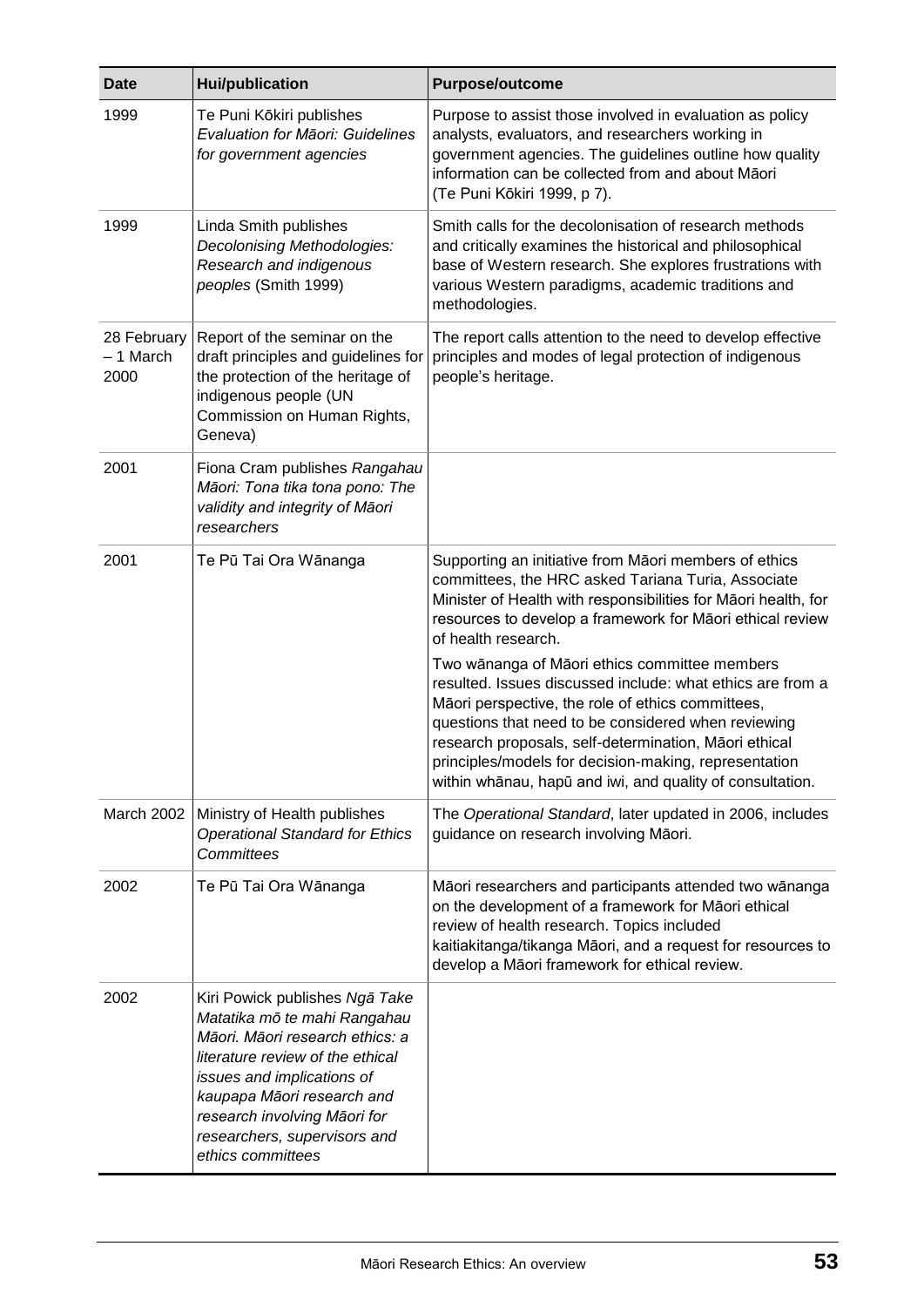| <b>Date</b>                | <b>Hui/publication</b>                                                                                                                                                                             | <b>Purpose/outcome</b>                                                                                                                                                                                                                         |
|----------------------------|----------------------------------------------------------------------------------------------------------------------------------------------------------------------------------------------------|------------------------------------------------------------------------------------------------------------------------------------------------------------------------------------------------------------------------------------------------|
| 2002                       | Minister of Health requests<br>NEAC to take responsibility for<br>developing a Māori framework<br>for ethical review of health and<br>disability research                                          |                                                                                                                                                                                                                                                |
| 2003                       | Hirini Mead publishes Tikanga<br>Māori: Living by Māori values<br>(Mead 2003a)                                                                                                                     |                                                                                                                                                                                                                                                |
| 2003                       | NEAC completes key informant<br>interviews (six individual and two<br>group discussions)                                                                                                           | Participants were asked about ethical issues arising for<br>Māori when carrying out Māori health and disability<br>research and how NEAC could be responsive to those<br>issues.<br>NEAC produced a report outlining these initial discussions |
|                            |                                                                                                                                                                                                    | (Cram 2003).                                                                                                                                                                                                                                   |
| December<br>2003           | NEAC publishes Review of the<br><b>Current Processes for Ethical</b><br>Review of Health and Disability<br>Research in New Zealand                                                                 | The Minister of Health accepted NEAC's<br>recommendations in May 2004.                                                                                                                                                                         |
| <b>June 2004</b>           | Mātauranga Tuku Iho Tikanga<br>Rangahau                                                                                                                                                            | Ngā Pae o te Māramatanga hosts a Traditional<br>Knowledge and Research Ethics Conference in<br>Wellington.<br>Conference sponsors include NEAC.                                                                                                |
| 2004                       | NEAC, the HRC and Nga Pae o<br>te Māramatanga establish a<br>collaborative relationship to<br>facilitate development of a Māori<br>framework for health and<br>disability research ethics          |                                                                                                                                                                                                                                                |
| 2004                       | Maui Hudson publishes He<br>Matatika Māori: Māori and ethical<br>review of health research                                                                                                         |                                                                                                                                                                                                                                                |
| 2004                       | Rachel Robson writes Māori<br>Framework for Ethical Review of<br>Health and Disability Research:<br>Scoping report to the National<br><b>Advisory Committee on Health</b><br>and Disability Ethics |                                                                                                                                                                                                                                                |
| December<br>2004           | NEAC agrees to Māori Health<br><b>Research Ethics Framework</b><br>Project Plan                                                                                                                    |                                                                                                                                                                                                                                                |
| March-<br><b>June 2005</b> | Meetings of the three partner<br>organisations' joint working<br>group on Māori framework. A<br>pānui is also drafted outlining the<br>collaboration                                               |                                                                                                                                                                                                                                                |
| 2005                       | Hui Whakapiripiri                                                                                                                                                                                  | Participants discuss the quality of Māori consultation<br>process, systems for monitoring gene/tissue banking, and<br>ethics application form.                                                                                                 |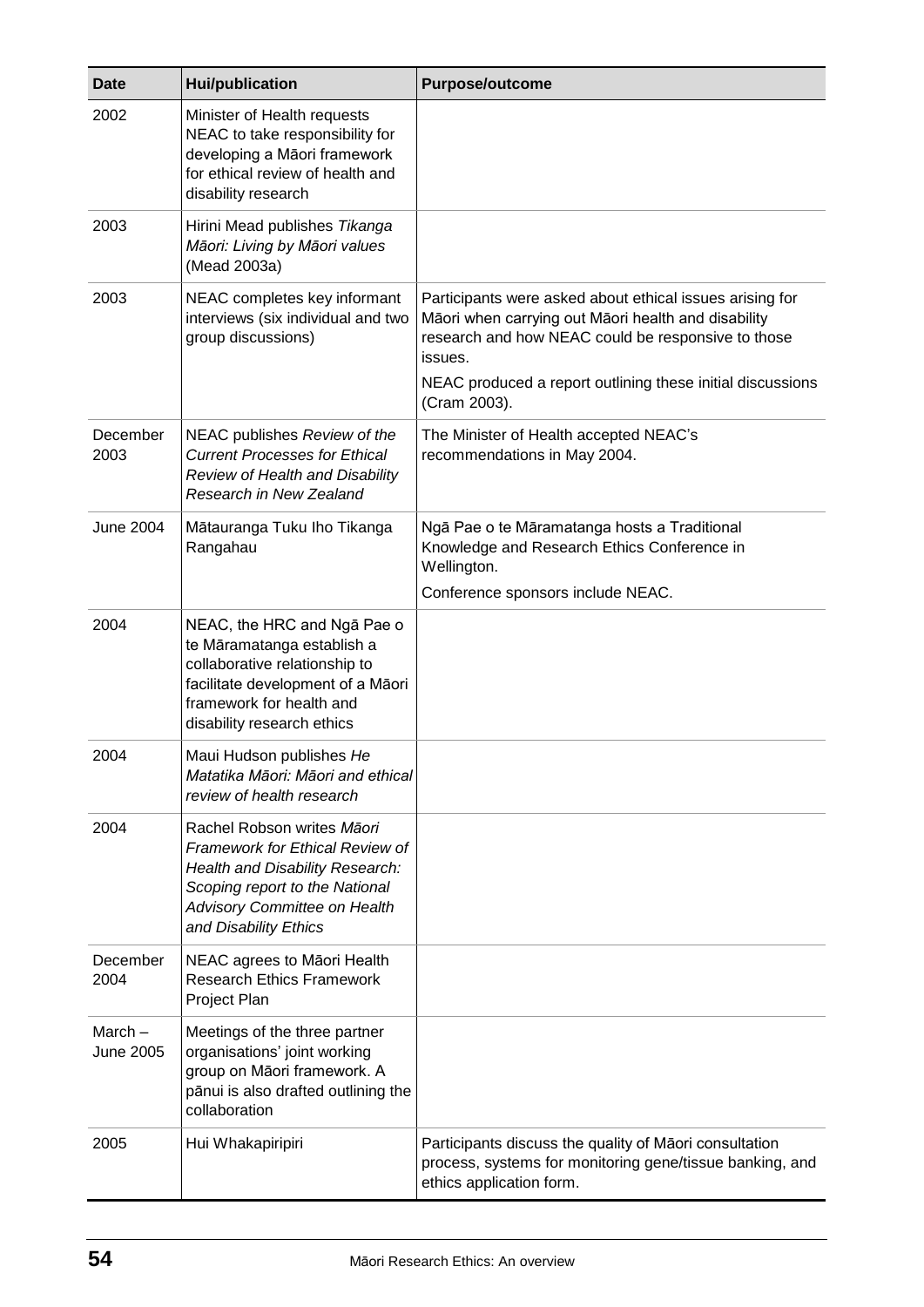| <b>Date</b>      | <b>Hui/publication</b>                                                                                                                                                                                                              | <b>Purpose/outcome</b>                                                                                                                                                                                                                                                |
|------------------|-------------------------------------------------------------------------------------------------------------------------------------------------------------------------------------------------------------------------------------|-----------------------------------------------------------------------------------------------------------------------------------------------------------------------------------------------------------------------------------------------------------------------|
| 2005             | Pū Tai Ora hui                                                                                                                                                                                                                      | Themes discussed include Māori members' role, quality of<br>consultation and representation, need for consensus and<br>consistency, frameworks and models for decision-making<br>on Māori ethical issues, and the need for more information<br>in a number of areas.  |
| January<br>2006  | NEAC's contracted stocktake on<br>how the central issues in New<br>Zealand and other countries<br>have so far been addressed is<br>completed (Kennedy and<br>Wehipeihana 2006)                                                      | Purpose to undertake a stocktake and analysis of national<br>and international frameworks, policies, guidelines,<br>standards and other public statements for research<br>involving indigenous peoples, with a particular focus on<br>health and disability research. |
| 2006             | Hui Whakapiripiri                                                                                                                                                                                                                   | Participants discuss Ngāi Tahu ethics, Rod Lea effect,<br>ethical issues for Māori, and role of Māori ethics<br>committee members.                                                                                                                                    |
| 2006             | NEAC drafts an issues paper                                                                                                                                                                                                         | The issues paper compiles work to date to use as a<br>resource to progress the project.                                                                                                                                                                               |
| October<br>2006  | Pū Tai Ora hui                                                                                                                                                                                                                      | Māori and Pacific members of the health and disability<br>ethics committees meet.                                                                                                                                                                                     |
| <b>June 2007</b> | Meeting of NEAC, HRC and Nga<br>Pae o te Māramatanga                                                                                                                                                                                | Participants re-confirm partnership and discuss future<br>project steps.                                                                                                                                                                                              |
| <b>June 2007</b> | Pū Tai Ora hui                                                                                                                                                                                                                      | Māori and Pacific members of the health and disability<br>ethics committees meet.                                                                                                                                                                                     |
| October<br>2007  | Meeting of NEAC, HRC and Nga<br>Pae o te Māramatanga                                                                                                                                                                                | Participants agree on new project plan and next steps in<br>project, including producing this resource document.                                                                                                                                                      |
| 2008             | HRC updates its 1998<br>Guidelines for Researchers on<br>Health Research Involving Māori                                                                                                                                            |                                                                                                                                                                                                                                                                       |
| 2008             | on Bioethics in Research, with<br>the theme: Ethics of research<br>involving indigenous peoples and<br>vulnerable populations                                                                                                       | HRC hosts the 9th Global Forum   Mason Durie presents 'Bioethics, Indigeneity and Māori<br>Experience'                                                                                                                                                                |
| 2008-2009        | Pū Tai Ora Māori Research<br><b>Ethics Framework Writing Group</b><br>resourced to workshop and<br>develop draft framework                                                                                                          |                                                                                                                                                                                                                                                                       |
| 2010             | HRC updates the 2008<br>Guidelines for Researchers on<br>Health Research Involving Māori<br>Version 2                                                                                                                               |                                                                                                                                                                                                                                                                       |
| 2010             | Māori Research Ethics Guideline<br>Writing Group publish Te Ara<br>Tika: Guidelines for Māori<br>Research Ethics: A framework<br>for researchers and ethics<br>committee members. Health<br>Research Council (Hudson et al<br>2010) |                                                                                                                                                                                                                                                                       |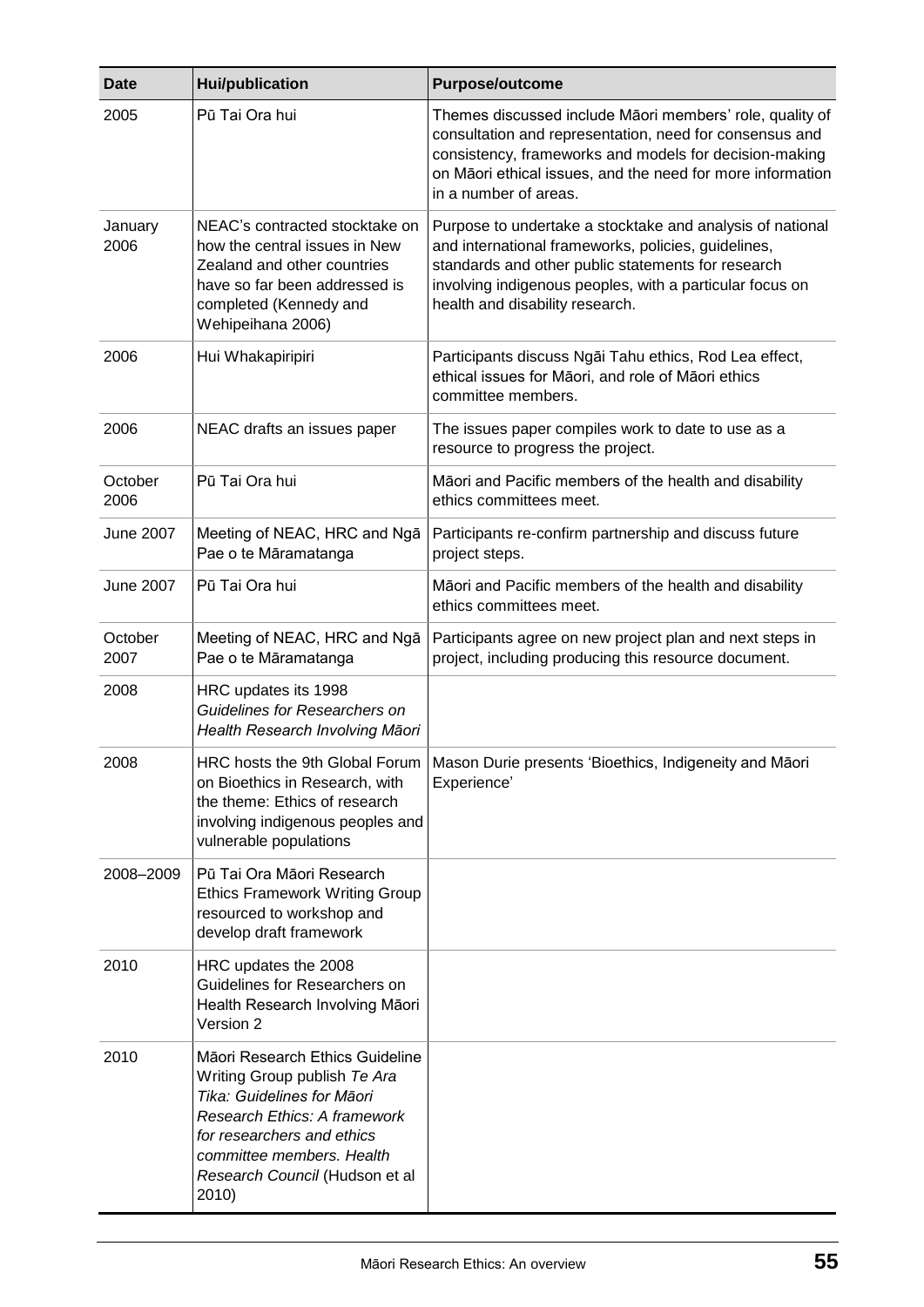| Date | <b>Hui/publication</b>                                                                                                                                                                                                             | <b>Purpose/outcome</b> |
|------|------------------------------------------------------------------------------------------------------------------------------------------------------------------------------------------------------------------------------------|------------------------|
| 2012 | A second edition of Decolonising<br>Methodologies: Research and<br>indigenous peoples is published<br>(Smith 2012)                                                                                                                 |                        |
| 2012 | Changes to health and disability<br>ethics committees come into<br>effect on 1 July 2012, including<br>the new Standard Operating<br>Procedures for Health and<br><b>Disability Ethics Committees</b><br>(Ministry of Health 2012) |                        |
| 2012 | NEAC finalises Āhuatanga ū ki<br>te tika me te pono mō te<br>Rangahau Māori<br>Māori Research Ethics: An<br>overview                                                                                                               |                        |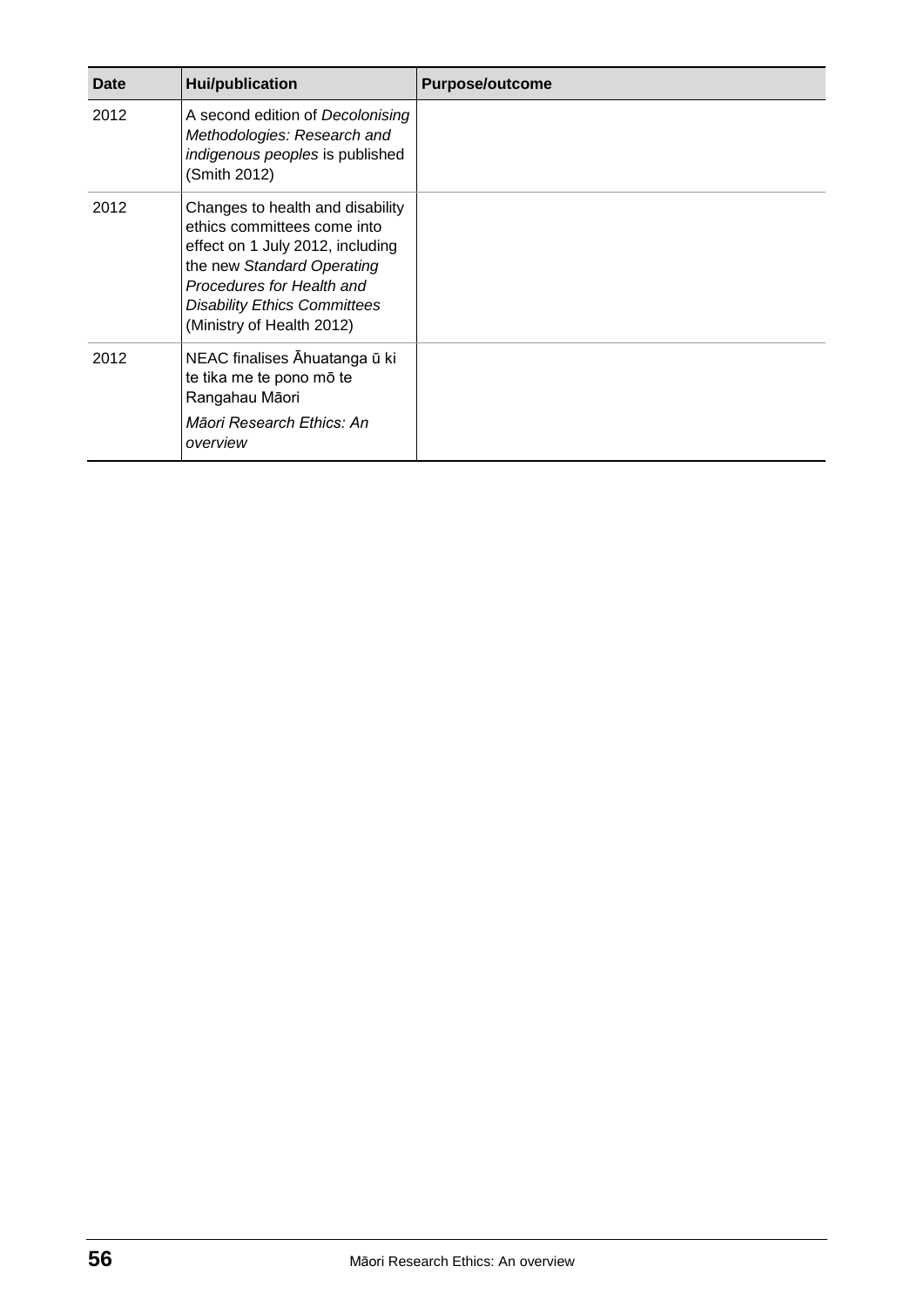# **Appendix 2: Example of Kaupapa Māori Research**

An example of Kaupapa Māori research was presented in 2006 from independent research commissioned by the Families Commission Blue Skies Fund. The purpose of the research was to determine the capabilities of whānau to adapt to their circumstances and maintain their wellbeing when one or more of their members lived with a disability.

Kaupapa Māori principles underpinning this research included:

- **whanaungatanga** acknowledging the value of existing relationships between participants and other people; approaching participants through the existing relationships that they had; introducing interviewers to participants before the interviews were held
- **whakapapa** acknowledging the culture, places and hapū/iwi to which participants belonged; explaining interviewers' whakapapa to participants and making whakapapa connections
- **whakamana** respecting the participants' decisions and opinions
- **tikanga** respecting cultural customs
- **kawa** respecting cultural practices in participants' homes
- **mihimihi** acknowledging each other's whakapapa and the possibility of whānau connections
- **koha** acknowledging the informants' sharing of knowledge by offering a gift in return and by providing feedback on the project
- **whakaiti** researchers' humble approach to the possibility that participants may lack confidence in the value of their views and opinions
- **tuakana–teina** acknowledging participants as the knowledge-holders and researchers as the knowledge-seekers
- **whakatau** respecting the need to 'settle-in' with each other before engaging in the interviews.

The application of these principles is described in more detail in the final report, *The Role of Whānau in the Lives of Māori with Physical Disabilities* (Collins and Hickey 2006, p 6).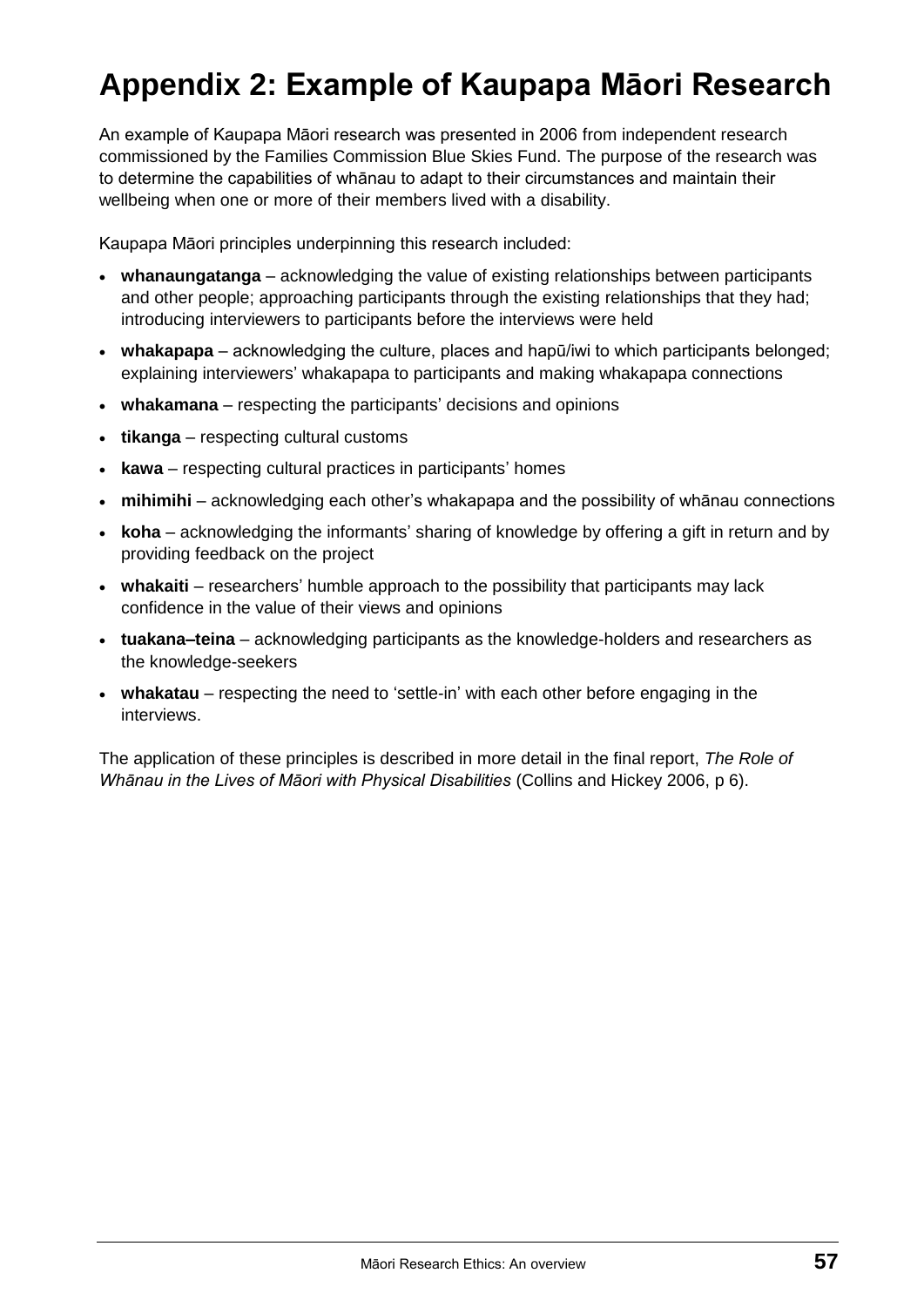# **Appendix 3: Health Equity Assessment Tool (Equity Lens) for Tackling Inequalities in Health**

Source: Ministry of Health (2004). URL: www.health.govt.nz/publication/health-equity-assessment-tool-equity-lenstackling-inequalities-health

There is considerable evidence, both internationally and in New Zealand, of significant inequalities in health between socioeconomic groups, ethnic groups, people living in different geographical regions and males and females (Acheson 1998; Howden-Chapman and Tobias 2000). Research indicates that the poorer you are, the worse your health. In some countries with a colonial history, indigenous people have poorer health than others. Reducing inequalities is a priority for government. The New Zealand Health Strategy acknowledges the need to address health inequalities as 'a major priority requiring ongoing commitment across the sector' (Minister of Health 2000).

Inequalities in health are unfair and unjust. They are also not natural; they are the result of social and economic policy and practices. Therefore, inequalities in health are avoidable (Woodward and Kawachi 2000).

The following set of questions has been developed to assist you to consider how particular inequalities in health have come about, and where the effective intervention points are to tackle them. They should be used in conjunction with the Ministry of Health's Intervention Framework (Ministry of Health 2002).

- 1. What health issue is the policy/programme trying to address?
- 2. What inequalities exist in this health area?
- 3. Who is most advantaged and how?
- 4. How did the inequality occur? (What are the mechanisms by which this inequality was created, is maintained or increased?)
- 5. What are the determinants of this inequality?
- 6. How will you address the Treaty of Waitangi in the context of the New Zealand Public Health and Disability Act 2000?
- 7. Where/how will you intervene to tackle this issue? Use the Ministry of Health Intervention Framework to guide your thinking.
- 8. How could this intervention affect health inequalities?
- 9. Who will benefit most?
- 10. What might the unintended consequences be?
- 11. What will you do to make sure it does reduce/eliminate inequalities?
- 12. How will you know if inequalities have been reduced/eliminated?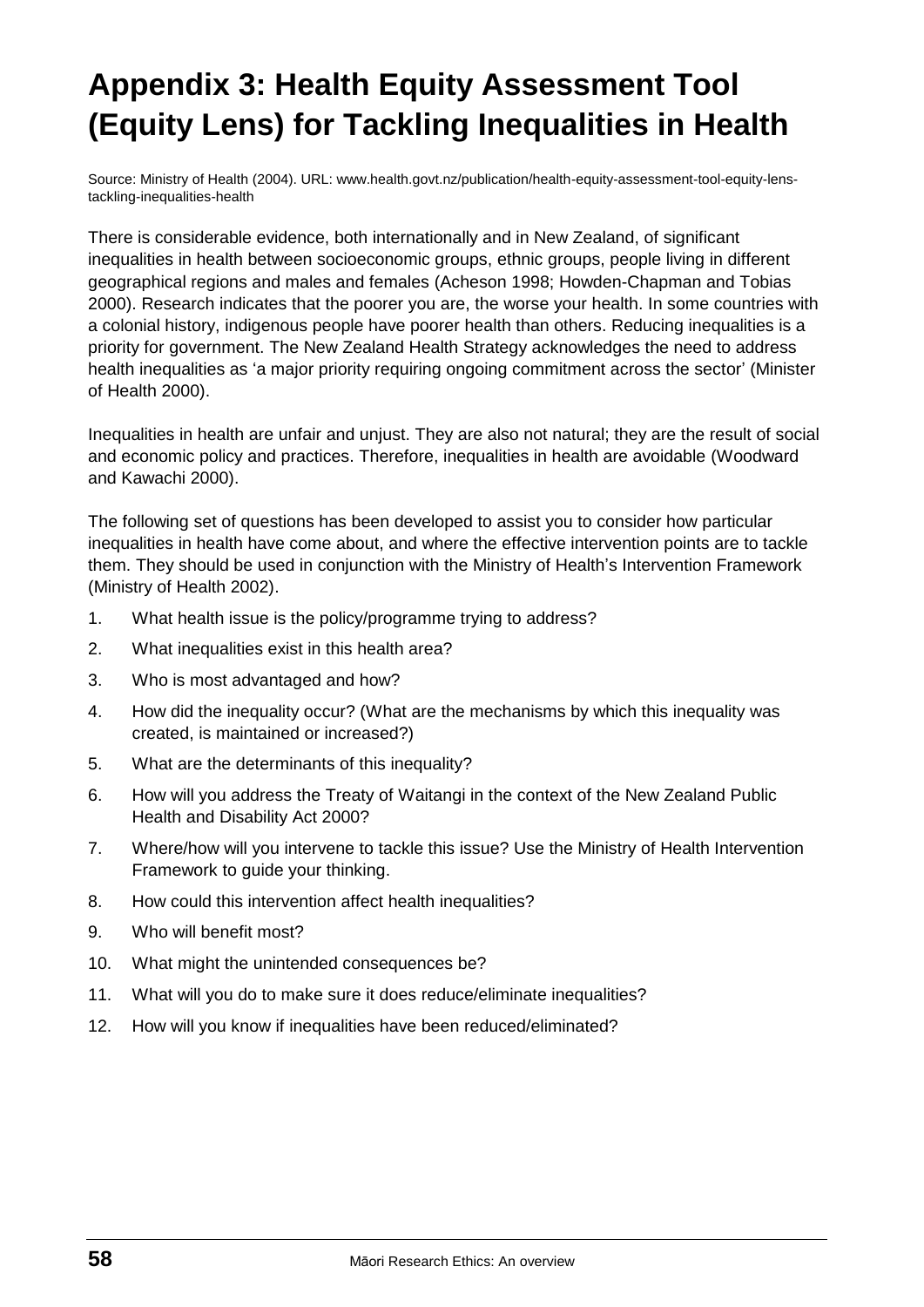# **Appendix 4: Intervention Framework to Improve Health and Reduce Inequalities**

Source: Ministry of Health (2002)



Interventions at each level may apply:

- nationally, regionally and locally
- taking population and individual approaches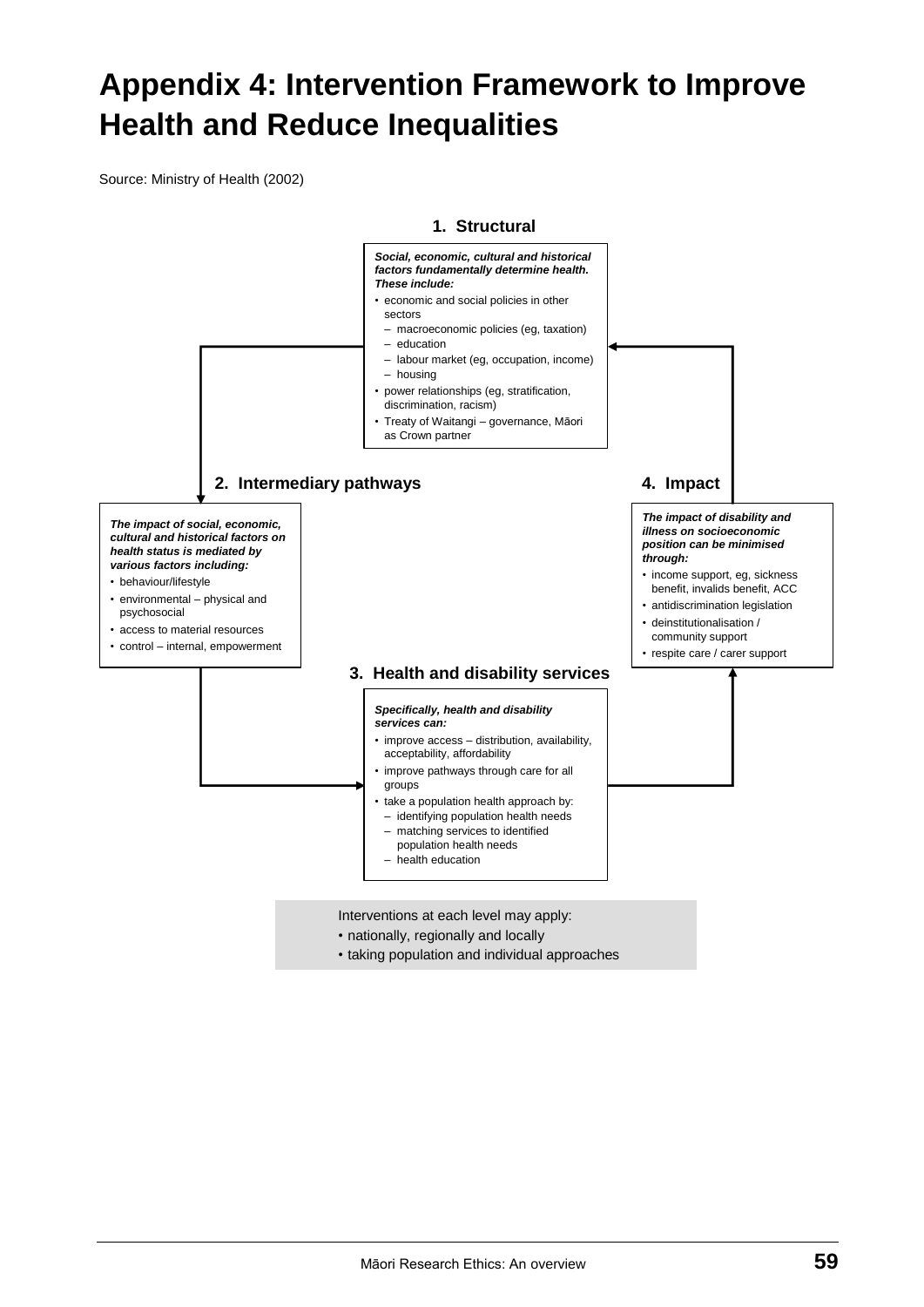# **Appendix 5: The Mataatua Declaration on Cultural and Intellectual Property Rights of Indigenous Peoples**

Source: [www.wipo.int/export/sites/www/tk/en/folklore/creative\\_heritage/docs/mataatua.pdf](http://www.wipo.int/export/sites/www/tk/en/folklore/creative_heritage/docs/mataatua.pdf)

In recognition that 1993 is the United Nations International Year for the World's Indigenous Peoples; The Nine Tribes of Mataatua in the Bay of Plenty Region of Aotearoa New Zealand convened the First International Conference on the Cultural and Intellectual Property Rights of Indigenous Peoples (12–18 June 1993, Whakatane).

Over 150 delegates from fourteen countries attended, including indigenous representatives from Ainu (Japan), Australia, Cook Islands, Fiji, India, Panama, Peru, Philippines, Surinam, USA, and Aotearoa.

The conference met over six days to consider a range of significant issues, including; the value of indigenous knowledge, biodiversity and biotechnology, customary environmental management, arts, music, language and other physical and spiritual cultural forms. On the final day, the following Declaration was passed by the Plenary.

### **Preamble**

Recognising that 1993 is the United Nations International Year for the world's indigenous peoples

Reaffirming the undertaking of United Nations member states to –

"Adopt or strengthen appropriate policies and/or legal instruments that will protect indigenous intellectual and cultural property and the right to preserve customary and administrative systems and practices" – United Nations Conference on Environmental Development; UNCED Agenda 21 (26.4b)

Noting the working principles that emerged from the United Nations Technical Conference on Indigenous Peoples and the Environment in Santiago, Chile from 18–22 May 1992 (E/CN.4/Sub. 2/1992131)

Endorsing the recommendations on culture and science from the World Conference of Indigenous Peoples on Territory, Environment and Development Kari-Oca, Brazil, 25–30 May 1992

Declare that indigenous peoples of the world have the right to self determination and in exercising that right must be recognised as the exclusive owners of their cultural and intellectual property

Acknowledge that indigenous peoples have a commonality of experiences relating to the exploitation of their cultural and intellectual property

Affirm that the knowledge of the indigenous peoples of the world is of benefit to all humanity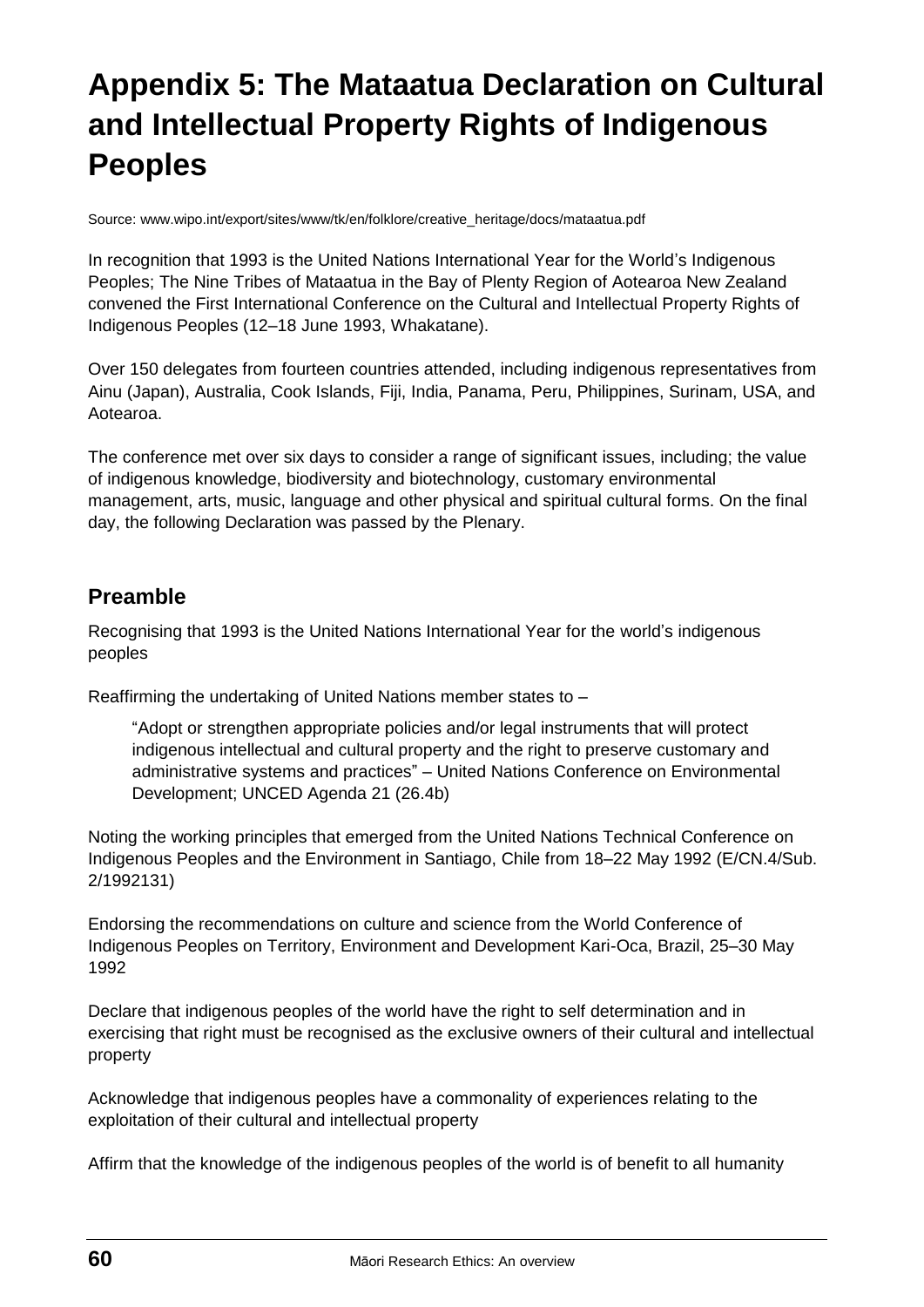Recognise that indigenous peoples are capable of managing their traditional knowledge themselves, but are willing to offer it to all humanity provided their fundamental rights to define and control this knowledge are protected by the international community

Insist that the first beneficiaries of indigenous knowledge (cultural and intellectual property rights) must be the direct indigenous descendants of such knowledge

Declare that all forms of discrimination and exploitation of indigenous peoples, indigenous knowledge and indigenous cultural and intellectual property rights must cease.

### **1 Recommendations to indigenous peoples**

In the development of policies and practices, indigenous peoples should:

- 1.1 define for themselves their own intellectual and cultural property
- 1.2 note that existing protection mechanisms are insufficient for the protection of indigenous peoples' intellectual and cultural property rights
- 1.3 develop a code of ethics which external users must observe when recording (visual, audio, written) their traditional and customary knowledge
- 1.4 prioritise the establishment of indigenous education, research and training centres to promote their knowledge of customary environmental and cultural practices
- 1.5 reacquire traditional indigenous lands for the purpose of promoting customary agricultural production
- 1.6 develop and maintain their traditional practices and sanctions for the protection, preservation and revitalisation of their traditional intellectual and cultural properties
- 1.7 assess existing legislation with respect to the protection of antiquities
- 1.8 establish an appropriate body with appropriate mechanisms to:
	- a) preserve and monitor the commercialism or otherwise of indigenous cultural properties in the public domain
	- b) generally advise and encourage indigenous peoples to take steps protect their cultural heritage
	- c) allow a mandatory consultative process with respect to any new legislation affecting indigenous peoples' cultural and intellectual property rights
- 1.9 establish international indigenous information centres and networks
- 1.10 convene a Second International Conference (Hui) on the cultural and intellectual property rights of indigenous peoples to be hosted by the Coordinating Body for the Indigenous Peoples Organisations of the Amazon Basin (COICA).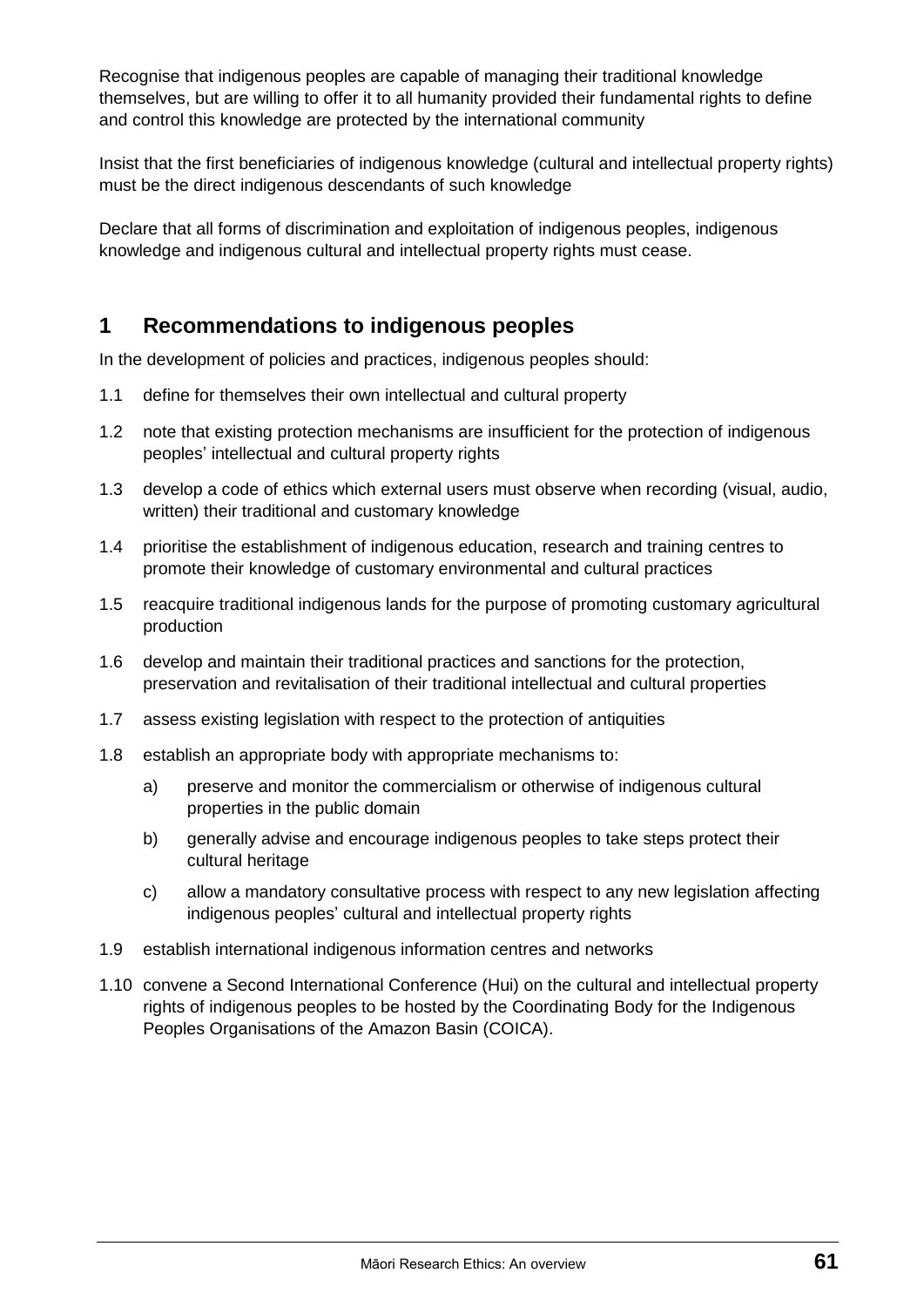### **2 Recommendations to states, national and international agencies**

In the development of policies and practices, states, national and international agencies must:

- 2.1 recognise that indigenous peoples are the guardians of their customary knowledge and have the right to protect and control dissemination of that knowledge
- 2.2 recognise that indigenous peoples also have the right to create new knowledge based on cultural traditions
- 2.3 note that existing protection mechanisms are insufficient for the protection of indigenous peoples' cultural and intellectual property rights
- 2.4 accept that the cultural and intellectual property rights of indigenous peoples are vested with those who created them
- 2.5 develop in full co-operation with indigenous peoples an additional cultural and intellectual property rights regime incorporating the following:
	- collective (as well as individual) ownership and origin
	- retroactive coverage of historical as well as contemporary works
	- protection against debasement of culturally significant items
	- cooperative rather than competitive framework
	- first beneficiaries to be the direct descendants of the traditional guardians of that knowledge
	- multi-generational coverage span.

#### **Biodiversity and customary environmental management**

- 2.6 Indigenous flora and fauna is inextricably bound to the territories of indigenous communities and any property right claims must recognise their traditional guardianship.
- 2.7 Commercialisation of any traditional plants and medicines of indigenous peoples, must be managed by the indigenous peoples who have inherited such knowledge.
- 2.8 A moratorium on any further commercialisation of indigenous medicinal plants and human genetic materials must be declared until indigenous communities have developed appropriate protection mechanisms.
- 2.9 Companies, institutions both governmental and private must not undertake experiments or commercialisation of any biogenetic resources without the consent of the appropriate indigenous peoples.
- 2.10 Prioritise settlement of any outstanding land and natural resources claims of indigenous peoples for the purpose of promoting customary, agricultural and marine production.
- 2.11 Ensure current scientific environmental research is strengthened by increasing the involvement of indigenous communities and of customary environmental knowledge.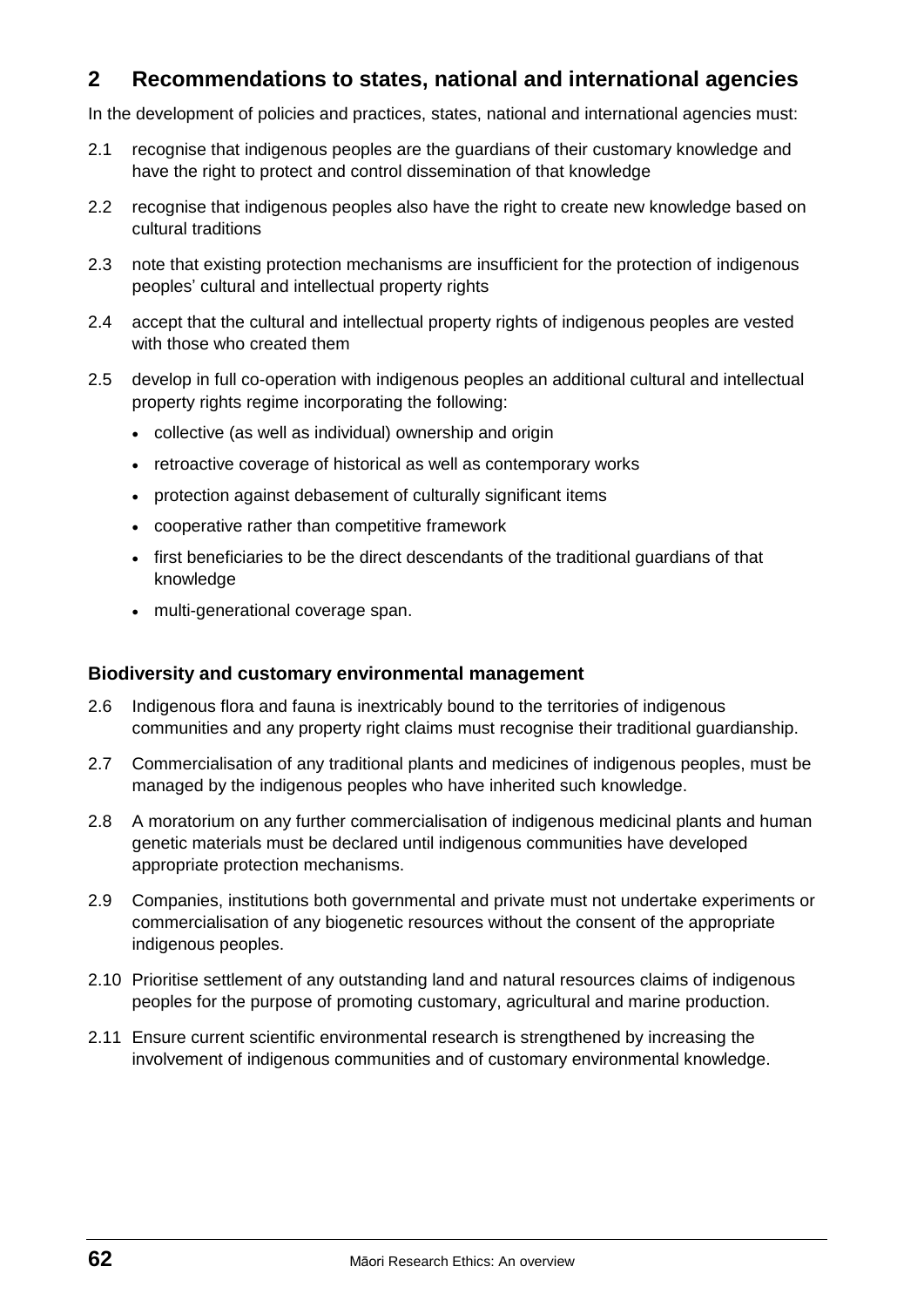#### **Cultural objects**

- 2.12 All human remains and burial objects of indigenous peoples held by museums and other institutions must be returned to their traditional areas in a culturally appropriate manner.
- 2.13 Museums and other institutions must provide, to the country and indigenous peoples concerned, an inventory of any indigenous cultural objects still held in their possession.
- 2.14 Indigenous cultural objects held in museums and other institutions must be offered back to their traditional owners.

### **3 Recommendations to the United Nations**

In respect for the rights of indigenous peoples, the United Nations should:

- 3.1 ensure the process of participation of indigenous peoples in United Nations fora is strengthened so their views are fairly represented
- 3.2 incorporate the Mataatua Declaration in its entirety in the United Nations Study on Cultural and Intellectual Property of Indigenous Peoples
- 3.3 monitor and take action against any states whose persistent policies and activities damage the cultural and intellectual property rights of indigenous peoples
- 3.4 ensure that indigenous peoples actively contribute to the way in which indigenous cultures are incorporated into the 1995 United Nations International Year of Culture
- 3.5 call for an immediate halt to the ongoing 'Human Genome Diversity Project' (HUGO) until its moral, ethical, socioeconomic, physical and political implications have been thoroughly discussed, understood and approved by indigenous peoples.

### **4 Conclusion**

4.1 The United Nations, international and national agencies and states must provide additional funding to indigenous communities in order to implement these recommendations.